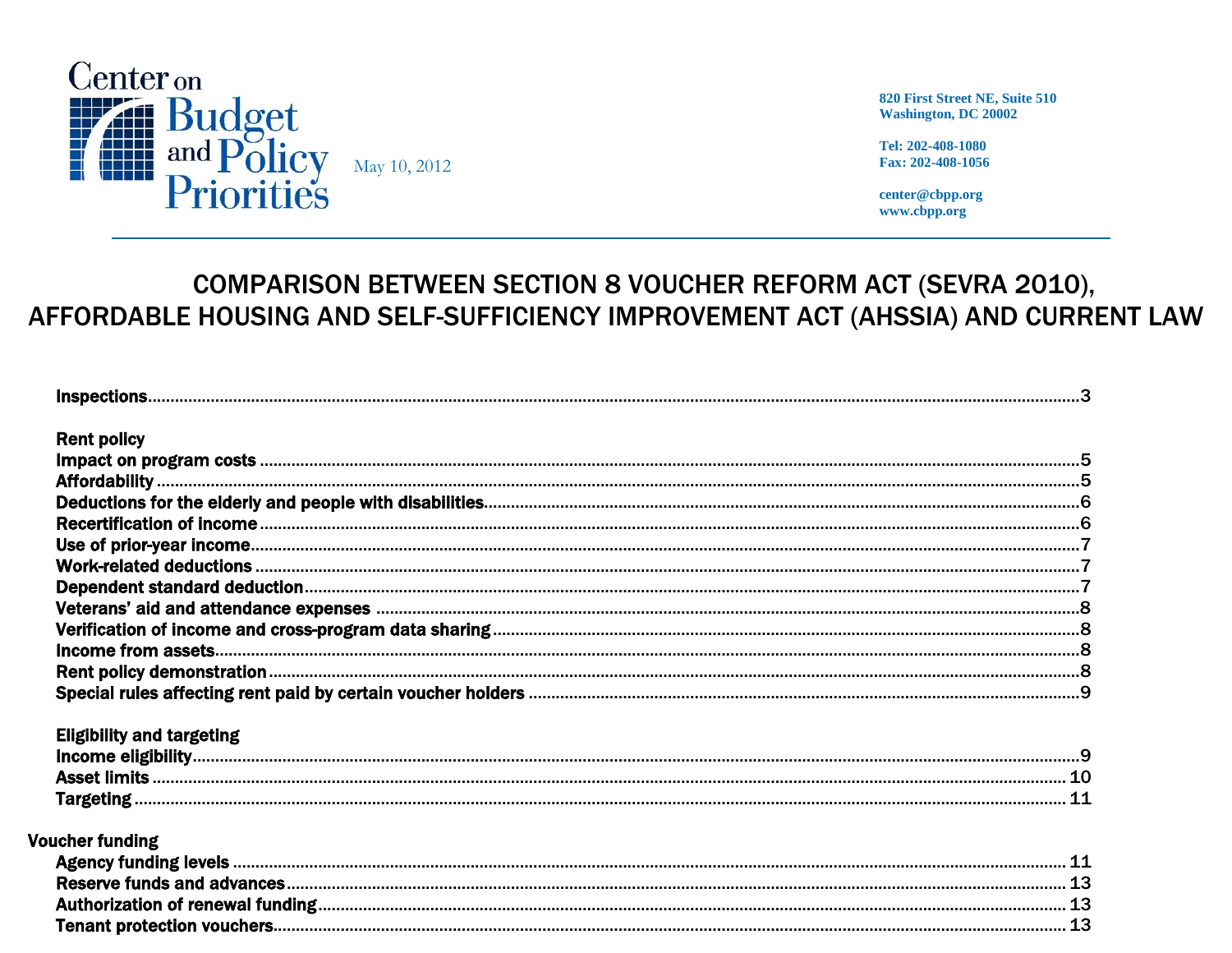### **Moving-to-Work**

|  | . 15 |  |
|--|------|--|
|  |      |  |
|  |      |  |
|  |      |  |
|  |      |  |
|  |      |  |
|  |      |  |
|  |      |  |
|  |      |  |
|  |      |  |
|  |      |  |
|  |      |  |

#### **Self-Sufficiency**

| sen eannenne, pregiann    |  |
|---------------------------|--|
| -conomic Security Dements |  |

### **Other provisions**

| 21  |
|-----|
| .22 |
|     |
|     |
|     |
| .25 |
|     |
|     |
|     |
|     |
| .27 |
| .28 |
|     |
|     |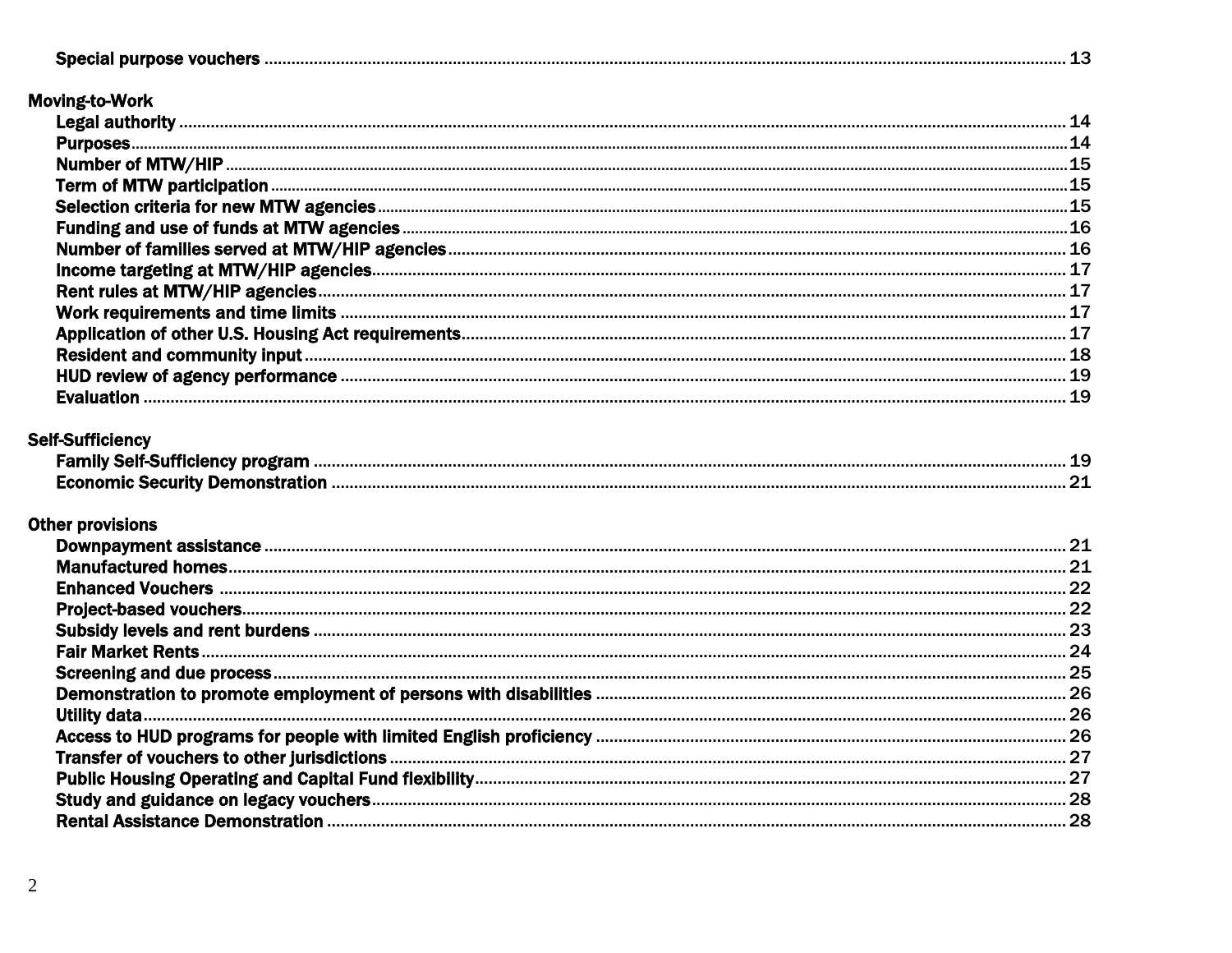<span id="page-2-0"></span>

| <b>Policy</b>      | <b>CURRENT LAW</b>                                                                                                                                                                                                                                                                                                                                                                                                                                                                                                                                                                                                                                                                                                                                                                                                                                                                                                                                                                                                                                                                                            | 2010 SEVRA DRAFT                                                                                                                                                                                                                                                                                                                                                                                                                                                                                                                                                                                                                                                                                                                                                                                                                                                                                                                                                                                                                                                                                                                                                                                                                                                                                                                                                                                                                                                                                                                                                                                                                                                                                                                              | <b>2012 AHSSIA DRAFT</b>                                                                                                                                                                                                                                                                                                                                                         |
|--------------------|---------------------------------------------------------------------------------------------------------------------------------------------------------------------------------------------------------------------------------------------------------------------------------------------------------------------------------------------------------------------------------------------------------------------------------------------------------------------------------------------------------------------------------------------------------------------------------------------------------------------------------------------------------------------------------------------------------------------------------------------------------------------------------------------------------------------------------------------------------------------------------------------------------------------------------------------------------------------------------------------------------------------------------------------------------------------------------------------------------------|-----------------------------------------------------------------------------------------------------------------------------------------------------------------------------------------------------------------------------------------------------------------------------------------------------------------------------------------------------------------------------------------------------------------------------------------------------------------------------------------------------------------------------------------------------------------------------------------------------------------------------------------------------------------------------------------------------------------------------------------------------------------------------------------------------------------------------------------------------------------------------------------------------------------------------------------------------------------------------------------------------------------------------------------------------------------------------------------------------------------------------------------------------------------------------------------------------------------------------------------------------------------------------------------------------------------------------------------------------------------------------------------------------------------------------------------------------------------------------------------------------------------------------------------------------------------------------------------------------------------------------------------------------------------------------------------------------------------------------------------------|----------------------------------------------------------------------------------------------------------------------------------------------------------------------------------------------------------------------------------------------------------------------------------------------------------------------------------------------------------------------------------|
|                    | Citations are to the U.S. Housing Act of 1937<br>and Title 24 of the Code of Federal Regulations<br>unless otherwise specified.                                                                                                                                                                                                                                                                                                                                                                                                                                                                                                                                                                                                                                                                                                                                                                                                                                                                                                                                                                               | Citations are to December 1, 2010 discussion draft of<br>Section 8 Voucher Reform Act unless otherwise<br>specified.                                                                                                                                                                                                                                                                                                                                                                                                                                                                                                                                                                                                                                                                                                                                                                                                                                                                                                                                                                                                                                                                                                                                                                                                                                                                                                                                                                                                                                                                                                                                                                                                                          | Citations are to April 13, 2012 draft Substitute<br>Affordable Housing and Self-Sufficiency<br>Improvement Act unless otherwise specified.                                                                                                                                                                                                                                       |
| <b>Inspections</b> | Agencies must determine whether a unit<br>selected by a family complies with the voucher<br>program's housing quality standards (HQS)<br>before beginning assistance payments. If the<br>PHA owns the unit, inspections must be<br>performed by the local government or another<br>entity approved by HUD.<br>Units must be reinspected each year as well as at<br>any time there is a complaint about the unit. If a<br>PHA determines on re-inspection that a unit<br>fails to meet HQS, HUD rules require: (1) life-<br>threatening conditions to be fixed within 24<br>hours; (2) a minimum cure period of 30 days for<br>other defects, which PHAs may extend without<br>limit; (3) abatement (i.e., suspension) of subsidy<br>payments in the month following the expiration<br>of the PHA-allowed cure period; and (4)<br>termination of the housing assistance payment<br>(HAP) contract with the owner after allowing<br>the family a reasonable time to relocate with<br>voucher assistance. (Section 8(o)(8); 24 C.F.R.<br>section 982.404(a); Housing Choice Voucher<br>Program Guidebook 10-27.) | Federal housing quality standards continue to apply.<br><i>Initial inspection</i> . The bill alters the requirements<br>regarding initial inspections in two ways:<br>a. Units must be inspected prior to payment, but at<br>PHA discretion initial subsidy payments may be made<br>to owners when a unit does not pass the initial<br>inspection, so long as the failure resulted from "non-life<br>threatening conditions." Defects have to be corrected<br>within 30 days of initial occupancy in order for the<br>owner to receive continuous payments.<br>b. A PHA may allow a family to occupy a unit in<br>advance of inspection if in the previous 12 months the<br>property has been determined to meet housing quality<br>and safety standards under a federal housing program<br>inspection standard that is at least as stringent as the<br>voucher program's HQS. For such properties, subsidy<br>payment may be retroactive to the beginning of the<br>lease term after the unit passes inspection under the<br>voucher program HQS.<br>Interim inspections. An assisted family or government<br>official may request an interim inspection due to alleged<br>failure of a unit to comply with HQS. PHAs must<br>inspect within 24 hours if the condition is life<br>threatening, and 15 days in other cases.<br>Ongoing inspections. Inspections are required at least<br>every two years, and may be made on a property basis<br>rather than for the particular unit occupied by a<br>voucher holder. The ongoing inspection requirement<br>may be met by a satisfactory inspection of the property<br>under the rules of another federal housing assistance<br>program or under a non-federal program with standards<br>that | Same as December 2010 SEVRA draft, except<br>that AHSSIA does not provide PHAs authority<br>to use abated subsidies to make repairs, and<br>AHSSIA permits (rather than requires) PHAs<br>to provide assistance in finding a new unit to<br>families displaced as a result of a unit's failure<br>to pass inspection. (Section 101, revising<br>section 8(o)(8) of the U.S.H.A.) |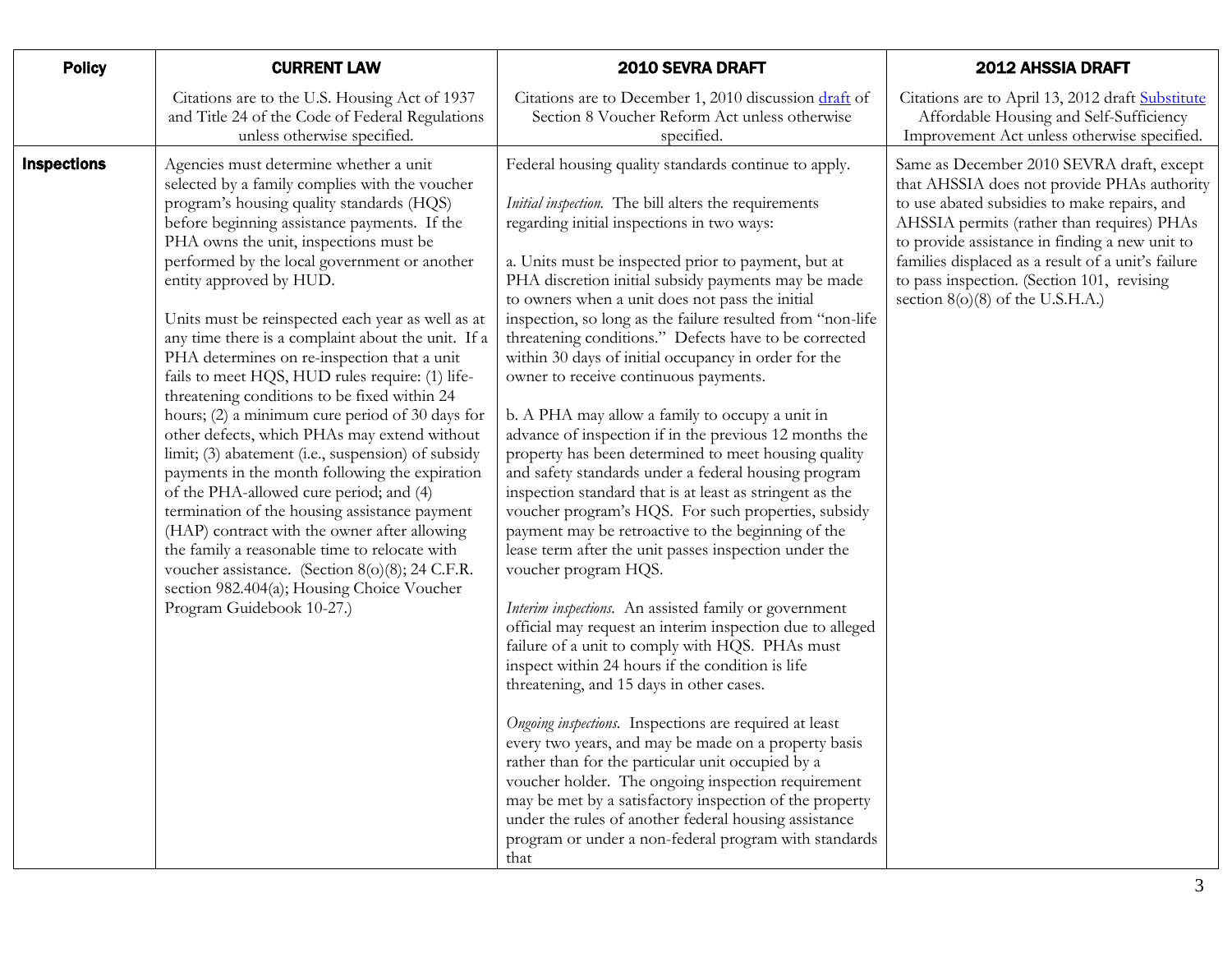| <b>Policy</b>                | <b>CURRENT LAW</b>                                                                                                              | 2010 SEVRA DRAFT                                                                                                                                                                                                                                                                                                                                                                                                                                                                                                                                                                                                                                                                                                                                                                                                                                                                                                                                                                                                                                                                                                                                                                                                                                                                                                                                            | <b>2012 AHSSIA DRAFT</b>                                                                                                                   |
|------------------------------|---------------------------------------------------------------------------------------------------------------------------------|-------------------------------------------------------------------------------------------------------------------------------------------------------------------------------------------------------------------------------------------------------------------------------------------------------------------------------------------------------------------------------------------------------------------------------------------------------------------------------------------------------------------------------------------------------------------------------------------------------------------------------------------------------------------------------------------------------------------------------------------------------------------------------------------------------------------------------------------------------------------------------------------------------------------------------------------------------------------------------------------------------------------------------------------------------------------------------------------------------------------------------------------------------------------------------------------------------------------------------------------------------------------------------------------------------------------------------------------------------------|--------------------------------------------------------------------------------------------------------------------------------------------|
|                              | Citations are to the U.S. Housing Act of 1937<br>and Title 24 of the Code of Federal Regulations<br>unless otherwise specified. | Citations are to December 1, 2010 discussion draft of<br>Section 8 Voucher Reform Act unless otherwise<br>specified.                                                                                                                                                                                                                                                                                                                                                                                                                                                                                                                                                                                                                                                                                                                                                                                                                                                                                                                                                                                                                                                                                                                                                                                                                                        | Citations are to April 13, 2012 draft Substitute<br>Affordable Housing and Self-Sufficiency<br>Improvement Act unless otherwise specified. |
| <b>Inspections</b><br>cont'd |                                                                                                                                 | equal or exceed the protections of the voucher program<br>HQS. Owners have the same time periods to cure<br>defects as under current regulations, but the standards<br>of 24 hours to fix life-threatening conditions and 30<br>days (or a longer period if approved by the PHA) for<br>other defects are incorporated in the statute. PHAs<br>may withhold payments during this cure period, and<br>pay assistance retroactively when defects are fixed.                                                                                                                                                                                                                                                                                                                                                                                                                                                                                                                                                                                                                                                                                                                                                                                                                                                                                                   |                                                                                                                                            |
|                              |                                                                                                                                 | Abatement period. If defects are not fixed within the<br>allotted time, PHAs are to abate subsidy payments for a<br>further 60 days (or other reasonable period established<br>by the PHA). PHAs may use the abated subsidies to<br>make repairs, directly or through contractors, if state<br>and local laws permit tenants to withhold rent payments<br>for the purpose of making repairs. PHAs are protected<br>from liability if they use contractors that meet standards<br>established by HUD, and funds used for repairs count<br>as costs for purposes of setting voucher renewal<br>funding levels. Tenants are protected from eviction due<br>to subsidy payments being withheld or abated, and may<br>terminate the lease in order to move. If repairs are not<br>made and the PHA terminates the contract, the lease<br>between the owner and tenant also terminates. The<br>PHA must give the family at least an additional 90 days<br>to find a new unit to lease with voucher assistance,<br>extended if the PHA determines it to be necessary. The<br>family also may elect to receive preference for the next<br>available public housing unit. A PHA must provide a<br>family displaced without fault after a unit fails<br>inspection with assistance in finding a new residence,<br>including use of up to two months of abated subsidy |                                                                                                                                            |
|                              |                                                                                                                                 | payments for relocation costs, which must cover<br>security deposits if needed and may cover moving<br>expenses. PHAs may require a family to repay a<br>security deposit if it is subsequently refunded. (Section<br>2, substantially revising section $8(0)(8)$ of the U.S.<br>Housing Act of 1937.)                                                                                                                                                                                                                                                                                                                                                                                                                                                                                                                                                                                                                                                                                                                                                                                                                                                                                                                                                                                                                                                      |                                                                                                                                            |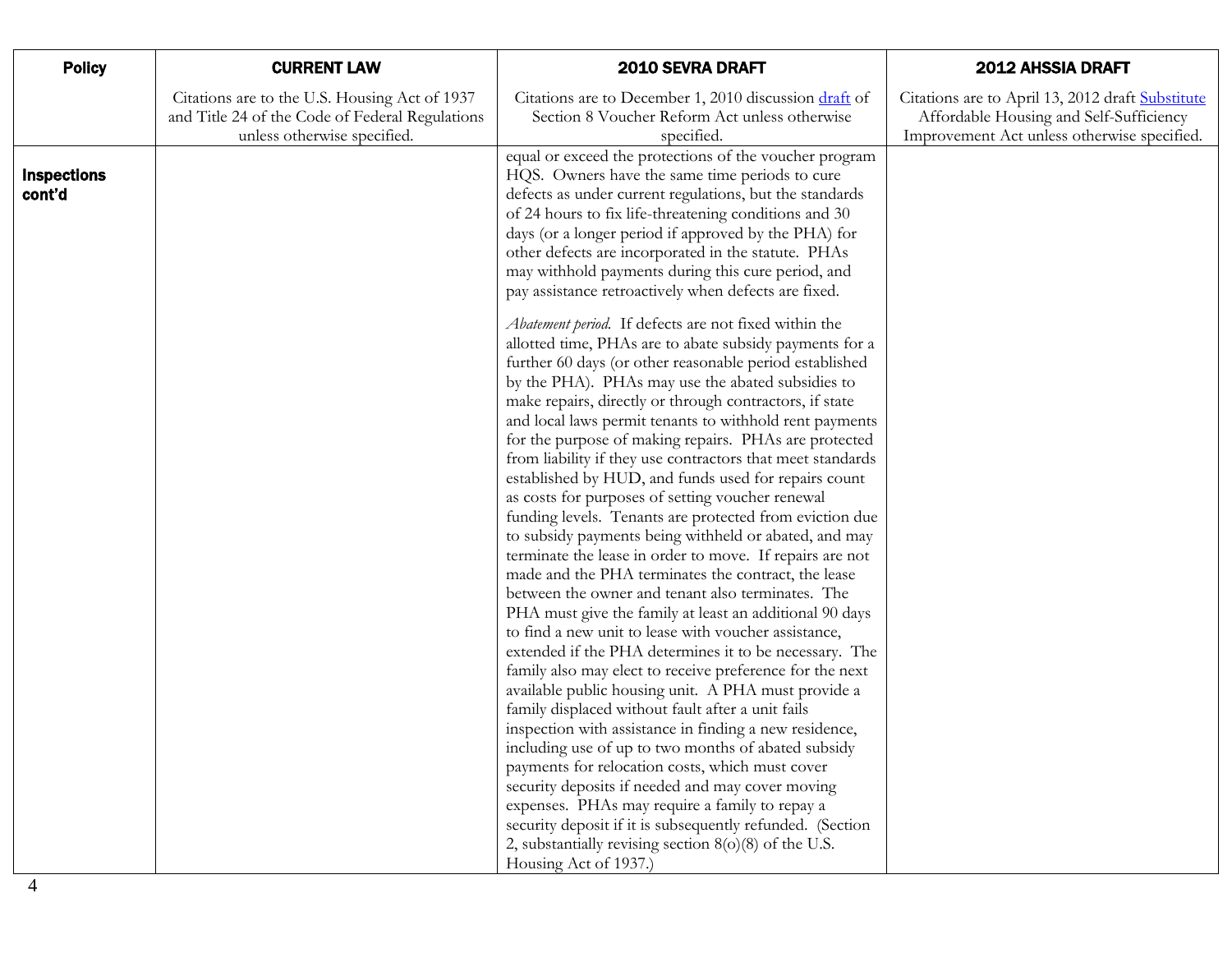<span id="page-4-2"></span><span id="page-4-1"></span><span id="page-4-0"></span>

| <b>Policy</b>                                | <b>CURRENT LAW</b>                                                                                                                                                                                                                                                                                                                                                                                                                                                                                                                                                                                                                                                                                                                                                | 2010 SEVRA DRAFT                                                                                                                                                                                                                                                                                                                                                                                                                                                                                                                                                                                                                                                                                                             | <b>2012 AHSSIA DRAFT</b>                                                                                                                                                                                                                                                                                                                                                                                                                                                                                                                                                                                                                                                                                                                                                                                                                                                                                                                               |
|----------------------------------------------|-------------------------------------------------------------------------------------------------------------------------------------------------------------------------------------------------------------------------------------------------------------------------------------------------------------------------------------------------------------------------------------------------------------------------------------------------------------------------------------------------------------------------------------------------------------------------------------------------------------------------------------------------------------------------------------------------------------------------------------------------------------------|------------------------------------------------------------------------------------------------------------------------------------------------------------------------------------------------------------------------------------------------------------------------------------------------------------------------------------------------------------------------------------------------------------------------------------------------------------------------------------------------------------------------------------------------------------------------------------------------------------------------------------------------------------------------------------------------------------------------------|--------------------------------------------------------------------------------------------------------------------------------------------------------------------------------------------------------------------------------------------------------------------------------------------------------------------------------------------------------------------------------------------------------------------------------------------------------------------------------------------------------------------------------------------------------------------------------------------------------------------------------------------------------------------------------------------------------------------------------------------------------------------------------------------------------------------------------------------------------------------------------------------------------------------------------------------------------|
|                                              | Citations are to the U.S. Housing Act of 1937<br>and Title 24 of the Code of Federal Regulations<br>unless otherwise specified.                                                                                                                                                                                                                                                                                                                                                                                                                                                                                                                                                                                                                                   | Citations are to December 1, 2010 discussion draft of<br>Section 8 Voucher Reform Act unless otherwise<br>specified.                                                                                                                                                                                                                                                                                                                                                                                                                                                                                                                                                                                                         | Citations are to April 13, 2012 draft Substitute<br>Affordable Housing and Self-Sufficiency<br>Improvement Act unless otherwise specified.                                                                                                                                                                                                                                                                                                                                                                                                                                                                                                                                                                                                                                                                                                                                                                                                             |
|                                              |                                                                                                                                                                                                                                                                                                                                                                                                                                                                                                                                                                                                                                                                                                                                                                   | Rent Policy (covering vouchers, public housing, and project-based Section 8)                                                                                                                                                                                                                                                                                                                                                                                                                                                                                                                                                                                                                                                 |                                                                                                                                                                                                                                                                                                                                                                                                                                                                                                                                                                                                                                                                                                                                                                                                                                                                                                                                                        |
| Impact on<br>program costs                   | Increases or reductions in tenant rent payments<br>can lower or raise the amount of funding for<br>which PHAs are eligible under the public<br>housing operating fund (though with a time lag)<br>and the voucher renewal formula (under some<br>circumstances). Changes in funding eligibility<br>in these programs do not automatically affect<br>federal costs, however, because in some years<br>Congress has provided funding levels below the<br>amount for which agencies were eligible. Rent<br>changes also affect the subsidies owners receive<br>under project-based Section 8 contracts.                                                                                                                                                              | Allows HUD to make adjustments in the public<br>housing operating fund formula for agencies that<br>experience a material reduction in rent revenues due to<br>SEVRA's rent provisions during the first year in which<br>the provisions are implemented. In addition, directs<br>HUD to report to Congress in each of the first two<br>years after implementation on the effect of the bill's<br>rent and income and asset limit provisions on revenues<br>and costs in public housing, the voucher program and<br>project-based Section 8, and to recommend legislative<br>changes to address any overall material reduction in<br>public housing revenues or increase in voucher or<br>project-based costs. (Section 3(f)) | Provisions governing operating fund<br>adjustments and reporting on cost impacts are<br>the same as December 2010 SEVRA draft,<br>except that the reference to the income limit<br>provision is dropped because that provision is<br>not in the bill. Overall, AHSSIA would reduce<br>program costs substantially compared to<br>current law. It would also reduce costs<br>compared to the December 2010 SEVRA<br>draft, in part because the smaller increase in<br>the standard deduction for elderly and disabled<br>families would increase rent payments.                                                                                                                                                                                                                                                                                                                                                                                         |
| <b>Affordability</b><br>and minimum<br>rents | For rent and reasonable utility costs, families<br>generally pay the higher of 30 percent of<br>adjusted income or 10 percent of gross income,<br>plus (for voucher holders) the amount by which<br>rent and utility costs exceed the local payment<br>standard. For public housing and vouchers,<br>agencies may establish a minimum rent up to<br>\$50, subject to federally established hardship<br>exceptions. For project-based section 8, HUD<br>establishes the minimum rent by regulation up<br>to a maximum of \$50 (currently \$25). In public<br>housing, tenants are permitted to choose<br>annually between a "flat rent" that does not take<br>income into account and an income-based rent<br>determined under the regular rules. (Section<br>3(a) | Requirements are similar to those under current law,<br>except that required interim adjustments for changes in<br>income during the year are limited (see recertification of<br>income below), and the Secretary may allow owners<br>with project-based section 8 contracts to set a minimum<br>rent from \$0 - \$50, as PHAs now are permitted to do<br>(Section 3(a)(1)(A), amending section 3(a)(3)(A)(ii) of<br>the U.S.H.A.).                                                                                                                                                                                                                                                                                          | All housing agencies and owners must charge<br>minimum rents of \$69.45, unless they opt for a<br>lower minimum (or zero) for good cause.<br>Advance HUD approval of a lower (or zero)<br>minimum rent is not required, but HUD may<br>disapprove a lower amount for failure to state<br>good cause. HUD must adjust the \$69.45<br>minimum rent for inflation. Grounds and<br>procedures for hardship exemptions are<br>strengthened to better ensure that families<br>would not have to pay the statutory minimum<br>rent if doing so would cause them significant<br>hardship. (Section $102(a)(1)(B)$ , amending<br>section $3(a)(3)(A)$ and $(B)$ and inserting new<br>subparagraphs (C)-(E) of the U.S.H.A). HUD<br>must certify to Congress within 6 months of<br>AHSSIA's enactment that minimum rent<br>hardship protections are being enforced and<br>that HUD "will continue to provide due<br>consideration to the hardship circumstances" |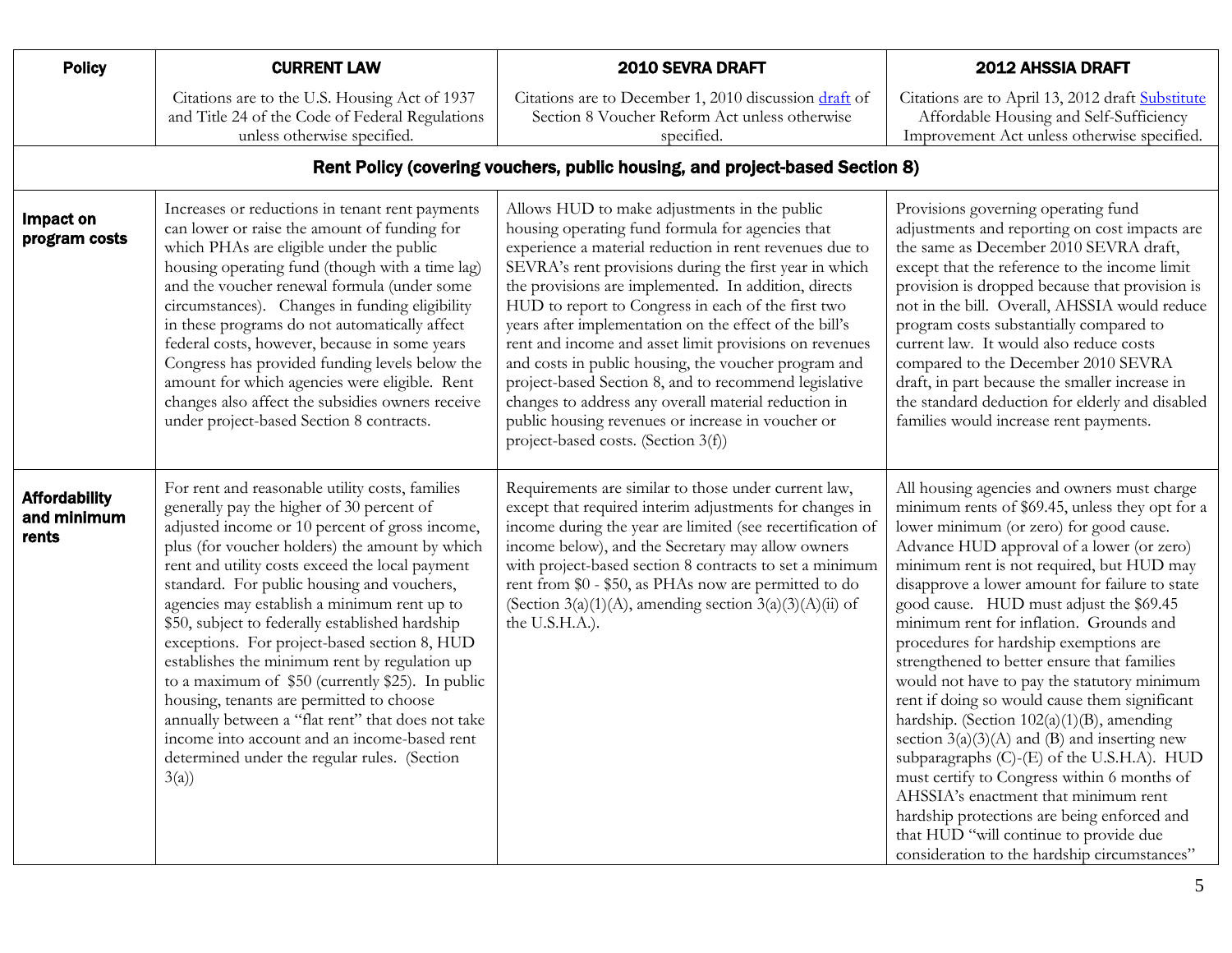<span id="page-5-1"></span><span id="page-5-0"></span>

| <b>Policy</b>                                                           | <b>CURRENT LAW</b>                                                                                                                                                                                                                                                                                                                                                                                                                                                                                                                                                                                                                                                                                          | 2010 SEVRA DRAFT                                                                                                                                                                                                                                                                                                                 | <b>2012 AHSSIA DRAFT</b>                                                                                                                                                                                                                                                                                                                                                                                                                                                                                                                                                   |
|-------------------------------------------------------------------------|-------------------------------------------------------------------------------------------------------------------------------------------------------------------------------------------------------------------------------------------------------------------------------------------------------------------------------------------------------------------------------------------------------------------------------------------------------------------------------------------------------------------------------------------------------------------------------------------------------------------------------------------------------------------------------------------------------------|----------------------------------------------------------------------------------------------------------------------------------------------------------------------------------------------------------------------------------------------------------------------------------------------------------------------------------|----------------------------------------------------------------------------------------------------------------------------------------------------------------------------------------------------------------------------------------------------------------------------------------------------------------------------------------------------------------------------------------------------------------------------------------------------------------------------------------------------------------------------------------------------------------------------|
|                                                                         | Citations are to the U.S. Housing Act of 1937<br>and Title 24 of the Code of Federal Regulations<br>unless otherwise specified.                                                                                                                                                                                                                                                                                                                                                                                                                                                                                                                                                                             | Citations are to December 1, 2010 discussion draft of<br>Section 8 Voucher Reform Act unless otherwise<br>specified.                                                                                                                                                                                                             | Citations are to April 13, 2012 draft Substitute<br>Affordable Housing and Self-Sufficiency<br>Improvement Act unless otherwise specified.                                                                                                                                                                                                                                                                                                                                                                                                                                 |
| <b>Affordability</b><br>and minimum<br>rents cont'd                     |                                                                                                                                                                                                                                                                                                                                                                                                                                                                                                                                                                                                                                                                                                             |                                                                                                                                                                                                                                                                                                                                  | of housing assistance recipients (Section<br>$102(b)$ ).                                                                                                                                                                                                                                                                                                                                                                                                                                                                                                                   |
| <b>Deductions for</b><br>the elderly and<br>people with<br>disabilities | Each elderly or disabled family (defined in U.S.<br>Housing Act as a family whose head, spouse or<br>sole member is 62 or has a disability) is eligible<br>for a \$400 standard income deduction.<br>Elderly and disabled families are eligible for a<br>deduction of unreimbursed medical expenses,<br>and families with a member who has a disability<br>are eligible for a deduction of reasonable<br>expenses for attendant care and auxiliary aids<br>necessary for the person with a disability or<br>another member to be employed, but only the<br>portion of unreimbursed medical, attendant<br>care, and auxiliary aid expenses above 3 percent<br>of income is deducted. (Section $3(b)(5)(A)$ ) | Increases standard deduction for elderly and disabled<br>families to \$675, with adjustments for inflation in future<br>years.<br>Limits deduction for medical, attendant care and<br>auxiliary aid expenses to expenses exceeding 10 percent<br>of income.<br>(Section $3(b)(2)$ amending Section $3(b)(5)$ of the<br>U.S.H.A.) | Increases standard deduction for elderly and<br>disabled families, but only to \$525, with<br>adjustments for inflation in future years.<br>Limit on deduction for medical, attendant care,<br>and auxiliary aid expenses is the same as<br>December 2010 SEVRA draft, except that the<br>latest AHSSIA draft allows HUD to provide<br>hardship exemptions by regulation for families<br>impacted by the increase in the deduction<br>threshold to expenses in excess of 10 percent<br>of income.<br>(Section $102(c)(2)$ , amending Section $3(b)(5)$ of<br>the U.S.H.A.) |
| <b>Public housing</b><br>flat or ceiling<br>rents                       | Every PHA must establish "flat rent" levels<br>based on the market value of public housing<br>units, though statute (but not HUD regulations)<br>may allow PHAs to continue to use lower ceiling<br>rents. Families may choose annually whether to<br>pay the flat rent or an income-based rent.                                                                                                                                                                                                                                                                                                                                                                                                            | No provision.                                                                                                                                                                                                                                                                                                                    | Requires PHAs to increase the optional flat (or<br>ceiling) rents for public housing residents at<br>least to 80 percent of the applicable HUD fair<br>market rent by September 30, 2013, except that<br>no family's rent shall be increase by more than<br>35 percent per year. (Section 102(a)(1),<br>amending Section $3(a)(2)(B)(i)$ of the U.S.H.A.<br>Same as policy proposed in HUD's 2013<br>budget request.                                                                                                                                                       |
| <b>Recertification of</b><br>income                                     | Verification of income and calculation of family<br>contribution for rent and utilities required<br>annually. (Sections $3(a)(1)$ and $8(c)(3)$ and<br>$(o)(5)$ .) Interim recertifications for income                                                                                                                                                                                                                                                                                                                                                                                                                                                                                                      | Recertification of income required at least every three<br>years for families on "fixed" incomes (at least 90<br>percent of income from Social Security, SSI or a similar<br>source), and annually for other families. Interim                                                                                                   | Same as December 2010 SEVRA draft.                                                                                                                                                                                                                                                                                                                                                                                                                                                                                                                                         |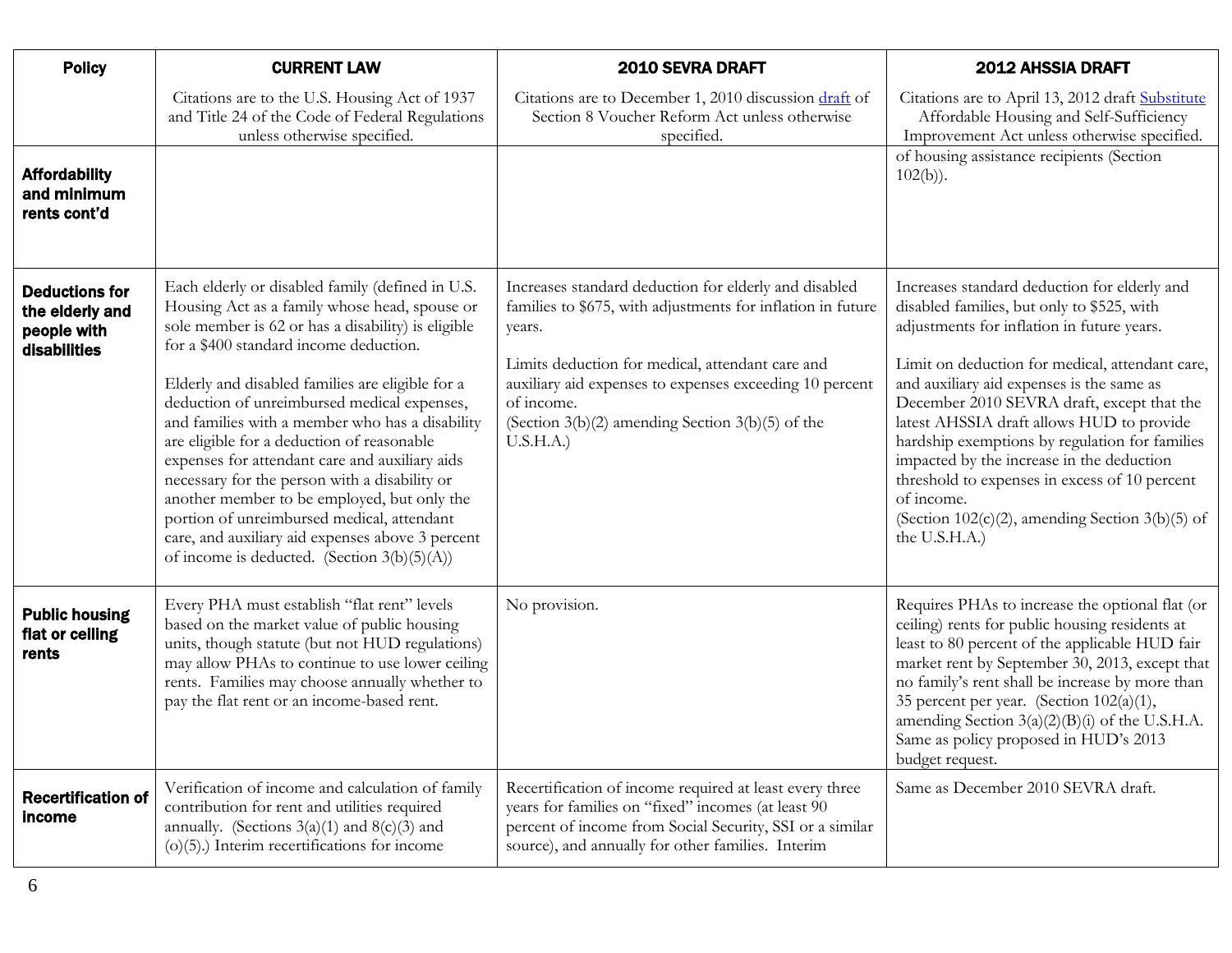<span id="page-6-2"></span><span id="page-6-1"></span><span id="page-6-0"></span>

| <b>Policy</b>                              | <b>CURRENT LAW</b>                                                                                                                                                                                                                                                                                                                                                                                             | 2010 SEVRA DRAFT                                                                                                                                                                                                                                                                                                                                                                                                                                                                                                                                                                                                                                                                                                                                                                   | <b>2012 AHSSIA DRAFT</b>                                                                                                                   |
|--------------------------------------------|----------------------------------------------------------------------------------------------------------------------------------------------------------------------------------------------------------------------------------------------------------------------------------------------------------------------------------------------------------------------------------------------------------------|------------------------------------------------------------------------------------------------------------------------------------------------------------------------------------------------------------------------------------------------------------------------------------------------------------------------------------------------------------------------------------------------------------------------------------------------------------------------------------------------------------------------------------------------------------------------------------------------------------------------------------------------------------------------------------------------------------------------------------------------------------------------------------|--------------------------------------------------------------------------------------------------------------------------------------------|
|                                            | Citations are to the U.S. Housing Act of 1937<br>and Title 24 of the Code of Federal Regulations<br>unless otherwise specified.                                                                                                                                                                                                                                                                                | Citations are to December 1, 2010 discussion draft of<br>Section 8 Voucher Reform Act unless otherwise<br>specified.                                                                                                                                                                                                                                                                                                                                                                                                                                                                                                                                                                                                                                                               | Citations are to April 13, 2012 draft Substitute<br>Affordable Housing and Self-Sufficiency<br>Improvement Act unless otherwise specified. |
| <b>Recertification of</b><br>income cont'd | declines required at tenant's request. Interim<br>recertifications for increases at discretion of<br>agency.                                                                                                                                                                                                                                                                                                   | recertifications at tenant's request for any decrease in<br>adjusted income exceeding 10 percent (and for smaller<br>drops if HUD establishes or permits the PHA or owner<br>to establish a threshold below 10 percent) and required<br>for an annual increase exceeding 10 percent (or a<br>different threshold if HUD establishes one), except that<br>no interim rent increases based on earnings are<br>permitted unless the family has received an interim<br>reduction during the year. A PHA or owner may<br>choose not to conduct an interim recertification if the<br>change in income occurs in the last 3 months of a<br>certification period. (Section $3(a)(1)(B)$ , inserting new<br>paragraph (6) on Reviews of Family Income in section<br>$3(a)$ of the U.S.H.A.) |                                                                                                                                            |
| Use of prior-year<br>income                | Regulations state that income is based on the<br>12-month period following certification. A<br>shorter period may be used, but rents are then<br>subject to recertification at the end of that<br>period. (24 CFR 5.609)                                                                                                                                                                                       | Agencies and owners must use income from the prior<br>year when setting rents, except for purposes of the<br>initial income determination when a family begins<br>receiving housing assistance and interim recertifications<br>due to changes in income. (Section $3(a)(1)(B)$ , inserting<br>new section $3(a)(7)$ of the U.S.H.A.)                                                                                                                                                                                                                                                                                                                                                                                                                                               | Same as December 2010 SEVRA draft.                                                                                                         |
| <b>Work-related</b><br>deductions          | For voucher tenants with disabilities and all<br>public housing residents who were recently<br>unemployed or on welfare, the full amount of an<br>earnings increase in the first year after the<br>increase occurs and half of that amount in the<br>second year is disregarded. (Section 3(d).)<br>Reasonable child care expenses needed for<br>employment or education are deducted. (Section<br>3(b)(5)(A). | Eliminates existing earned income disregard (but does<br>not establish a new deduction of a percentage of earned<br>income like that contained in previous versions of<br>SEVRA).<br>Child care deduction is retained but limited to expenses<br>exceeding 5 percent of income. (Section 3(b)(2),<br>amending section $3(b)(5)$ of the U.S.H.A.)                                                                                                                                                                                                                                                                                                                                                                                                                                   | Same as December 2010 SEVRA draft.                                                                                                         |
| <b>Dependent</b><br>standard<br>deduction  | \$480 deducted from total income for each<br>dependent in a household. No provision to<br>adjust deductions for inflation. (Sec. 3(b)(5)(A).)                                                                                                                                                                                                                                                                  | Increases dependent deduction to \$525, with inflation<br>adjustments in future years. (Section 3(b)(2), amending<br>section $3(b)(5)$ of the U.S.H.A.                                                                                                                                                                                                                                                                                                                                                                                                                                                                                                                                                                                                                             | Same as December 2010 SEVRA draft.                                                                                                         |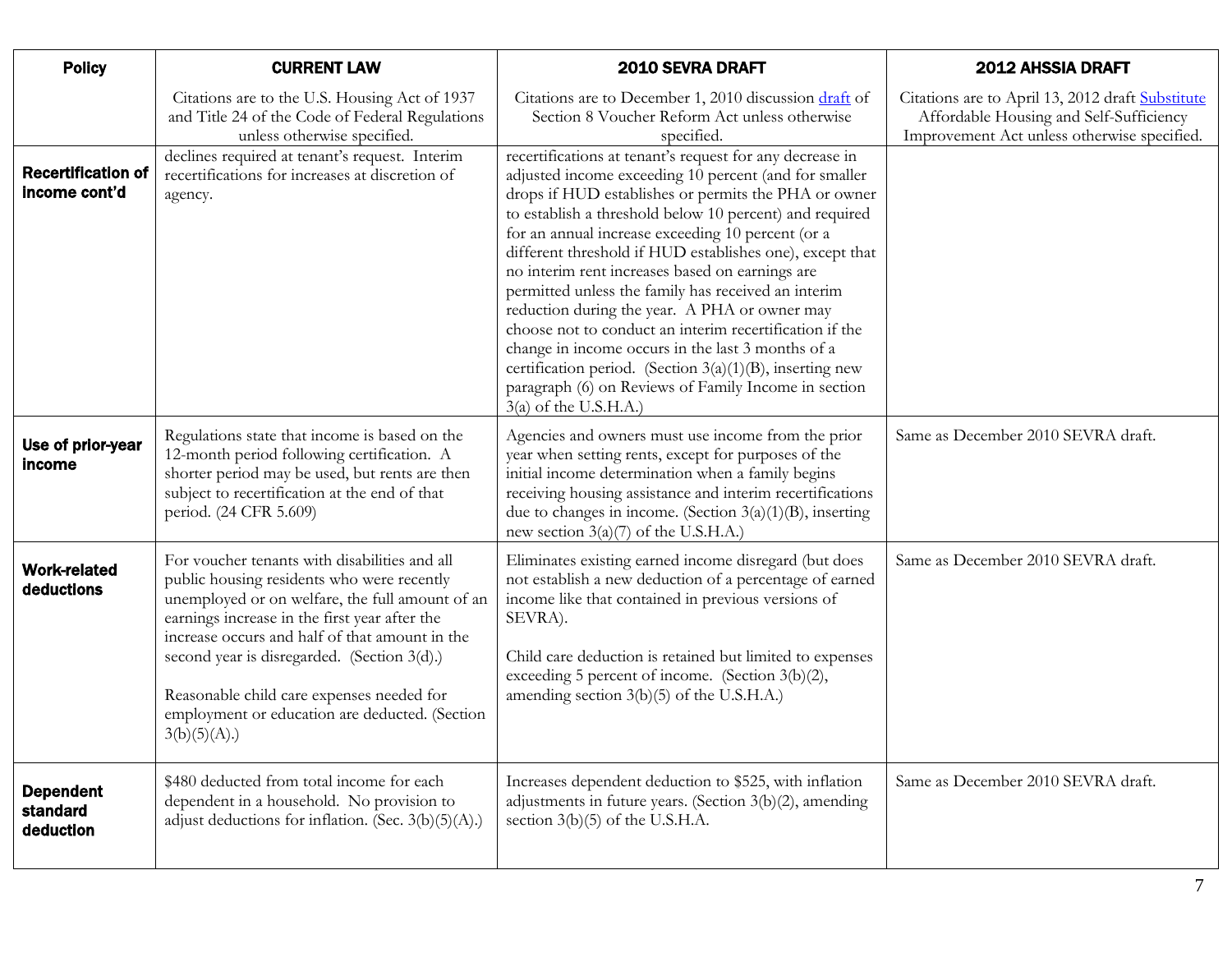<span id="page-7-2"></span><span id="page-7-1"></span><span id="page-7-0"></span>

| <b>Policy</b>                                                         | <b>CURRENT LAW</b>                                                                                                                                                                                                                                                 | 2010 SEVRA DRAFT                                                                                                                                                                                                                                                                                                                                                                                                                                                                                                                                                                                                                                    | <b>2012 AHSSIA DRAFT</b>                                                                                                                                                                                                                                           |
|-----------------------------------------------------------------------|--------------------------------------------------------------------------------------------------------------------------------------------------------------------------------------------------------------------------------------------------------------------|-----------------------------------------------------------------------------------------------------------------------------------------------------------------------------------------------------------------------------------------------------------------------------------------------------------------------------------------------------------------------------------------------------------------------------------------------------------------------------------------------------------------------------------------------------------------------------------------------------------------------------------------------------|--------------------------------------------------------------------------------------------------------------------------------------------------------------------------------------------------------------------------------------------------------------------|
|                                                                       | Citations are to the U.S. Housing Act of 1937<br>and Title 24 of the Code of Federal Regulations<br>unless otherwise specified.                                                                                                                                    | Citations are to December 1, 2010 discussion draft of<br>Section 8 Voucher Reform Act unless otherwise<br>specified.                                                                                                                                                                                                                                                                                                                                                                                                                                                                                                                                | Citations are to April 13, 2012 draft Substitute<br>Affordable Housing and Self-Sufficiency<br>Improvement Act unless otherwise specified.                                                                                                                         |
| Veterans' aid<br>and attendance<br>expenses                           | No special exclusion, although some expenses<br>for veterans who are elderly or have disabilities<br>are excluded under the regular medical and<br>disability expense deduction.                                                                                   | Same as current law.                                                                                                                                                                                                                                                                                                                                                                                                                                                                                                                                                                                                                                | Excludes from income "any expenses related<br>to aid and attendance under section 1521 of<br>title 38, United States Code, to veterans who<br>are in need of regular aid and attendance".<br>(Section $102(c)(1)$ , amending Section $3(b)(4)$ of<br>the U.S.H.A.) |
| <b>Verification of</b><br>income and<br>cross-program<br>data sharing | Agencies and owners must obtain third-party<br>verification of income and deductions or<br>document why it is not available. (24 CFR<br>982.516 for voucher program.) No special<br>provision regarding reliance on determinations<br>of income by other programs. | Allows agencies and owners to rely on determinations<br>of income conducted for other federal means-tested<br>public assistance programs, including TANF, Medicaid,<br>and Food Stamps. (Section 3(a)(1)(B), inserting new<br>section 3(a)(8)(E) of the U.S.H.A.) Requires state Food<br>Stamp agencies to make income data available to<br>housing agencies for families receiving both Food<br>Stamp and housing assistance. (Section 19, amending<br>section 11 of the Food and Nutrition Act of 2008.)<br>Agencies cannot be required to maintain records of<br>excluded income. (Section 3(b)(1), amending section<br>3(b)(4) of the U.S.H.A.) | Same as December 2010 SEVRA draft, except<br>that AHSSIA does not require Food Stamp<br>(SNAP) agencies to make data available to<br>housing agencies.                                                                                                             |
| <b>Income from</b><br>assets                                          | Regulations require agencies to impute (i.e.,<br>deem) income from assets exceeding \$5,000<br>using current interest rates, and count the higher<br>of imputed income or actual income from the<br>asset when determining the family's rent. (24<br>CFR 5.609.)   | Actual income from assets is counted when<br>determining rents, but imputed income is only counted<br>to the extent that net family assets exceed \$50,000.<br>(Section $3(b)(1)$ , amending section $3(b)(4)$ of the<br>U.S.H.A.)                                                                                                                                                                                                                                                                                                                                                                                                                  | Same as December 2010 SEVRA draft.                                                                                                                                                                                                                                 |
| <b>Rent policy</b><br>demonstration                                   | No provision.                                                                                                                                                                                                                                                      | Permits HUD to carry out a demonstration for "a<br>limited number of families" to test different rent<br>polices, such as ceiling rents, tiered rents, and an earned<br>income disregard (but does not allow all agencies to<br>establish alternative rent policies in public housing, as<br>H.R. 3045 did). The demonstration must be initiated<br>by January 1, 2012. (Section 3(g).)                                                                                                                                                                                                                                                             | Same as December 2010 SEVRA draft, except<br>that the demonstration start date is changed to<br>the beginning of the first calendar year after<br>enactment of AHSSIA (Section 102(h)).                                                                            |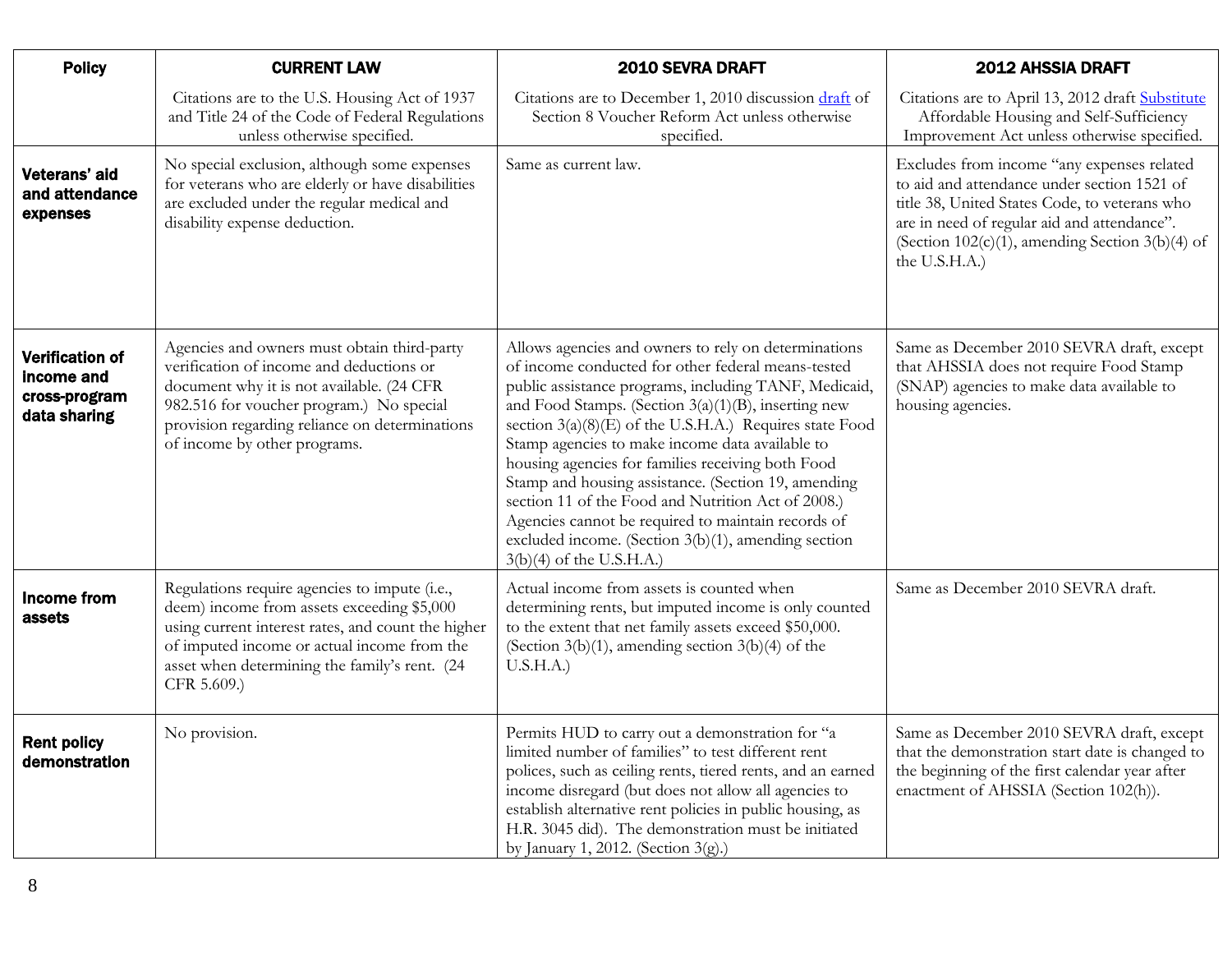<span id="page-8-0"></span>

| <b>Policy</b>                                                                | <b>CURRENT LAW</b>                                                                                                                                                                                                                                                                                                                                                                                                                                                                                                                                                                                                                                                                                                                                                                                                                                                                | <b>2010 SEVRA DRAFT</b>                                                                                                                                                                                                                                                                                                                                                                       | 2012 AHSSIA DRAFT                                                                                                                                                                                                                                                                                                                                                                                                                                                                                                                                                                                                        |
|------------------------------------------------------------------------------|-----------------------------------------------------------------------------------------------------------------------------------------------------------------------------------------------------------------------------------------------------------------------------------------------------------------------------------------------------------------------------------------------------------------------------------------------------------------------------------------------------------------------------------------------------------------------------------------------------------------------------------------------------------------------------------------------------------------------------------------------------------------------------------------------------------------------------------------------------------------------------------|-----------------------------------------------------------------------------------------------------------------------------------------------------------------------------------------------------------------------------------------------------------------------------------------------------------------------------------------------------------------------------------------------|--------------------------------------------------------------------------------------------------------------------------------------------------------------------------------------------------------------------------------------------------------------------------------------------------------------------------------------------------------------------------------------------------------------------------------------------------------------------------------------------------------------------------------------------------------------------------------------------------------------------------|
|                                                                              | Citations are to the U.S. Housing Act of 1937<br>and Title 24 of the Code of Federal Regulations<br>unless otherwise specified.                                                                                                                                                                                                                                                                                                                                                                                                                                                                                                                                                                                                                                                                                                                                                   | Citations are to December 1, 2010 discussion draft of<br>Section 8 Voucher Reform Act unless otherwise<br>specified.                                                                                                                                                                                                                                                                          | Citations are to April 13, 2012 draft Substitute<br>Affordable Housing and Self-Sufficiency<br>Improvement Act unless otherwise specified.                                                                                                                                                                                                                                                                                                                                                                                                                                                                               |
| <b>Special rules</b><br>affecting rent<br>paid by certain<br>voucher holders | Agencies must set a "payment standard" for<br>each unit size within 10 percent of the HUD-<br>determined Fair Market Rent (FMR). The<br>payment standard operates as the maximum<br>subsidy for a unit, subject to "rent<br>reasonableness" requirements described below.<br>HUD may approve lower or higher payment<br>standards. (Section $8(0)(1)$ .)<br>Payment standards may vary by neighborhood.<br>The subsidy payment may not exceed the<br>payment standard or the unit's rent and<br>applicable utility allowance, whichever is lower.<br>The amount of the subsidy is equal to the<br>difference between the maximum subsidy and a<br>family's required contribution. If a family rents a<br>unit with a rent higher than the local payment<br>standard, it must pay the rent above the<br>payment standard itself (in addition to 30<br>percent of adjusted income). | The 90 to 110 percent of FMR discretionary range for<br>area payment standards remains unchanged, but PHAs<br>can increase the payment standard to 120 percent of<br>the FMR without having to seek HUD approval as a<br>reasonable accommodation for a person with a<br>disability. (Section 11(c), amending section $8(0)(1)(D)$<br>of the U.S.H.A.)<br>No provision on utility allowances. | Same as December 2010 SEVRA draft<br>(Section 102(d) amending section $8(0)(1)(D)$ of<br>the U.S.H.A.)<br>Higher utility allowances shall be approved by<br>PHAs on request of people with disabilities if<br>needed as a reasonable accommodation to<br>enable the family to use a voucher. (Section<br>109(1) amending section $8(0)(2)$ of the<br>U.S.H.A.)<br>Utility allowances are capped based on the<br>number of bedrooms a family is eligible to<br>occupy given its composition, regardless of<br>whether the family rents a larger unit. (Section<br>$109(1)$ amending section $8(0)(2)$ of the<br>U.S.H.A.) |

## Eligibility and targeting (covering vouchers, public housing, and project-based Section 8)

<span id="page-8-2"></span><span id="page-8-1"></span>

| Income eligibility | Income limits apply only at initial eligibility<br>determination. (See Sections $3(a)(1)$ and             | For all programs, limits initial <i>and continuing</i> eligibility to<br>"low income" families (those with income at or below | No provision (i.e., retains current law). |
|--------------------|-----------------------------------------------------------------------------------------------------------|-------------------------------------------------------------------------------------------------------------------------------|-------------------------------------------|
|                    | $8(o)(4)$ .) Generally, a family is eligible to begin to                                                  | 80 percent of the HUD-adjusted area median income                                                                             |                                           |
|                    | receive public housing or any type of section 8<br>assistance only if it is "low income," that is, if its | level). The bill exempts two groups of families from                                                                          |                                           |
|                    | income does not exceed 80 percent of the                                                                  | this limitation: (a) those receiving "enhanced" vouchers                                                                      |                                           |
|                    | HUD-adjusted area median income for its                                                                   | due to the end of federal assistance for privately-owned                                                                      |                                           |
|                    | family size. (Exceptions apply for families                                                               | units, and (b) those residing in assisted units at the date                                                                   |                                           |
|                    | receiving vouchers due to the end of federal                                                              | of enactment with incomes up to 95 percent of AMI, if                                                                         |                                           |
|                    | mortgage assistance for certain types of                                                                  | this higher income eligibility level applied at the date of                                                                   |                                           |
|                    | properties [see 24 C.F.R. $\sqrt{982.201(b)(v)}$ ], for                                                   | enactment. The bill allows PHAs and owners not to                                                                             |                                           |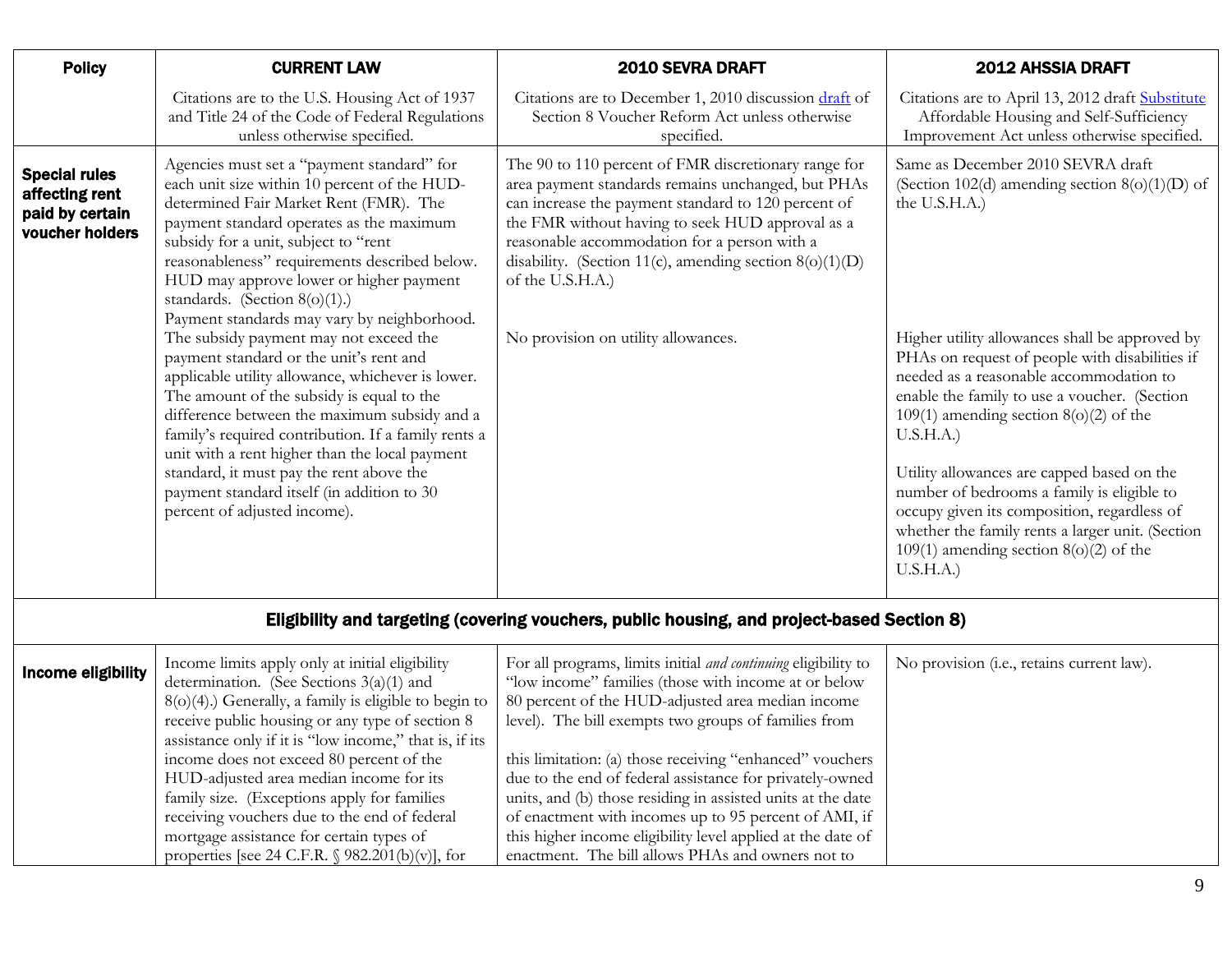<span id="page-9-0"></span>

| <b>Policy</b>                | <b>CURRENT LAW</b>                                                                                                                                                                                                                                                                                                                                                                                                                                                                                                                                                                                                       | 2010 SEVRA DRAFT                                                                                                                                                                                                                                                                                                                                                                                                                                                                                                                                                                                                                                                                                                                                                                                                                                                                                                                                                                                                                                                                                                                                                                                                                                                                                                                                                  | <b>2012 AHSSIA DRAFT</b>                                                                                                                   |
|------------------------------|--------------------------------------------------------------------------------------------------------------------------------------------------------------------------------------------------------------------------------------------------------------------------------------------------------------------------------------------------------------------------------------------------------------------------------------------------------------------------------------------------------------------------------------------------------------------------------------------------------------------------|-------------------------------------------------------------------------------------------------------------------------------------------------------------------------------------------------------------------------------------------------------------------------------------------------------------------------------------------------------------------------------------------------------------------------------------------------------------------------------------------------------------------------------------------------------------------------------------------------------------------------------------------------------------------------------------------------------------------------------------------------------------------------------------------------------------------------------------------------------------------------------------------------------------------------------------------------------------------------------------------------------------------------------------------------------------------------------------------------------------------------------------------------------------------------------------------------------------------------------------------------------------------------------------------------------------------------------------------------------------------|--------------------------------------------------------------------------------------------------------------------------------------------|
|                              | Citations are to the U.S. Housing Act of 1937<br>and Title 24 of the Code of Federal Regulations<br>unless otherwise specified.                                                                                                                                                                                                                                                                                                                                                                                                                                                                                          | Citations are to December 1, 2010 discussion draft of<br>Section 8 Voucher Reform Act unless otherwise<br>specified.                                                                                                                                                                                                                                                                                                                                                                                                                                                                                                                                                                                                                                                                                                                                                                                                                                                                                                                                                                                                                                                                                                                                                                                                                                              | Citations are to April 13, 2012 draft Substitute<br>Affordable Housing and Self-Sufficiency<br>Improvement Act unless otherwise specified. |
| Income eligibility<br>cont'd | public housing operated by small agencies<br>without income-eligible applicants, and for<br>police officers.) By regulation, HUD permits<br>(but does not require) PHAs to evict over-<br>income families from public housing unless they<br>are participating in the Family Self-Sufficiency<br>program or receiving the earned income<br>disregard. (24 C.F.R. § 960.261.) In most<br>geographic areas, families no longer qualify for<br>voucher assistance at an income level well below<br>the eligibility ceiling of 80 percent of area<br>median because 30 percent of their income<br>exceeds the subsidy level. | enforce the income limitations on recertification in<br>public housing and project-based Section 8, and to<br>delay eviction of tenants or termination of voucher<br>assistance for six months. (Section 4(b).)                                                                                                                                                                                                                                                                                                                                                                                                                                                                                                                                                                                                                                                                                                                                                                                                                                                                                                                                                                                                                                                                                                                                                   |                                                                                                                                            |
| <b>Asset limits</b>          | There are no asset limits for public housing or<br>the Section 8 programs. Income from assets is<br>counted in determining rent obligations. (See<br>rent section above.)                                                                                                                                                                                                                                                                                                                                                                                                                                                | Makes applicants and current tenants or participants<br>ineligible for public housing or the Section 8 programs<br>if they have more than \$100,000 in net assets (adjusted<br>annually for inflation) or have "a present ownership<br>interest" in a suitable home for which they have a legal<br>right to reside and legal authority to sell, unless the<br>home is being purchased with a voucher or the family<br>includes a person who is a victim of domestic violence<br>or is making a good faith effort to sell the home.<br>Excluded from assets are interests in Indian trust land,<br>equity in homes purchased with a voucher, equity<br>accounts in HUD homeownership or FSS programs,<br>certain inaccessible trust funds, retirement accounts,<br>settlements or awards due to actions that resulted in the<br>serious disability of a household member, tax-protected<br>education savings accounts, personal property not of<br>significant value, and real property that the family does<br>not have legal authority to sell. Allows PHAs and<br>owners to adopt a policy of not enforcing the asset<br>limitations at all, to establish exceptions, or to delay for<br>up to six months evictions of tenants or termination of<br>voucher holders with assets above the limit. (Section<br>4(a), inserting new section 16(e) of the U.S.H.A.) | Same as December 2010 SEVRA draft.                                                                                                         |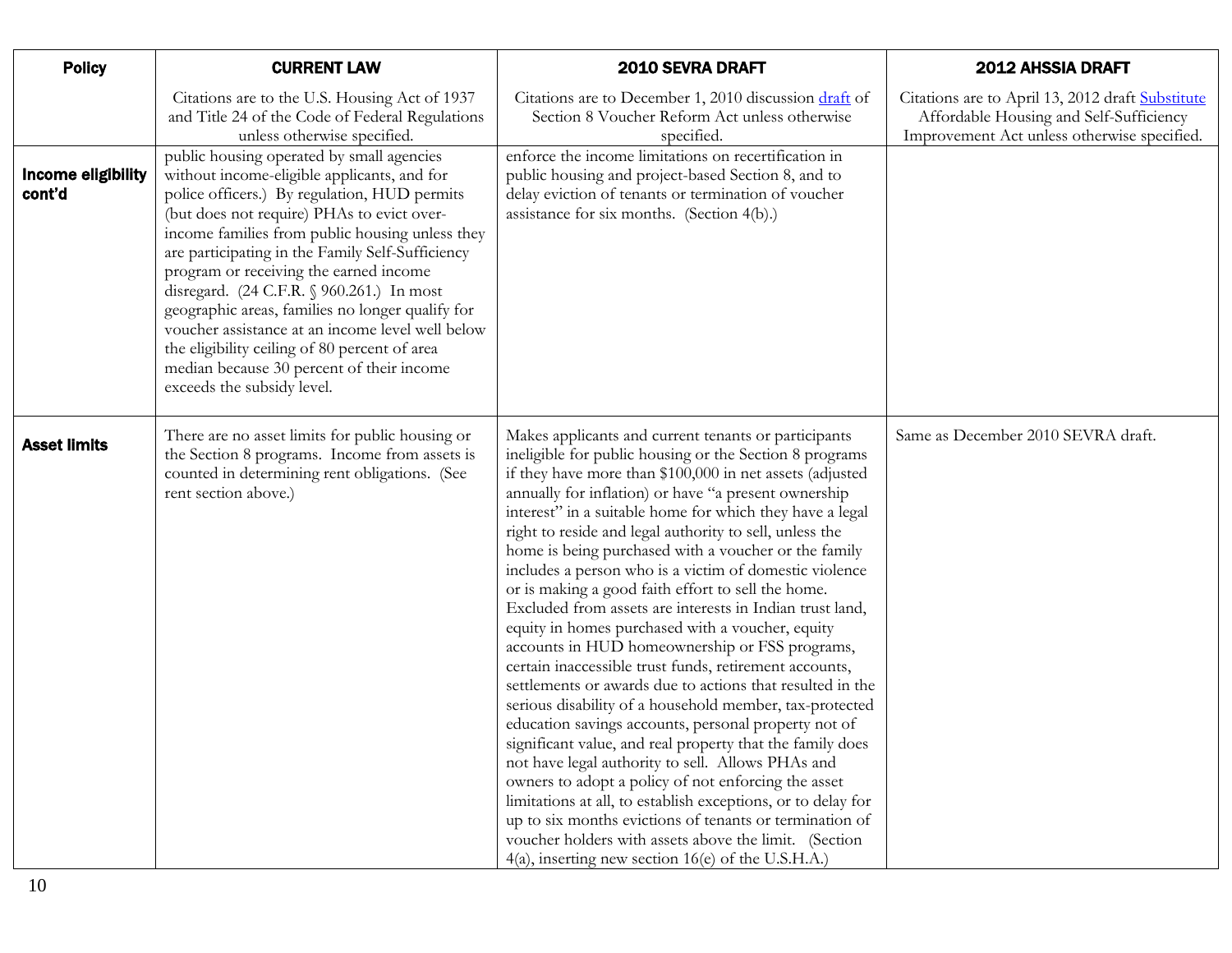<span id="page-10-1"></span><span id="page-10-0"></span>

| <b>Policy</b>                   | <b>CURRENT LAW</b>                                                                                                                                                                                                                                                                                                                                                                                                                                                                                                                                                                                                                                                                             | 2010 SEVRA DRAFT                                                                                                                                                                                                                                                                                                                                                                                                                                                                                                                                                                                                                                                                                                                                                  | <b>2012 AHSSIA DRAFT</b>                                                                                                                                                                                                                                                                                                                                                                                                                                                                                                                                                                |
|---------------------------------|------------------------------------------------------------------------------------------------------------------------------------------------------------------------------------------------------------------------------------------------------------------------------------------------------------------------------------------------------------------------------------------------------------------------------------------------------------------------------------------------------------------------------------------------------------------------------------------------------------------------------------------------------------------------------------------------|-------------------------------------------------------------------------------------------------------------------------------------------------------------------------------------------------------------------------------------------------------------------------------------------------------------------------------------------------------------------------------------------------------------------------------------------------------------------------------------------------------------------------------------------------------------------------------------------------------------------------------------------------------------------------------------------------------------------------------------------------------------------|-----------------------------------------------------------------------------------------------------------------------------------------------------------------------------------------------------------------------------------------------------------------------------------------------------------------------------------------------------------------------------------------------------------------------------------------------------------------------------------------------------------------------------------------------------------------------------------------|
|                                 | Citations are to the U.S. Housing Act of 1937<br>and Title 24 of the Code of Federal Regulations<br>unless otherwise specified.                                                                                                                                                                                                                                                                                                                                                                                                                                                                                                                                                                | Citations are to December 1, 2010 discussion draft of<br>Section 8 Voucher Reform Act unless otherwise<br>specified.                                                                                                                                                                                                                                                                                                                                                                                                                                                                                                                                                                                                                                              | Citations are to April 13, 2012 draft Substitute<br>Affordable Housing and Self-Sufficiency<br>Improvement Act unless otherwise specified.                                                                                                                                                                                                                                                                                                                                                                                                                                              |
| <b>Targeting</b>                | 75 percent of families that enter the voucher<br>program and 40 percent of families moving into<br>public housing and project-based Section 8 each<br>year must have incomes at or below 30 percent<br>of the area median income level (termed<br>"extremely low-income" by HUD). The<br>remaining families may have incomes up to 80<br>percent of area median income. (Sections<br>$8(o)(4)$ and $16(b)$ .)                                                                                                                                                                                                                                                                                  | Applies the 75 percent voucher targeting requirement<br>(and the 40 percent requirement in public housing and<br>project-based Section 8) based on a new statutory<br>definition of "extremely low-income" as the higher of 30<br>percent of area median income or the federal poverty<br>line, adjusted by family size. On average nationally 30<br>percent of area median income is close to the poverty<br>line, but there is significant local variation. The bill<br>provides an exception for Puerto Rico and other U.S.<br>territories, where targeting continues to be based solely<br>on 30 percent of median income. (Section 5, amending<br>sections 16 and 3 of the U.S.H.A.)                                                                         | Same as December 2010 SEVRA draft.                                                                                                                                                                                                                                                                                                                                                                                                                                                                                                                                                      |
|                                 |                                                                                                                                                                                                                                                                                                                                                                                                                                                                                                                                                                                                                                                                                                | <b>Voucher Funding</b>                                                                                                                                                                                                                                                                                                                                                                                                                                                                                                                                                                                                                                                                                                                                            |                                                                                                                                                                                                                                                                                                                                                                                                                                                                                                                                                                                         |
| <b>Agency funding</b><br>levels | In 2003 and earlier years, agencies received<br>sufficient funding to support the actual cost of<br>authorized vouchers in use. In 2005 and 2006,<br>agencies' renewal funding was based on the<br>number of authorized vouchers in use in May -<br>July 2004 and their cost, adjusted by HUD's<br>formula annual adjustment factors and for<br>tenant protection vouchers. (A similar policy<br>applied in 2004 based on mid-2003 data.) For<br>2007, Congress changed to a renewal funding<br>policy similar to that in SEVRA. Agencies'<br>renewal funding was based on the cost of their<br>vouchers in use in calendar year 2006, adjusted<br>by inflation and for recently-issued tenant | Each agency's share of annual appropriations is based<br>on its actual leasing and costs in the last completed<br>calendar year, adjusted by HUD's formula annual<br>adjustment factors and for recently-issued tenant<br>protection or incremental vouchers. Adjustments also<br>are required for vouchers left unused due to project-<br>based voucher commitments and for the full-year cost<br>of vouchers ported in the prior calendar year, and HUD<br>has discretion to make other adjustments. Renewal<br>funding is not provided for vouchers funded by: (a)<br>non-voucher funds, unless a PHA used the funds to<br>maintain vouchers in use in a year when renewal<br>funding is reduced by proration; or (b) the use of<br>advance funds (see below). | Requires that each agency's share of funding<br>be based on actual leasing and costs in the<br>prior calendar year adjusted for inflation, with<br>adjustments for first-time renewals and<br>project-based voucher commitments and for<br>additional costs due to unforeseen<br>circumstances, portability, and FSS escrow<br>costs. If Congress does not provide sufficient<br>funding to meet the costs of this formula,<br>HUD is directed to reduce funding for each<br>agency on a pro rata basis, except that the<br>renewal cost of enhanced vouchers would be<br>fully funded. |
|                                 | protection vouchers and for vouchers reserved<br>for project-based commitments. For 2008,<br>2009, and 2010, Congress directed HUD to base<br>renewal funding on agencies' voucher leasing<br>and costs in the prior <i>fiscal year</i> (12 months<br>ending September 30), with similar adjustments<br>to those applied in 2007. In some years renewal                                                                                                                                                                                                                                                                                                                                        | "Overleasing" is permitted, but vouchers above an<br>agency's authorized level and funded with reserves are<br>not counted when calculating the following year's<br>renewal funding. If Congress provides insufficient<br>funding, each agency's share is pro-rated, except for the<br>renewal costs of enhanced vouchers under section 8(t),                                                                                                                                                                                                                                                                                                                                                                                                                     | "Overleasing" is permitted, but vouchers<br>above an agency's authorized level and funded<br>with reserves are not counted when calculating<br>the following year's renewal funding.<br>HUD is allowed to offset the renewal funding<br>due each agency by the amount of its excess<br>reserves, and required to use the amount of                                                                                                                                                                                                                                                      |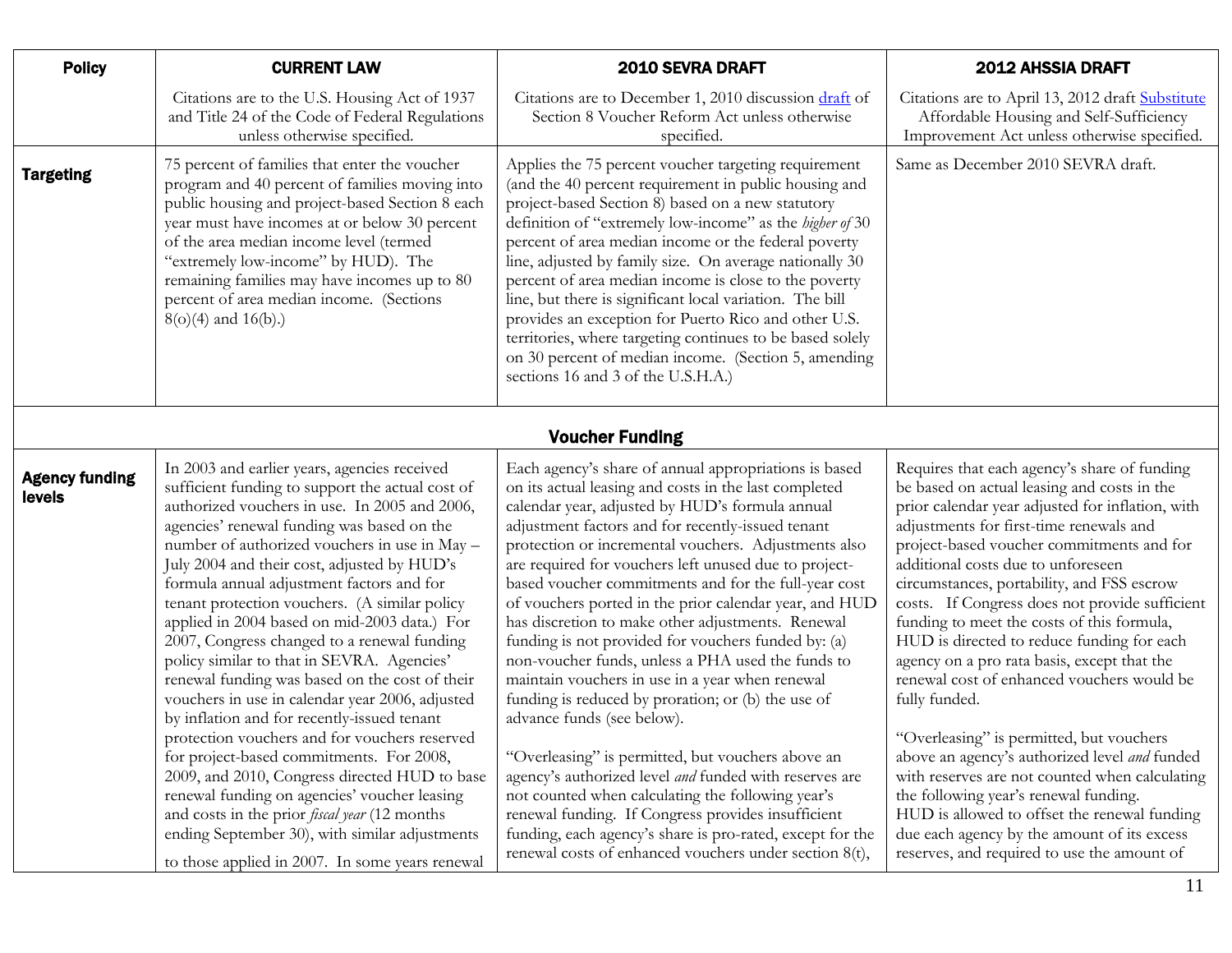| <b>Policy</b>                          | <b>CURRENT LAW</b>                                                                                                                                                                                                                                                                                                                                                                                                                                                                                                                                                                                                                                                                                                                                                                                                                                                                                                                                                               | 2010 SEVRA DRAFT                                                                                                                                                                                                                                                                                                                                                                                                                                                                                                                                                                                                                                                                                                                                  | <b>2012 AHSSIA DRAFT</b>                                                                                                                                                                                                                                                                                                                                            |
|----------------------------------------|----------------------------------------------------------------------------------------------------------------------------------------------------------------------------------------------------------------------------------------------------------------------------------------------------------------------------------------------------------------------------------------------------------------------------------------------------------------------------------------------------------------------------------------------------------------------------------------------------------------------------------------------------------------------------------------------------------------------------------------------------------------------------------------------------------------------------------------------------------------------------------------------------------------------------------------------------------------------------------|---------------------------------------------------------------------------------------------------------------------------------------------------------------------------------------------------------------------------------------------------------------------------------------------------------------------------------------------------------------------------------------------------------------------------------------------------------------------------------------------------------------------------------------------------------------------------------------------------------------------------------------------------------------------------------------------------------------------------------------------------|---------------------------------------------------------------------------------------------------------------------------------------------------------------------------------------------------------------------------------------------------------------------------------------------------------------------------------------------------------------------|
|                                        | Citations are to the U.S. Housing Act of 1937<br>and Title 24 of the Code of Federal Regulations<br>unless otherwise specified.                                                                                                                                                                                                                                                                                                                                                                                                                                                                                                                                                                                                                                                                                                                                                                                                                                                  | Citations are to December 1, 2010 discussion draft of<br>Section 8 Voucher Reform Act unless otherwise<br>specified.                                                                                                                                                                                                                                                                                                                                                                                                                                                                                                                                                                                                                              | Citations are to April 13, 2012 draft Substitute<br>Affordable Housing and Self-Sufficiency<br>Improvement Act unless otherwise specified.                                                                                                                                                                                                                          |
| <b>Agency funding</b><br>levels cont'd | funding has been offset by excess fund balances<br>from prior years (see below).<br>Since 2003 Congress has prohibited use of<br>renewal funding for more than an agency's<br>authorized number of vouchers.                                                                                                                                                                                                                                                                                                                                                                                                                                                                                                                                                                                                                                                                                                                                                                     | which must be funded in full. (Section 6, inserting<br>section 8(dd)(2) of the U.S.H.A)<br>HUD is directed to set aside funds not needed to fund<br>the formula due to offsets for excess reserve levels or<br>"extra" appropriations to reimburse increased costs<br>related to portability and "family self-sufficiency<br>activities" in the current year, as well as to adjust<br>funding for agencies that have experienced increased<br>costs due to unforeseen circumstances. Any remaining<br>funds not needed for these two purposes are to be used<br>first to avoid or reduce proration of renewal funds, and<br>then distributed based on priorities established by<br>HUD. (Section 6, inserting section 8(dd)(5) of the<br>U.S.H.A. | such offsets first to avoid or reduce any<br>proration in renewal funding allocations. HUD<br>may use any remaining funds for adjustments<br>or for tenant protection vouchers if the funds<br>provided for these purposes are insufficient.<br>Unlike SEVRA, HUD has no general<br>reallocation authority. (Section 105, amending<br>section 8(dd) of the U.S.H.A) |
| <b>Reserve funds</b><br>and advances   | Prior to 2002, PHAs were permitted to retain<br>two months of reserves, and HUD replenished<br>reserves used for permissible purposes. In 2002,<br>Congress reduced the maximum reserve level to<br>one month, and recaptured the additional funds.<br>The 2003 and 2004 appropriations acts provided<br>a central fund to HUD to permit agencies to<br>increase use of authorized vouchers. The 2005<br>appropriations act required HUD to reduce<br>program reserves from one month to one week.<br>In January 2006, HUD announced that it was<br>rescinding all remaining reserve funds<br>accumulated from 2004 and earlier voucher<br>funding, but would allow agencies to retain<br>unused 2005 funds in an "undesignated fund<br>balance account," subsequently renamed a "net<br>cumulative HAP equity account."(PIH 2006-03,<br>January 11, 2006; PIH 2007-14, June 18, 2007.)<br>Agencies may use these carry-over funds to<br>support additional authorized vouchers. | Agencies are permitted to retain reserves up a threshold<br>to be set by HUD, which must be at least 6 percent of<br>the agency's renewal funding. Unused funds from the<br>first year of funding allocated for new vouchers do not<br>count toward the allowable reserve level. HUD is<br>permitted to offset reserves above this level against the<br>agency's funding for the current year (that is, deduct<br>them from the funding level). (See above for how these<br>funds are to be reallocated.) (Section 6, inserting section<br>8(dd)(3) of the U.S.H.A.)                                                                                                                                                                              | Agencies are permitted to retain reserves up to<br>at least 6 percent of the agency's current year<br>renewal funding. Any unused funds from the<br>first year of voucher allocations are excluded<br>from the reserve calculation. (Section 105,<br>inserting section 8(dd)(4) of the U.S.H.A)<br>No provision regarding funding advances.                         |

 $\mathbf{L}$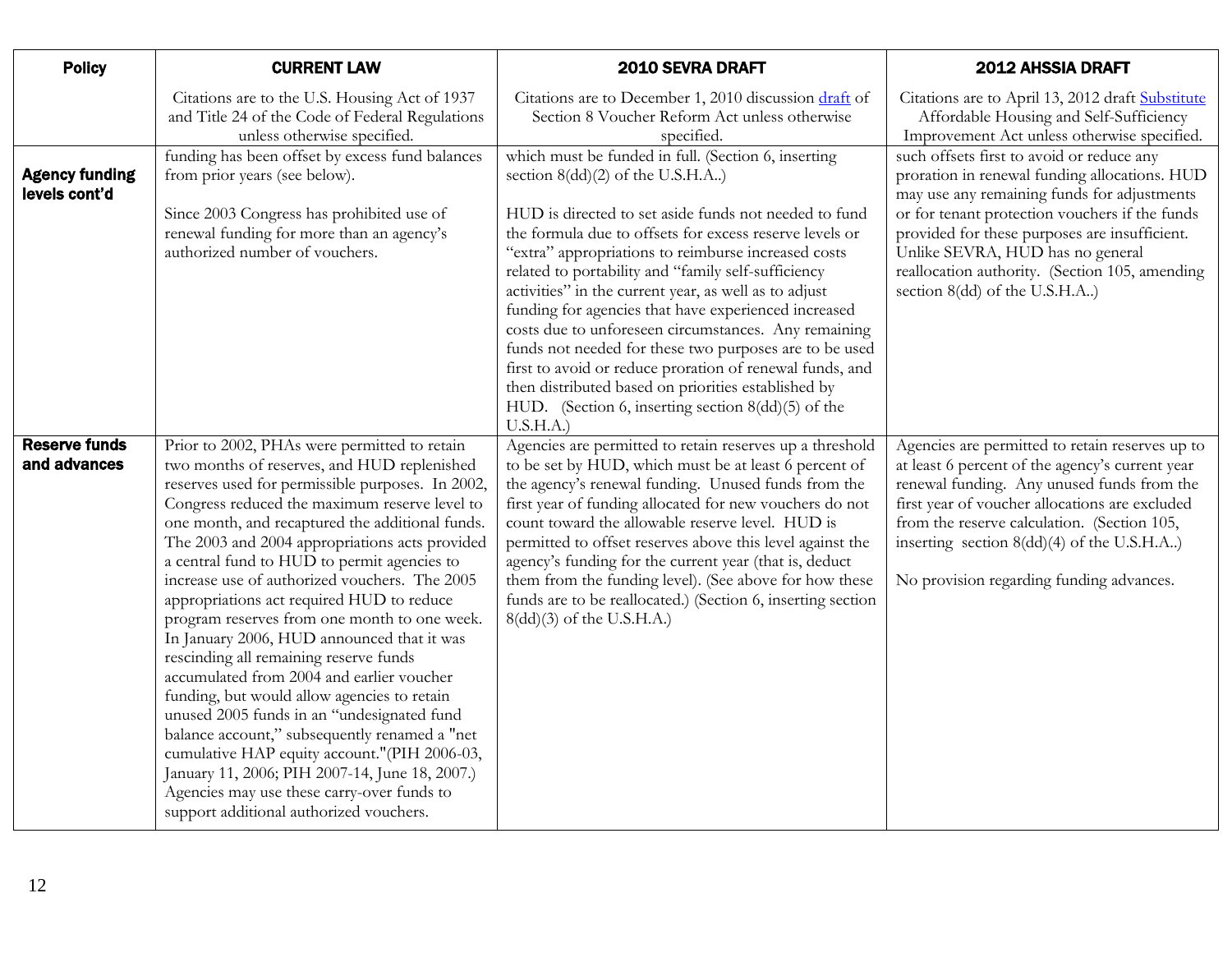<span id="page-12-3"></span><span id="page-12-2"></span><span id="page-12-1"></span><span id="page-12-0"></span>

| <b>Policy</b>                                  | <b>CURRENT LAW</b>                                                                                                                                                                                                                                                                                                                                                                                                                                                                                                                           | 2010 SEVRA DRAFT                                                                                                                                                                                                                                                                                                                                                                                                                                                                                                                                                                                                                                                                                                            | <b>2012 AHSSIA DRAFT</b>                                                                                                                                                                                                                                                                                                                                                           |
|------------------------------------------------|----------------------------------------------------------------------------------------------------------------------------------------------------------------------------------------------------------------------------------------------------------------------------------------------------------------------------------------------------------------------------------------------------------------------------------------------------------------------------------------------------------------------------------------------|-----------------------------------------------------------------------------------------------------------------------------------------------------------------------------------------------------------------------------------------------------------------------------------------------------------------------------------------------------------------------------------------------------------------------------------------------------------------------------------------------------------------------------------------------------------------------------------------------------------------------------------------------------------------------------------------------------------------------------|------------------------------------------------------------------------------------------------------------------------------------------------------------------------------------------------------------------------------------------------------------------------------------------------------------------------------------------------------------------------------------|
|                                                | Citations are to the U.S. Housing Act of 1937<br>and Title 24 of the Code of Federal Regulations<br>unless otherwise specified.                                                                                                                                                                                                                                                                                                                                                                                                              | Citations are to December 1, 2010 discussion draft of<br>Section 8 Voucher Reform Act unless otherwise<br>specified.                                                                                                                                                                                                                                                                                                                                                                                                                                                                                                                                                                                                        | Citations are to April 13, 2012 draft Substitute<br>Affordable Housing and Self-Sufficiency<br>Improvement Act unless otherwise specified.                                                                                                                                                                                                                                         |
| <b>Reserve funds</b><br>and advances<br>cont'd | For 2008, Congress defined excess fund<br>balances as the amount above 7 percent of 2007<br>renewal funding that could not be used for<br>authorized vouchers. For 2009, Congress<br>directed HUD to offset \$750 million in reserves<br>against agencies' renewal funding. HUD offset<br>varying proportions of agencies' reserves,<br>depending on the agencies' rate of utilization of<br>vouchers and voucher funds and whether the<br>reserves could be used to fund authorized<br>vouchers. There was no offset provision for<br>2010. | Every agency may, in the last quarter of the calendar<br>year, draw up to an additional two percent of renewal<br>funding as an advance, subject to approval by HUD<br>and availability of funds. The advance is then deducted<br>from the agency's renewal funding for the following<br>year. HUD is permitted to require agencies to exhaust<br>reserves before accessing funding advances, and the<br>maximum advance an agency can receive is reduced by<br>the amount of reserves HUD requires it to exhaust.<br>Advance funds may be used to meet the costs above<br>the annual funding level incurred for any reason,<br>including temporary overleasing. (Section 6, inserting<br>section 8(dd)(4) of the U.S.H.A.) |                                                                                                                                                                                                                                                                                                                                                                                    |
| <b>Authorization of</b><br>renewal funding     | Funding to renew previously awarded vouchers<br>is permanently authorized, subject to<br>appropriation. (Section 8(dd).)                                                                                                                                                                                                                                                                                                                                                                                                                     | Renewal funding "as may be necessary" is permanently<br>authorized. (Section 6, inserting section 8(dd)(1)(A) of<br>the U.S.H.A.)                                                                                                                                                                                                                                                                                                                                                                                                                                                                                                                                                                                           | No explicit provision, though section directs<br>HUD to renew all expiring tenant-based<br>annual contributions as specified, subject to<br>appropriations. (Section 105, inserting section<br>8(dd)(1) of the U.S.H.A.)                                                                                                                                                           |
| <b>Tenant</b><br>protection<br>vouchers        | Various sections of the U.S. Housing Act<br>authorize the issuance of new "tenant<br>protection" vouchers to replace other federal<br>housing assistance.                                                                                                                                                                                                                                                                                                                                                                                    | Includes authorization for "tenant protection"<br>vouchers, vouchers necessary to comply with a consent<br>decree or court order and to protect victims of<br>domestic violence, and new project-based certificates<br>and moderate rehabilitation units under previously<br>repealed provisions. If insufficient funds are available<br>to award all of the authorized tenant protection<br>vouchers that are requested, priorities are to be set in<br>appropriations legislation or by HUD. (Section 6,<br>inserting revised section $8(dd)(1)(B)$ of the U.S.H.A.                                                                                                                                                       | Subject to appropriations, HUD is directed to<br>provide tenant protection vouchers for<br>relocation or replacement housing as otherwise<br>authorized by law or permitted by a HUD<br>notice or regulation. There is no listing of<br>situations where such vouchers are authorized<br>to be issued, as in SEVRA. (Section 105,<br>inserting section $8(dd)(1)$ of the U.S.H.A.) |
| <b>Special purpose</b><br>vouchers             | From 1997 to 2002, Congress and HUD funded<br>about 57,000 additional vouchers for non-elderly<br>people with disabilities, largely as a means to<br>offset the reduction in housing opportunities<br>created by permitting other federally-assisted<br>housing to be "designated" for the elderly.<br>From 1994 to 2001, HUD awarded about                                                                                                                                                                                                  | HUD is required to issue guidance to ensure that, "to<br>the maximum extent practicable," vouchers provided<br>for non-elderly disabled families or homeless veterans<br>in 1997 or later years continue to be made available to<br>those groups upon turnover. (Section 6(b) of the bill.)<br>Amends authorizing statute to establish an allocation                                                                                                                                                                                                                                                                                                                                                                        | No provision.                                                                                                                                                                                                                                                                                                                                                                      |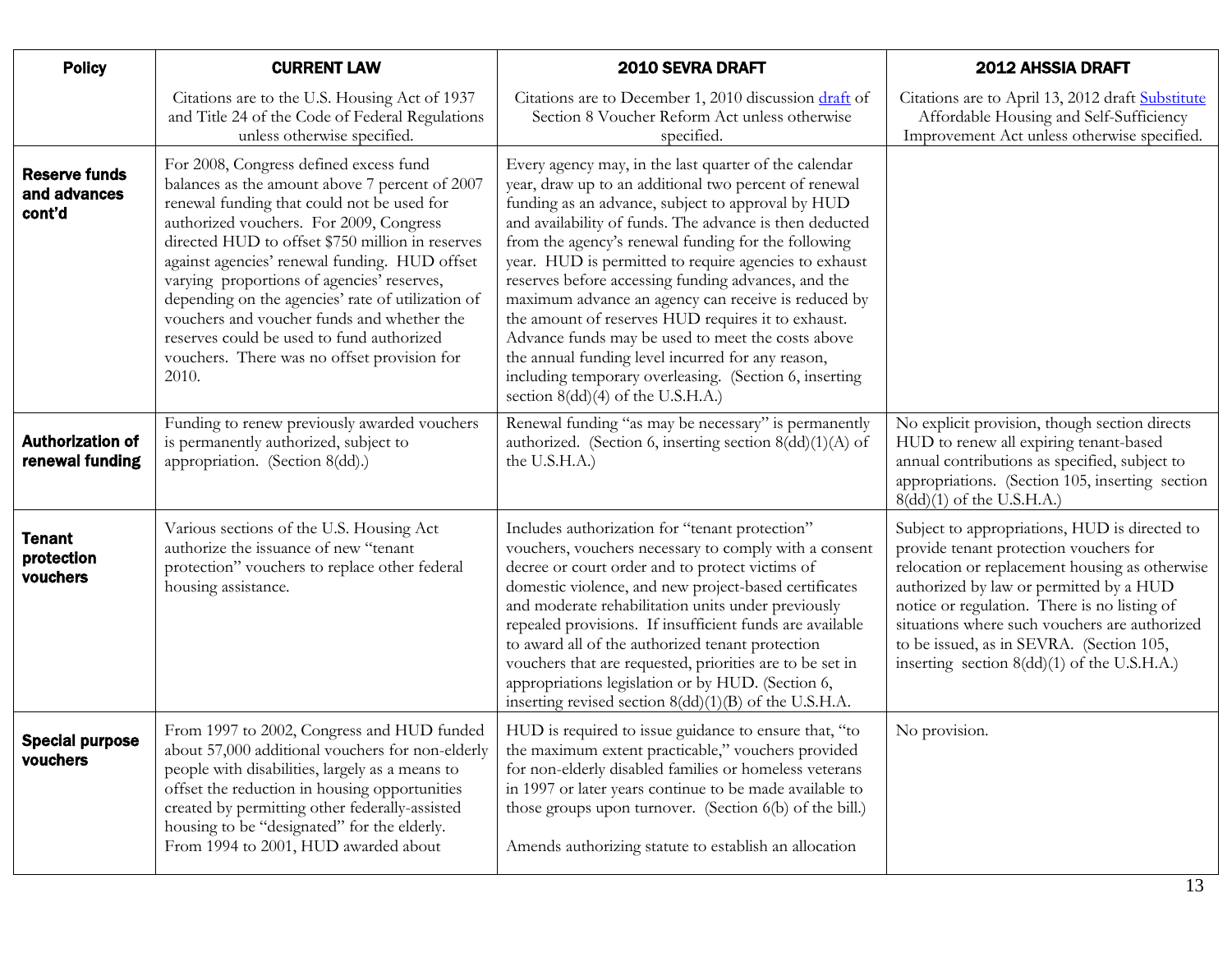| <b>Policy</b>                             | <b>CURRENT LAW</b>                                                                                                                                                                                                                                                                                                                                                                                                                                                                                                                                                                                                                                                                  | 2010 SEVRA DRAFT                                                                                                                                                                                                                                                        | <b>2012 AHSSIA DRAFT</b>                                                                                                                   |
|-------------------------------------------|-------------------------------------------------------------------------------------------------------------------------------------------------------------------------------------------------------------------------------------------------------------------------------------------------------------------------------------------------------------------------------------------------------------------------------------------------------------------------------------------------------------------------------------------------------------------------------------------------------------------------------------------------------------------------------------|-------------------------------------------------------------------------------------------------------------------------------------------------------------------------------------------------------------------------------------------------------------------------|--------------------------------------------------------------------------------------------------------------------------------------------|
|                                           | Citations are to the U.S. Housing Act of 1937<br>and Title 24 of the Code of Federal Regulations<br>unless otherwise specified.                                                                                                                                                                                                                                                                                                                                                                                                                                                                                                                                                     | Citations are to December 1, 2010 discussion draft of<br>Section 8 Voucher Reform Act unless otherwise<br>specified.                                                                                                                                                    | Citations are to April 13, 2012 draft Substitute<br>Affordable Housing and Self-Sufficiency<br>Improvement Act unless otherwise specified. |
| <b>Special purpose</b><br>vouchers cont'd | 34,000 vouchers under the Family Unification<br>Program (FUP) to families for whom a lack of<br>adequate housing would otherwise require a<br>child to be placed in out-of-home care through<br>the child welfare program. Congress again<br>provided funding for new vouchers under both<br>these programs in 2008 and 2009, and under<br>FUP in 2010. In some recent years, Congress<br>has included language in appropriations acts<br>requiring that vouchers for non-elderly people<br>with disabilities and FUP vouchers continue to<br>be made available upon turnover to the same<br>populations "to the extent practicable." In<br>2008, 2009, 2010 and 2012 Congress also | method and rules for VASH waivers similar to those<br>permitted in 2008-2010 appropriations bills. (Section<br>18, amending section 8(o)(19) of the U.S.H.A.)<br>No provision is included regarding vouchers originally<br>issued under the family unification program. |                                                                                                                                            |
|                                           | provided funding for vouchers for supportive<br>housing for homeless veterans. These vouchers<br>were accompanied by a requirement that they<br>remain available for the same purpose upon<br>turnover, as well as a provision allowing HUD<br>to waive restrictions on VASH upon a finding<br>that this is necessary.                                                                                                                                                                                                                                                                                                                                                              |                                                                                                                                                                                                                                                                         |                                                                                                                                            |
|                                           |                                                                                                                                                                                                                                                                                                                                                                                                                                                                                                                                                                                                                                                                                     | Moving-to-Work (MTW) Demonstration                                                                                                                                                                                                                                      |                                                                                                                                            |

| <b>Moving-to-Work (MTW) Demonstration</b> |  |
|-------------------------------------------|--|
|                                           |  |

<span id="page-13-1"></span><span id="page-13-0"></span>

| <b>Legal authority</b> | Demonstration program authorized by Section<br>204, title V of the Omnibus Consolidated<br>Rescissions and Appropriations Act of 1996<br>(Public Law 104-134) | No provision. | Bill creates a new program to provide flexibility<br>for high-capacity public housing agencies.<br>Agencies in the MTW demonstration would be<br>allowed to opt into the new program. (Section<br>401, inserting new section 37 in the U.S.H.A.,<br>and section 402.)                                                            |
|------------------------|---------------------------------------------------------------------------------------------------------------------------------------------------------------|---------------|----------------------------------------------------------------------------------------------------------------------------------------------------------------------------------------------------------------------------------------------------------------------------------------------------------------------------------|
| <b>Purposes</b>        | To design and test various approaches to reduce<br>costs, promote work, and increase housing<br>choices.                                                      | No provision. | In addition to the purposes of the current<br>MTW statute, the new section 37 emphasizes<br>preservation of public housing and<br>development of additional affordable housing,<br>including supportive housing, and increasing<br>the number of families receiving tenant-based<br>assistance; highlights energy as an area for |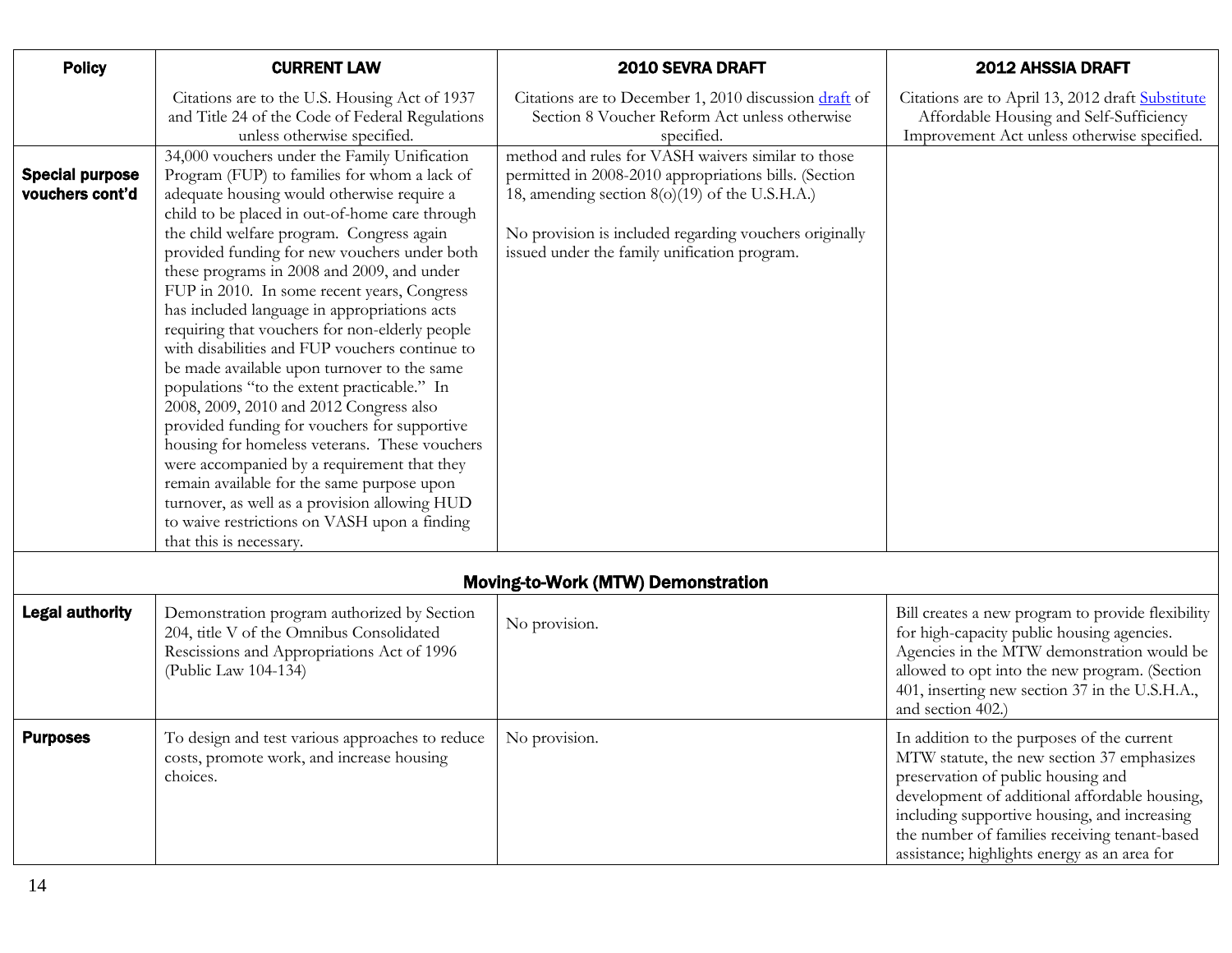<span id="page-14-2"></span><span id="page-14-1"></span><span id="page-14-0"></span>

| <b>Policy</b>                                        | <b>CURRENT LAW</b>                                                                                                                                                                                                                                                                                            | 2010 SEVRA DRAFT                                                                                                     | <b>2012 AHSSIA DRAFT</b>                                                                                                                                                                                                                                                                                                                                                                                                                                                                           |
|------------------------------------------------------|---------------------------------------------------------------------------------------------------------------------------------------------------------------------------------------------------------------------------------------------------------------------------------------------------------------|----------------------------------------------------------------------------------------------------------------------|----------------------------------------------------------------------------------------------------------------------------------------------------------------------------------------------------------------------------------------------------------------------------------------------------------------------------------------------------------------------------------------------------------------------------------------------------------------------------------------------------|
|                                                      | Citations are to the U.S. Housing Act of 1937<br>and Title 24 of the Code of Federal Regulations<br>unless otherwise specified.                                                                                                                                                                               | Citations are to December 1, 2010 discussion draft of<br>Section 8 Voucher Reform Act unless otherwise<br>specified. | Citations are to April 13, 2012 draft Substitute<br>Affordable Housing and Self-Sufficiency<br>Improvement Act unless otherwise specified.                                                                                                                                                                                                                                                                                                                                                         |
| Purposes cont'd                                      |                                                                                                                                                                                                                                                                                                               |                                                                                                                      | cost-savings and the need to leverage other<br>funds; aims to conduct a rigorous evaluation of<br>alternative rent-setting and continued<br>occupancy policies; and seeks approaches that<br>are developed with the support of the local<br>community and substantial participation of<br>affected residents. (Section 401, inserting new<br>section $37(a)$ .)                                                                                                                                    |
| <b>Number of</b><br><b>MTW agencies</b>              | Currently, 35 agencies participate in MTW.<br>Original MTW statute permitted HUD to admit<br>up to 30 agencies. Some agencies originally<br>admitted to the demonstration have left, but<br>Congress has permitted or directed HUD in<br>several annual appropriations bills to admit<br>additional agencies. | No provision.                                                                                                        | Instead of a limit on the number of<br>participating agencies, PHAs with up to<br>500,000 total public housing units and<br>authorized vouchers would be permitted in the<br>new program. Agencies with more than<br>50,000 units, and existing MTW agencies that<br>opt in, would not count toward this cap. Up to<br>25 of the PHAs admitted into the new<br>program could have "enhanced" flexibilities<br>subject to rigorous evaluation. (Section 401,<br>inserting sec. $37(b)(3)$ and (e).) |
| <b>Term of MTW</b><br>participation                  | No term limitation in the statute. Initially HUD<br>generally entered into contracts for 5 to 7 years.<br>All agencies are currently operating under<br>agreements with expiration dates in 2018.                                                                                                             | No provision.                                                                                                        | No term limitation on participation in new<br>program. HUD's authority to terminate<br>participation would likely be included in its<br>contracts with agencies.<br>Current MTW agencies may opt to transfer to<br>the new program at any time unless they are in<br>default of their agreement (Section 402).                                                                                                                                                                                     |
| <b>Selection criteria</b><br>for new MTW<br>agencies | HUD must consider each agency's potential to<br>carry out its proposal and its past performance<br>in operating its public housing program. (Title<br>V, section 204(d) of 1996 appropriations act).                                                                                                          | No provision.                                                                                                        | Only "high-capacity" agencies are eligible, and<br>must have, in the calendar year prior to its<br>application, a public housing occupancy rate<br>and housing voucher utilization rate of at least<br>95 percent (if the agency administers both<br>programs). HUD must make a draft selection<br>notice available for comment, which must aim<br>to admit a diversity of PHAs. (Section 401,<br>inserting section 37(b) of the U.S.H.A.)                                                         |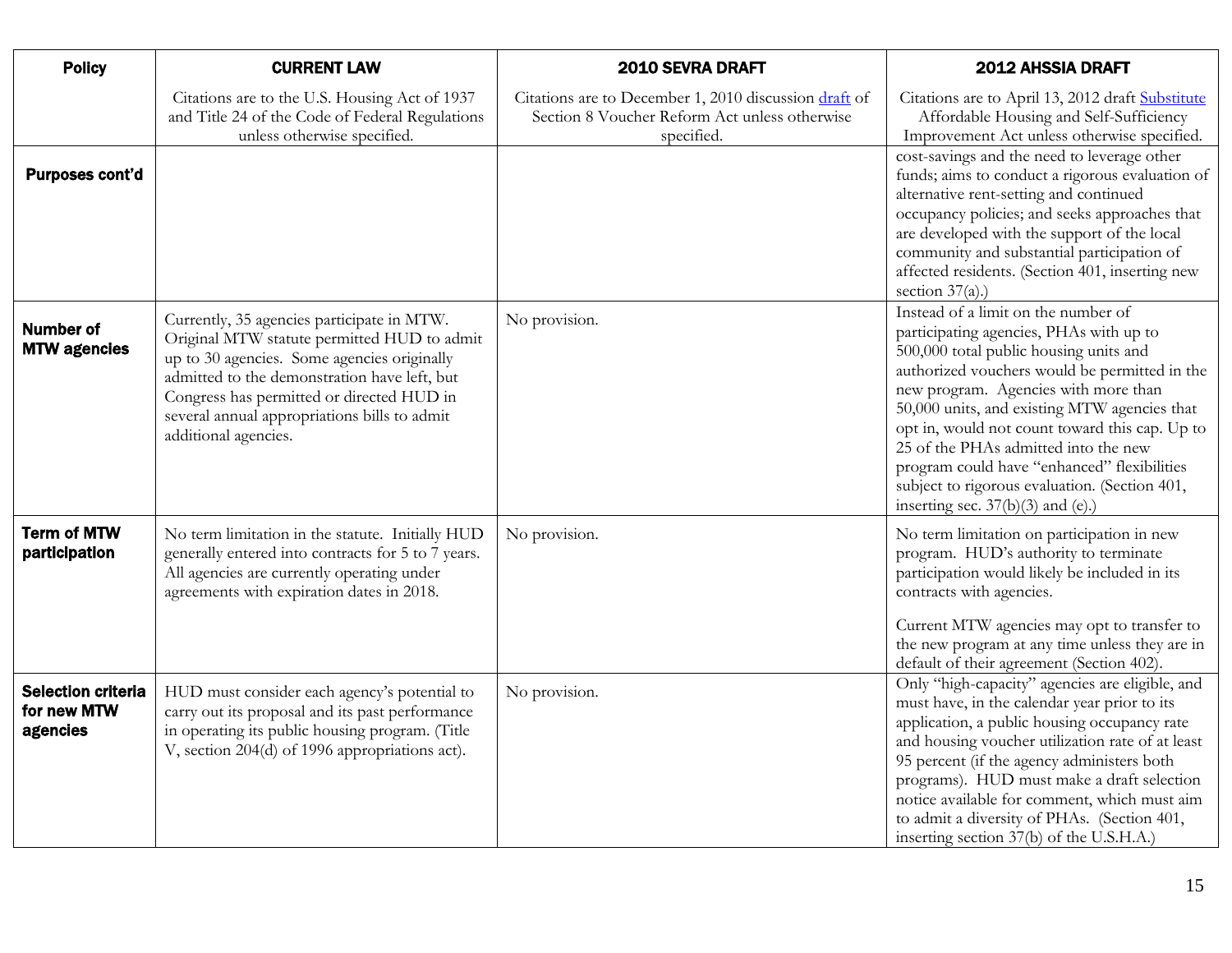<span id="page-15-1"></span><span id="page-15-0"></span>

| <b>Policy</b>                                             | <b>CURRENT LAW</b>                                                                                                                                                                                                                                                                                                                                                                                                                                                                                                  | 2010 SEVRA DRAFT                                                                                                     | 2012 AHSSIA DRAFT                                                                                                                                                                                                                                                                                                                                                                                                                                                                                                                                                                                                                                                                                                                                                                                                                                                                                                                                                                                                                                                                                                                                                                                                                                                                                                                                                    |
|-----------------------------------------------------------|---------------------------------------------------------------------------------------------------------------------------------------------------------------------------------------------------------------------------------------------------------------------------------------------------------------------------------------------------------------------------------------------------------------------------------------------------------------------------------------------------------------------|----------------------------------------------------------------------------------------------------------------------|----------------------------------------------------------------------------------------------------------------------------------------------------------------------------------------------------------------------------------------------------------------------------------------------------------------------------------------------------------------------------------------------------------------------------------------------------------------------------------------------------------------------------------------------------------------------------------------------------------------------------------------------------------------------------------------------------------------------------------------------------------------------------------------------------------------------------------------------------------------------------------------------------------------------------------------------------------------------------------------------------------------------------------------------------------------------------------------------------------------------------------------------------------------------------------------------------------------------------------------------------------------------------------------------------------------------------------------------------------------------|
|                                                           | Citations are to the U.S. Housing Act of 1937<br>and Title 24 of the Code of Federal Regulations<br>unless otherwise specified.                                                                                                                                                                                                                                                                                                                                                                                     | Citations are to December 1, 2010 discussion draft of<br>Section 8 Voucher Reform Act unless otherwise<br>specified. | Citations are to April 13, 2012 draft Substitute<br>Affordable Housing and Self-Sufficiency<br>Improvement Act unless otherwise specified.                                                                                                                                                                                                                                                                                                                                                                                                                                                                                                                                                                                                                                                                                                                                                                                                                                                                                                                                                                                                                                                                                                                                                                                                                           |
| <b>Funding and use</b><br>of funds at MTW<br>agencies     | Agencies may combine public housing<br>(operating and capital funds) and voucher<br>(housing assistance funding and administrative<br>fees) funds (Title V, section 204(b) of 1996<br>appropriations act). Funding is not to be<br>diminished due to participation in the<br>demonstration (Title V, section 204(f) of 1996<br>appropriations act).                                                                                                                                                                 | No provision.                                                                                                        | Agencies may combine public housing<br>(operating and capital funds) and voucher<br>(housing assistance funding and administrative<br>fees) funds, subject to the revised<br>"substantially the same" requirement. (Sec.<br>$37(d)(1)$ and $(2)$ .<br>Program funds shall not be diminished or<br>increased based on participation in the program.<br>(Section $37(d)(5)$ .)                                                                                                                                                                                                                                                                                                                                                                                                                                                                                                                                                                                                                                                                                                                                                                                                                                                                                                                                                                                         |
| <b>Number of</b><br>families served<br>at MTW<br>agencies | Agencies that combine public housing and<br>voucher funds must assist "substantially the<br>same total number of families would have been<br>served if the funds had not been combined."<br>HUD has implemented this requirement in a<br>manner that allows agencies to assist<br>significantly fewer families than they receive<br>funding to serve. MTW agencies must also<br>continue to serve a comparable mix of families<br>by size. (Title V, section $204(c)(3)(C)$ and (D) of<br>1996 appropriations act). | No provision.                                                                                                        | Agencies are permitted to reduce the number<br>of families "assisted" by 2 percent below the<br>level in the year prior to operating under the<br>new program (with certain adjustments) if the<br>funds are used for eligible purposes. HUD<br>must approve a request to reduce the number<br>of families "assisted," by up to 10 percent of<br>its voucher baseline if funds are used for<br>housing choice and mobility initiatives,<br>homelessness initiatives, or supportive services<br>to improve outcomes unless the reduction is<br>greater than needed to test the proposed<br>activity; or by up to 15 percent of its voucher<br>baseline if funds are used for capital activities<br>to serve "assisted families" unless the<br>reduction is greater than needed to complete<br>the proposed capital activities. A family<br>qualifies as "assisted" if it is counted in<br>determining compliance with targeting<br>requirements and pays rent under the Housing<br>Act or no more than 28 percent of gross<br>income, or is one of a set of families whose<br>average rent burden does not exceed the<br>agency's average rent burden in the year prior<br>to participation or the average for families<br>served by other PHAs in the metro area or<br>county not in the program. Families in the<br>evaluation of enhanced policies are not subject |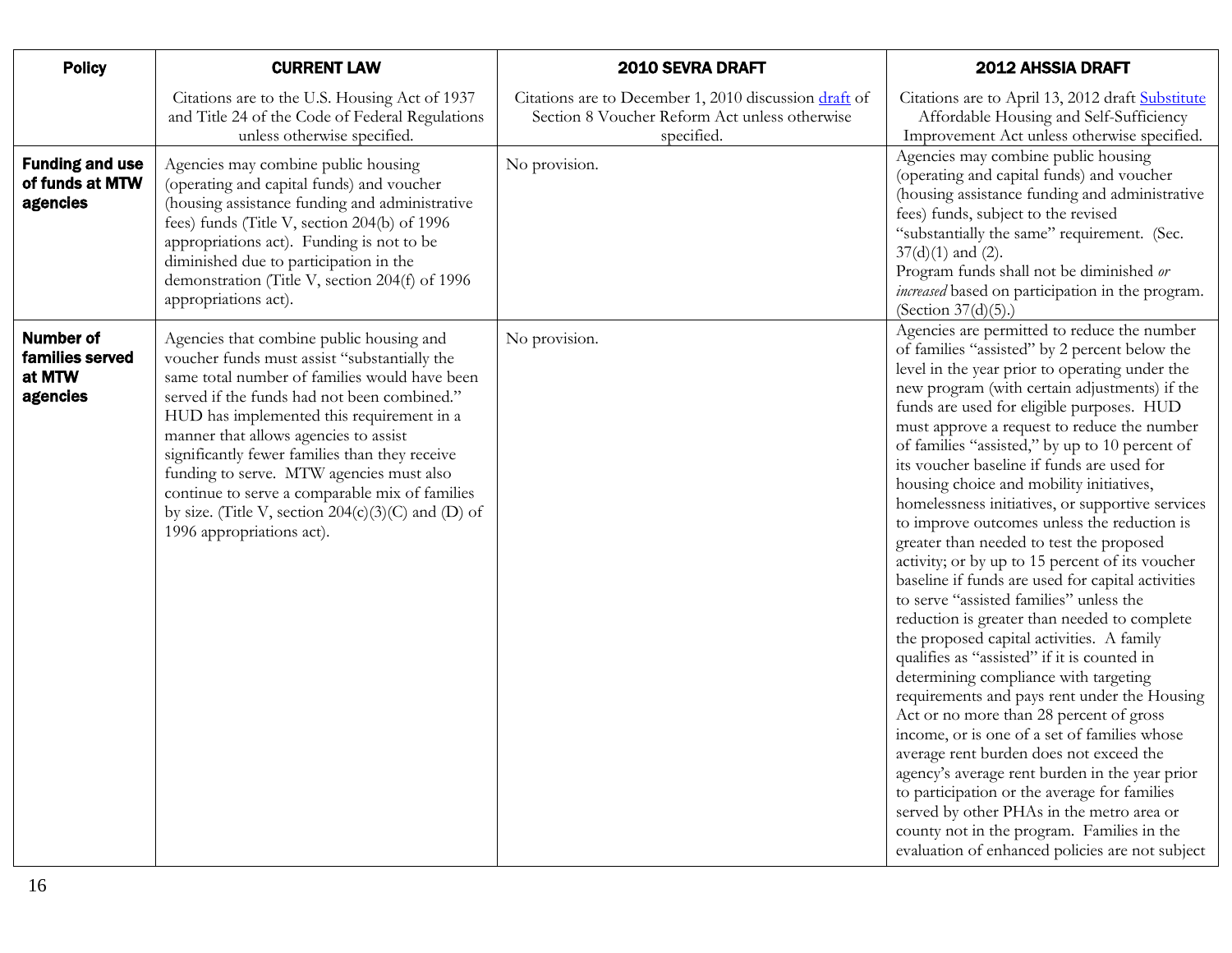<span id="page-16-2"></span><span id="page-16-1"></span><span id="page-16-0"></span>

| <b>Policy</b>                                                             | <b>CURRENT LAW</b>                                                                                                                                                                                              | 2010 SEVRA DRAFT                                                                                                     | 2012 AHSSIA DRAFT                                                                                                                                                                                                                                                                                                                                                                                                                                                                                                                                                                                                 |
|---------------------------------------------------------------------------|-----------------------------------------------------------------------------------------------------------------------------------------------------------------------------------------------------------------|----------------------------------------------------------------------------------------------------------------------|-------------------------------------------------------------------------------------------------------------------------------------------------------------------------------------------------------------------------------------------------------------------------------------------------------------------------------------------------------------------------------------------------------------------------------------------------------------------------------------------------------------------------------------------------------------------------------------------------------------------|
|                                                                           | Citations are to the U.S. Housing Act of 1937<br>and Title 24 of the Code of Federal Regulations<br>unless otherwise specified.                                                                                 | Citations are to December 1, 2010 discussion draft of<br>Section 8 Voucher Reform Act unless otherwise<br>specified. | Citations are to April 13, 2012 draft Substitute<br>Affordable Housing and Self-Sufficiency<br>Improvement Act unless otherwise specified.                                                                                                                                                                                                                                                                                                                                                                                                                                                                        |
| <b>Number of</b><br>families served<br>at MTW<br>agencies cont'd          |                                                                                                                                                                                                                 |                                                                                                                      | to this definition. Sec. $37(d)(2)$ and (3).                                                                                                                                                                                                                                                                                                                                                                                                                                                                                                                                                                      |
| Income<br>targeting at<br><b>MTW agencies</b>                             | Not fewer than 75 percent of assisted families<br>must have incomes at or below 50 percent of<br>area median income. (Title V, section<br>$204(c)(3)(A)$ of 1996 appropriations act).                           | No provision.                                                                                                        | Agencies generally must comply with the<br>targeting rules of the voucher and public<br>housing programs (for vouchers, 75 percent of<br>annual admissions must be extremely low<br>income [30 percent of area median income or<br>below]; for public housing, 40 percent of<br>annual admissions must be extremely low<br>income). HUD may calculate a blended<br>targeting rate based on the ratio of units<br>assisted under each program in the agency's<br>baseline. (Sec. $37(d)(4)(A)$ .)                                                                                                                  |
| Rent rules at<br><b>MTW agencies</b>                                      | Rent policy must be "reasonable" and designed<br>to encourage employment and self-sufficiency<br>(Title V, section 204(b) of 1996 appropriations<br>act).                                                       | No provision.                                                                                                        | Participating agencies may streamline rent<br>policies and procedures but, except for<br>agencies in the enhanced program, are<br>constrained to impose no more than modest<br>rent increases on families counted as<br>"assisted." Agencies that use a percentage of<br>gross income or modify rent policies in other<br>ways, subject to the average rent burden test,<br>must adopt hardship policies. Enhanced<br>agencies may make "substantial" rent policy<br>changes "designed to encourage self-<br>sufficiency" and subject to rigorous evaluation.<br>(Sec. 37(d)(2), (3) and (8), (e)(1)(A), (g)(2).) |
| <b>Work</b><br>requirements<br>and time limits                            | Agencies may impose "terms and conditions"<br>on receipt of housing assistance "to facilitate the<br>transition to work" subject to approval by HUD<br>(Title V, section 204(b) of 1996 appropriations<br>act). | No provision.                                                                                                        | Agencies are not permitted to impose work<br>requirements or time limits except as part of<br>the enhanced program (not more than 25<br>agencies) and subject to evaluation. (Sec.<br>$37(d)(8)$ , (e)(1), (g)(2).)                                                                                                                                                                                                                                                                                                                                                                                               |
| <b>Application of</b><br>other U.S.<br><b>Housing Act</b><br>requirements | All public housing and voucher units at MTW<br>agencies must meet HUD-established quality<br>standards. HUD may waive any provision of                                                                          | No provision.                                                                                                        | In addition to prevailing wage and<br>demolition/disposition requirements, PHAs<br>would be bound by existing statutory                                                                                                                                                                                                                                                                                                                                                                                                                                                                                           |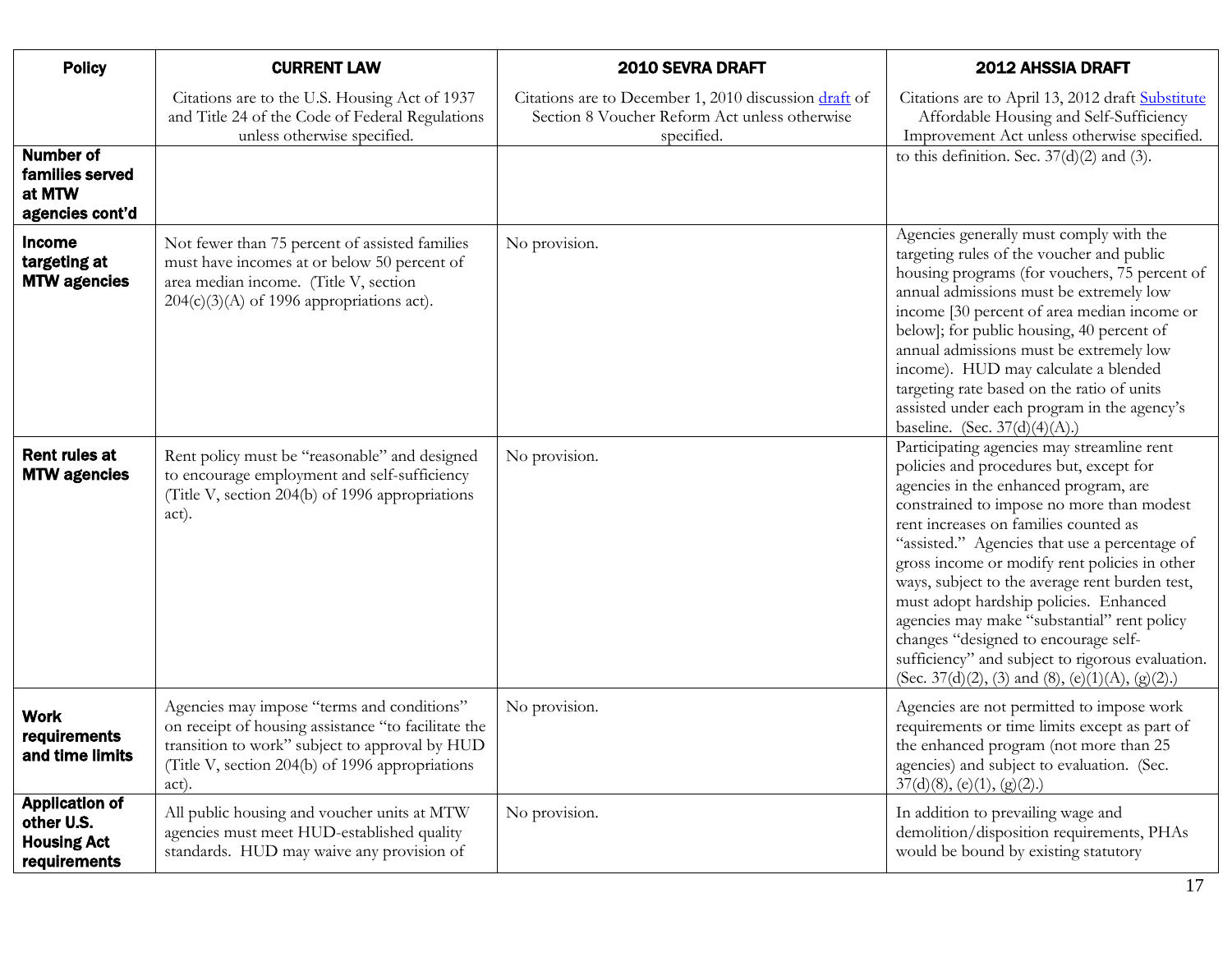<span id="page-17-0"></span>

| <b>Policy</b>                                                                       | <b>CURRENT LAW</b>                                                                                                                                                                                                                                                                                                                                                                                                                                                           | 2010 SEVRA DRAFT                                                                                                     | 2012 AHSSIA DRAFT                                                                                                                                                                                                                                                                                                                                                                                                                                                                                                                                                                                                                                                                                                                                                                                                                                                                                                                                                                                                                                                                                                                                                                                                                                                                                                                                                              |
|-------------------------------------------------------------------------------------|------------------------------------------------------------------------------------------------------------------------------------------------------------------------------------------------------------------------------------------------------------------------------------------------------------------------------------------------------------------------------------------------------------------------------------------------------------------------------|----------------------------------------------------------------------------------------------------------------------|--------------------------------------------------------------------------------------------------------------------------------------------------------------------------------------------------------------------------------------------------------------------------------------------------------------------------------------------------------------------------------------------------------------------------------------------------------------------------------------------------------------------------------------------------------------------------------------------------------------------------------------------------------------------------------------------------------------------------------------------------------------------------------------------------------------------------------------------------------------------------------------------------------------------------------------------------------------------------------------------------------------------------------------------------------------------------------------------------------------------------------------------------------------------------------------------------------------------------------------------------------------------------------------------------------------------------------------------------------------------------------|
| <b>Application of</b><br>other U.S.<br><b>Housing Act</b><br>requirements<br>cont'd | Citations are to the U.S. Housing Act of 1937<br>and Title 24 of the Code of Federal Regulations<br>unless otherwise specified.<br>the U.S. Housing Act except Section 12<br>(applying Davis-Bacon prevailing wage<br>requirements to development of public housing<br>or buildings with 9 or more section 8 assisted<br>units) and Section 18 (concerning demolition<br>and sale of public housing) (Title V, section                                                       | Citations are to December 1, 2010 discussion draft of<br>Section 8 Voucher Reform Act unless otherwise<br>specified. | Citations are to April 13, 2012 draft Substitute<br>Affordable Housing and Self-Sufficiency<br>Improvement Act unless otherwise specified.<br>requirements regarding the procedural rights of<br>applicants and tenants and portability rights of<br>voucher holders, and PHAs' ability to project-<br>base vouchers would be expanded but limited<br>so that families retain an ability to move with<br>voucher assistance.(Sec. 37(d)(4).)                                                                                                                                                                                                                                                                                                                                                                                                                                                                                                                                                                                                                                                                                                                                                                                                                                                                                                                                   |
| <b>Resident and</b><br>community input                                              | $204(c)(3)(C)$ and (e) of 1996 appropriations act).<br>Public hearing and consideration of comments<br>from "current and prospective residents"<br>prerequisite to submission of initial application<br>(Title V, section $204(c)(2)$ and (3) of 1996<br>appropriations act). HUD has required public<br>notice and comment on subsequent proposed<br>annual plans, but has waived other requirements<br>concerning the resident advisory board and the<br>PHA plan process. | No provision.                                                                                                        | To be eligible for the program, PHAs must<br>convene at least two public meetings and<br>submit any written comments from residents<br>or members of the public to HUD with the<br>application. (Sec. $37(b)(2)(C)$ and (D).<br>Annually, each participating PHA must notify<br>the families it serves about the impact of<br>proposed policy changes and the schedule of<br>resident and public meetings to discuss the<br>proposed plan, must make the proposed<br>annual plan available to the public, and must<br>hold at least one meeting with the resident<br>advisory board and one public meeting to<br>obtain comments on the plan. (Sec. 37(d)(6).)<br>HUD cannot waive statutory requirements to<br>have at least one resident board member, to<br>form a resident advisory board, or to recognize<br>and involve resident councils and jurisdiction-<br>wide resident organizations. (Sec. 37(d)(4)((B),<br>$(D)$ , and $(Q)$ .)<br>\$10 million for each of the next five years is<br>authorized for competitive grants for capacity-<br>building of tenant organizations at new and<br>existing MTW agencies, and HUD is directed<br>to use the portion of public housing operating<br>funds designated for resident participation for<br>the same purpose if new participants, prior to<br>entry, did not use them for a resident council.<br>(Sec. $37(i)$ .) |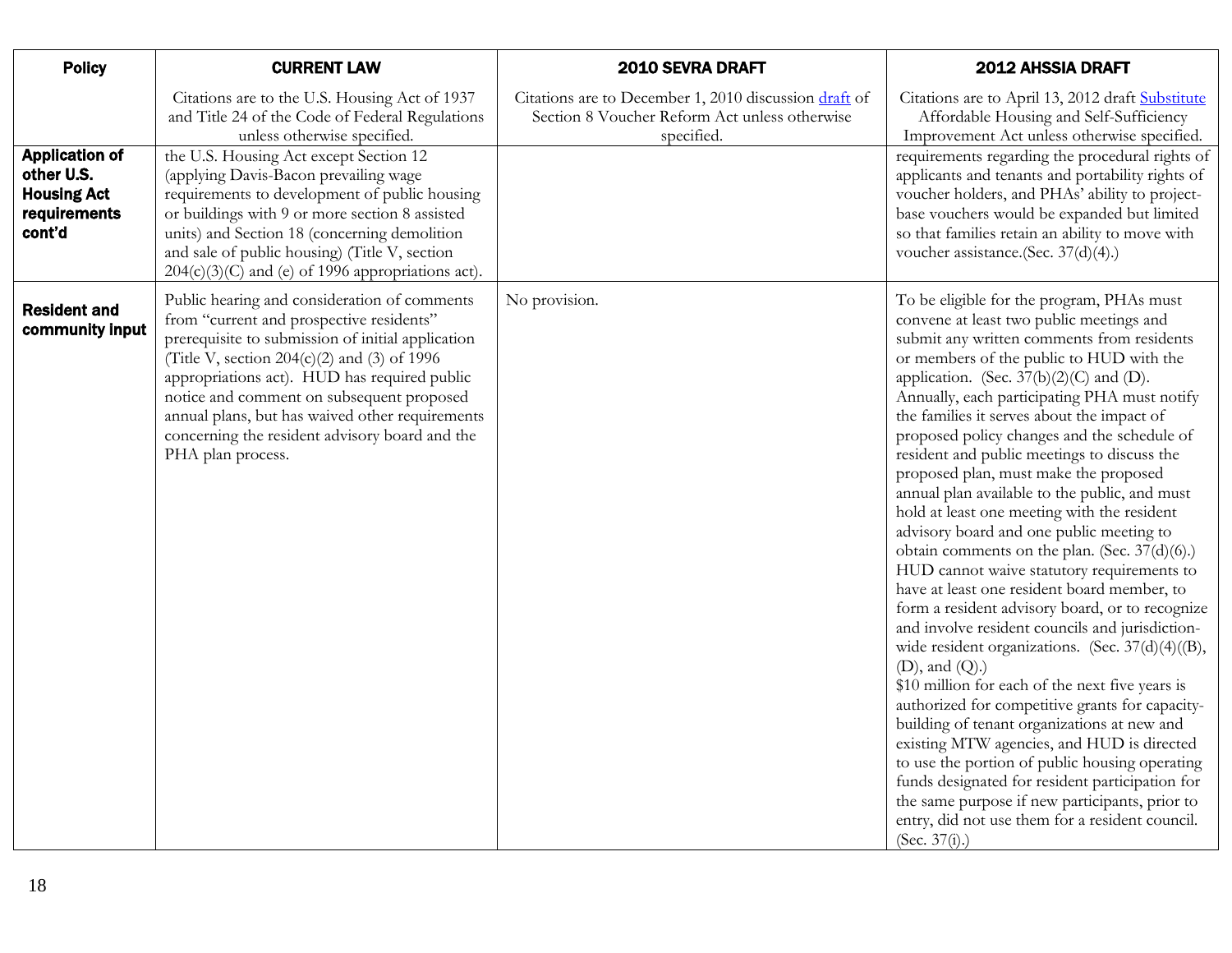<span id="page-18-1"></span><span id="page-18-0"></span>

| <b>Policy</b>                                 | <b>CURRENT LAW</b>                                                                                                                                                                                                                                                                                                                                                                                                                                                                                                                                                                                                                            | 2010 SEVRA DRAFT                                                                                                     | <b>2012 AHSSIA DRAFT</b>                                                                                                                                                                                                                                                                                                                                                                                                                                                                                                                                                                                                                                                                                                                                                                                                                                                                                                                                                                                             |
|-----------------------------------------------|-----------------------------------------------------------------------------------------------------------------------------------------------------------------------------------------------------------------------------------------------------------------------------------------------------------------------------------------------------------------------------------------------------------------------------------------------------------------------------------------------------------------------------------------------------------------------------------------------------------------------------------------------|----------------------------------------------------------------------------------------------------------------------|----------------------------------------------------------------------------------------------------------------------------------------------------------------------------------------------------------------------------------------------------------------------------------------------------------------------------------------------------------------------------------------------------------------------------------------------------------------------------------------------------------------------------------------------------------------------------------------------------------------------------------------------------------------------------------------------------------------------------------------------------------------------------------------------------------------------------------------------------------------------------------------------------------------------------------------------------------------------------------------------------------------------|
|                                               | Citations are to the U.S. Housing Act of 1937<br>and Title 24 of the Code of Federal Regulations<br>unless otherwise specified.                                                                                                                                                                                                                                                                                                                                                                                                                                                                                                               | Citations are to December 1, 2010 discussion draft of<br>Section 8 Voucher Reform Act unless otherwise<br>specified. | Citations are to April 13, 2012 draft Substitute<br>Affordable Housing and Self-Sufficiency<br>Improvement Act unless otherwise specified.                                                                                                                                                                                                                                                                                                                                                                                                                                                                                                                                                                                                                                                                                                                                                                                                                                                                           |
| <b>HUD review of</b><br>agency<br>performance | Not required.                                                                                                                                                                                                                                                                                                                                                                                                                                                                                                                                                                                                                                 | No provision.                                                                                                        | HUD must review each agency's plan and<br>report annually, and shall approve the<br>proposed plan for the following year only if<br>the agency has complied with applicable<br>requirements. (Sec. $37(d)(7)(D)$ and (E).)                                                                                                                                                                                                                                                                                                                                                                                                                                                                                                                                                                                                                                                                                                                                                                                           |
| <b>Evaluation</b>                             | Detailed evaluation required of up to 15<br>agencies to identify "replicable program models<br>promoting the purpose of the demonstration"<br>with report to Congress required 6 months after<br>the end of the third year (Title V, section 204(b)<br>and (g) of 1996 appropriations act). In practice,<br>a meaningful evaluation was never possible<br>because HUD failed to collect relevant data and<br>agencies were not required to design<br>demonstration programs in a manner that<br>allowed experimental evaluation. The Urban<br>Institute completed an evaluation report in 2004<br>based on the limited information available. | No provision.                                                                                                        | HUD must conduct three types of evaluations:<br>1. an overall evaluation to determine whether<br>the program's flexibilities achieved each of the<br>statutory purposes;<br>2. an assessment of whether approved uses<br>of funds shifted from assisting the baseline<br>number of families succeeded in achieving<br>their goals and at what cost; and<br>3. a rigorous, random assignment controlled<br>evaluation of the impact of substantial changes<br>in rent policies, work requirements and time<br>limits.<br>An Advisory Council must be established to<br>provide input on all stages of these evaluations.<br>HUD must submit three reports to Congress,<br>within 3, 6 and 9 years of enactment. The bill<br>authorizes \$24 million for evaluations, which<br>to the extent possible should also be used to<br>defray the costs of evalution for participating<br>agencies, and \$25 million over 5 years for<br>"program support," including data collection<br>and analysis. (Sec. $37(g)$ and (h). |

<span id="page-18-2"></span>

| <b>Self-Sufficiency</b>                              |                                                                                                                                                                                                                                                                                                                                                 |                                                                                                                                                                                                                                                                                                                                                                                     |                                                                                                                                                                                                                                                                                                                                                            |
|------------------------------------------------------|-------------------------------------------------------------------------------------------------------------------------------------------------------------------------------------------------------------------------------------------------------------------------------------------------------------------------------------------------|-------------------------------------------------------------------------------------------------------------------------------------------------------------------------------------------------------------------------------------------------------------------------------------------------------------------------------------------------------------------------------------|------------------------------------------------------------------------------------------------------------------------------------------------------------------------------------------------------------------------------------------------------------------------------------------------------------------------------------------------------------|
| <b>Family Self-</b><br><b>Sufficiency</b><br>program | Every agency is permitted to operate a Family<br>Self-Sufficiency (FSS) program, which provides<br>case management support and the opportunity<br>to accumulate savings. Some agencies are<br>required to enroll a specified number of families<br>in FSS, based on special awards of voucher<br>funds prior to 1998. Depending on the level of | The bill makes no change in FSS program requirements<br>or policies, but does include two funding policy changes<br>to encourage PHAs to initiate and expand FSS<br>programs. First, the funding policy provides additional<br>funds to agencies related to costs of FSS savings<br>accounts. Second, fees for FSS coordinators are<br>distributed by formula rather than through a | Section 301 of the bill (amending section 23 of<br>the Act) expands eligibility for FSS to tenants<br>in units assisted with project-based section 8<br>subsidies. Adoption of a program is voluntary<br>for owners of such properties. Generally, such<br>tenants would participate in an FSS program<br>operated by a PHA, if one is available that will |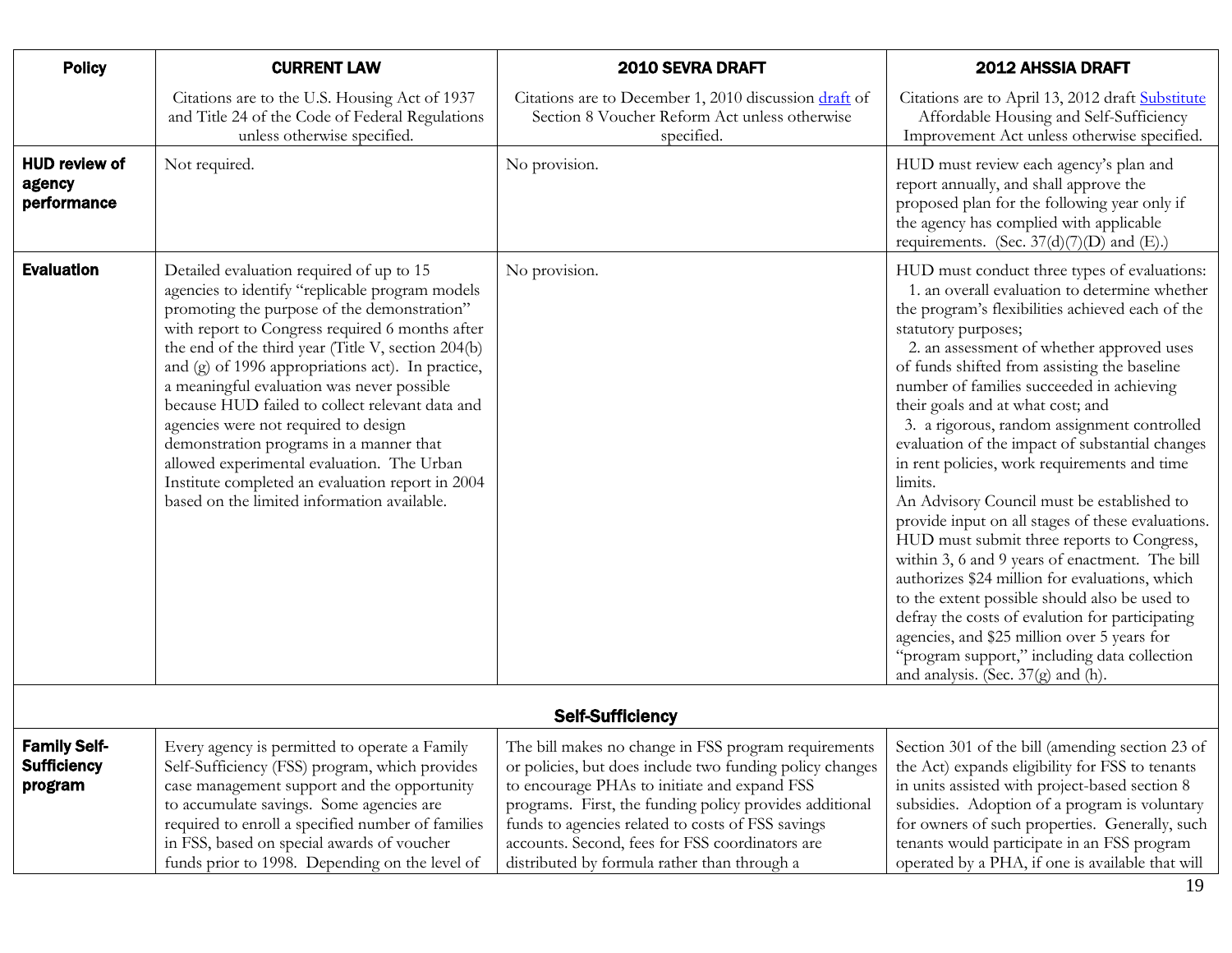| <b>Policy</b>                                               | <b>CURRENT LAW</b>                                                                                                                                                                                                                                                                                                                      | 2010 SEVRA DRAFT                                                                                                                                                                                                                                                                                                                                                                                                          | 2012 AHSSIA DRAFT                                                                                                                                                                                                                                                                                                                                                          |
|-------------------------------------------------------------|-----------------------------------------------------------------------------------------------------------------------------------------------------------------------------------------------------------------------------------------------------------------------------------------------------------------------------------------|---------------------------------------------------------------------------------------------------------------------------------------------------------------------------------------------------------------------------------------------------------------------------------------------------------------------------------------------------------------------------------------------------------------------------|----------------------------------------------------------------------------------------------------------------------------------------------------------------------------------------------------------------------------------------------------------------------------------------------------------------------------------------------------------------------------|
|                                                             | Citations are to the U.S. Housing Act of 1937<br>and Title 24 of the Code of Federal Regulations<br>unless otherwise specified.                                                                                                                                                                                                         | Citations are to December 1, 2010 discussion draft of<br>Section 8 Voucher Reform Act unless otherwise<br>specified.                                                                                                                                                                                                                                                                                                      | Citations are to April 13, 2012 draft Substitute<br>Affordable Housing and Self-Sufficiency<br>Improvement Act unless otherwise specified.                                                                                                                                                                                                                                 |
| <b>Family Self-</b><br><b>Sufficiency</b><br>program cont'd | appropriations and HUD selection criteria,<br>agencies may receive additional funding from<br>HUD for the cost of FSS coordinators. (Section<br>23; 24 C.F.R. Part 984.) Prior to funding policy<br>changes in 2005, HUD provided additional<br>funding to cover the cost of the savings<br>accounts. In 2008-2010, the voucher funding | competition in which HUD can change the criteria<br>annually, as has occurred in recent years. A portion of<br>the fees may be allocated as an incentive for high<br>performance. (Section 7 of the bill, amending section<br>$23(h)(1)$ of the U.S.H.A.).<br>In addition, the bill requires a formal outcome-based                                                                                                       | admit the families. If no PHA is willing or able<br>to admit the families, owners can administer<br>their own program and be eligible for<br>coordinator funds if they serve at least 25<br>participants.<br>Merges the public housing and voucher FSS                                                                                                                     |
|                                                             | formula allowed for adjustments for increases in<br>FSS escrow costs.                                                                                                                                                                                                                                                                   | evaluation of FSS using random assignment, authorizes<br>\$10 million for the evaluation, and requires HUD to<br>submit to Congress an interim evaluation within 4 years<br>and a final evaluation within 8 years. (Section 7,<br>inserting new section $23(h)(1)(G)$ of the U.S.H.A.)<br>FSS escrowed savings are exempt from the new asset<br>test. (Section 4(a), inserting new section $16(e)(2)$ of the<br>U.S.H.A.) | programs and updates core program policies.<br>Requires large PHAs (defined as PHAs with<br>500 or more combined voucher and public<br>housing units, excluding any public housing<br>units in properties "designated" for occupancy<br>by seniors or people with disabilities) to offer<br>or expand FSS programs if Congress provides<br>sufficient coordinator funding. |
|                                                             |                                                                                                                                                                                                                                                                                                                                         |                                                                                                                                                                                                                                                                                                                                                                                                                           | Directs HUD to revise the performance<br>standards for the public housing and voucher<br>programs to incentivize PHAs to offer or<br>expand FSS programs, and to report annually<br>on the cooperation agreements that PHAs<br>have made with welfare, workforce, education<br>and other agencies that provide supportive<br>services.                                     |
|                                                             |                                                                                                                                                                                                                                                                                                                                         |                                                                                                                                                                                                                                                                                                                                                                                                                           | Prohibits families who remain in assisted<br>housing after completion of their FSS<br>contracts (who are permitted to make interim<br>withdrawals during their contracts) from<br>spending their escrowed savings except for<br>designated self-sufficiency-related<br>expenditures.                                                                                       |
|                                                             |                                                                                                                                                                                                                                                                                                                                         |                                                                                                                                                                                                                                                                                                                                                                                                                           | The changes regarding fees for FSS<br>coordinators are similar to the December 1 bill,<br>but AHSSIA provides a single funding stream<br>for all coordinators rather that separate                                                                                                                                                                                         |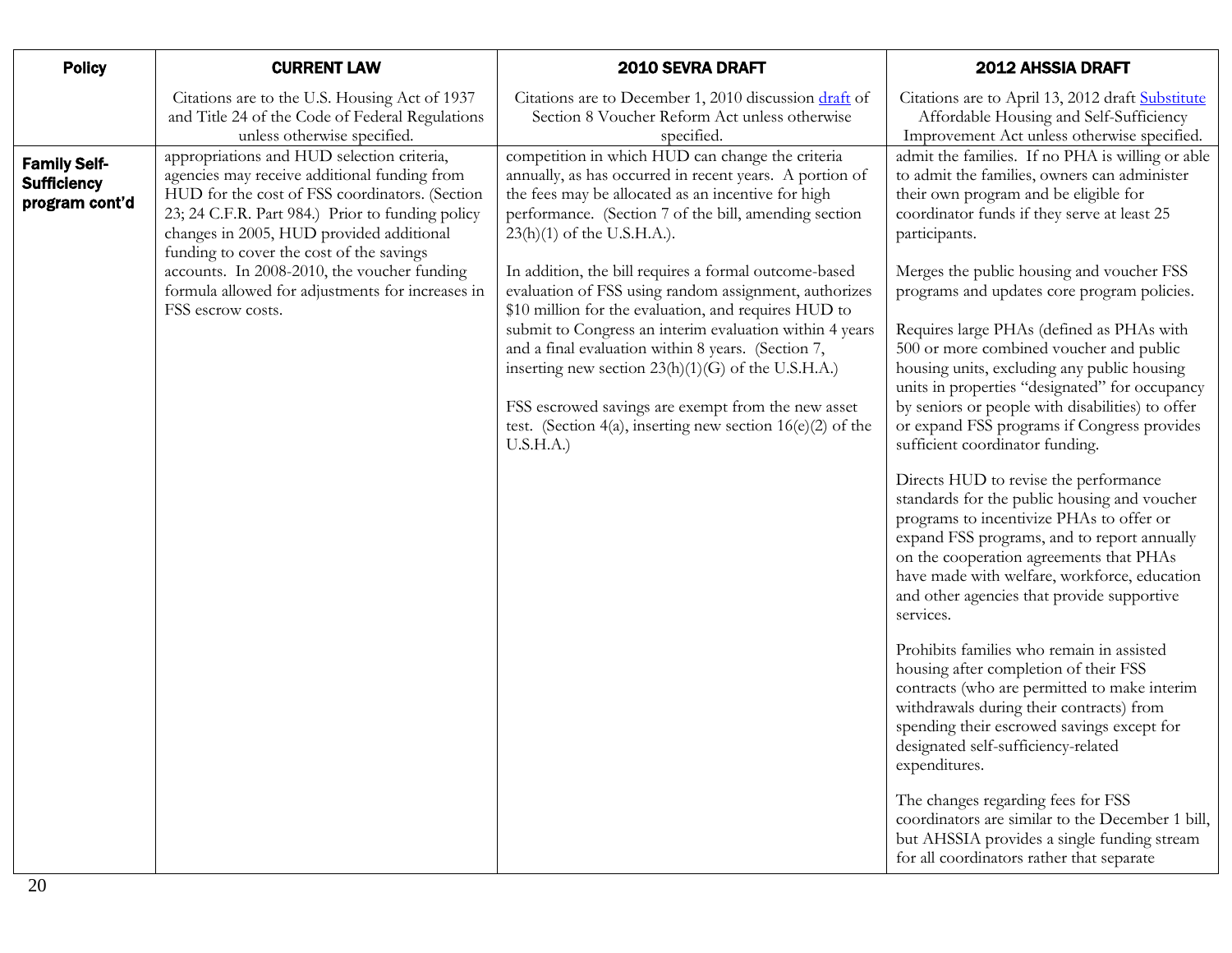<span id="page-20-2"></span><span id="page-20-1"></span><span id="page-20-0"></span>

| <b>Policy</b>                                               | <b>CURRENT LAW</b>                                                                                                                                                                                                                                                                                                                                                                                                                                                                                                           | 2010 SEVRA DRAFT                                                                                                                                                                                                                                                                                                                                                                                                                                                            | 2012 AHSSIA DRAFT                                                                                                                                                                                                                                                                                                                                                                                                                                                                                                                         |
|-------------------------------------------------------------|------------------------------------------------------------------------------------------------------------------------------------------------------------------------------------------------------------------------------------------------------------------------------------------------------------------------------------------------------------------------------------------------------------------------------------------------------------------------------------------------------------------------------|-----------------------------------------------------------------------------------------------------------------------------------------------------------------------------------------------------------------------------------------------------------------------------------------------------------------------------------------------------------------------------------------------------------------------------------------------------------------------------|-------------------------------------------------------------------------------------------------------------------------------------------------------------------------------------------------------------------------------------------------------------------------------------------------------------------------------------------------------------------------------------------------------------------------------------------------------------------------------------------------------------------------------------------|
|                                                             | Citations are to the U.S. Housing Act of 1937<br>and Title 24 of the Code of Federal Regulations<br>unless otherwise specified.                                                                                                                                                                                                                                                                                                                                                                                              | Citations are to December 1, 2010 discussion draft of<br>Section 8 Voucher Reform Act unless otherwise<br>specified.                                                                                                                                                                                                                                                                                                                                                        | Citations are to April 13, 2012 draft Substitute<br>Affordable Housing and Self-Sufficiency<br>Improvement Act unless otherwise specified.                                                                                                                                                                                                                                                                                                                                                                                                |
| <b>Family Self-</b><br><b>Sufficiency</b><br>program cont'd |                                                                                                                                                                                                                                                                                                                                                                                                                                                                                                                              |                                                                                                                                                                                                                                                                                                                                                                                                                                                                             | voucher administrative fees for voucher<br>coordinators.<br>FSS escrowed savings are exempt from the                                                                                                                                                                                                                                                                                                                                                                                                                                      |
| <b>Economic</b><br><b>Security</b><br><b>Demonstration</b>  | No provision.                                                                                                                                                                                                                                                                                                                                                                                                                                                                                                                | No provision.                                                                                                                                                                                                                                                                                                                                                                                                                                                               | new asset test.<br>Directs HUD to carry out a rigorous<br>demonstration to evaluate options for helping<br>to increase the economic security of housing<br>assistance recipients, including earnings<br>incentives, asset accounts, work requirements,<br>and other interventions. Gives HUD authority<br>to determine the number of participating<br>agencies, but directs HUD to limit the number<br>affected to the number needed to conduct a<br>rigorous evaluation. \$25 million is authorized<br>for the evaluation. (Section 302) |
|                                                             |                                                                                                                                                                                                                                                                                                                                                                                                                                                                                                                              | <b>Other Provisions</b>                                                                                                                                                                                                                                                                                                                                                                                                                                                     |                                                                                                                                                                                                                                                                                                                                                                                                                                                                                                                                           |
| <b>Downpayment</b><br>assistance                            | Agencies may use funds to help a participating<br>family meet downpayment costs. Maximum<br>amount of downpayment assistance is equal to<br>one year of the amount of voucher subsidy for<br>which a family would have been eligible. (The<br>maximum would be approximately \$7,000 on<br>average in 2009, and would be less for families<br>with higher than average incomes.) (Section<br>8(y)(7); §982.643.) Option is not effective until<br>approved in advance in an appropriations act,<br>which has never occurred. | Removes requirement for advance approval in an<br>appropriations act, enabling HUD to make the option<br>immediately effective. Other restrictions of current law<br>apply, but the amount of the maximum payment is<br>changed to \$10,000 (an increase in most cases), rather<br>than being based on the amount of voucher subsidy for<br>which a family would have been eligible over a one-<br>year period. (Section 8(a), amending section 8(y)(7) of<br>the U.S.H.A.) | No provision.                                                                                                                                                                                                                                                                                                                                                                                                                                                                                                                             |
| <b>Manufactured</b><br>homes                                | Subsidy payments are permitted only to meet<br>the costs of renting the land on which a<br>manufactured home owned by a family is<br>located. No subsidy is permitted for utility<br>costs, property taxes or the costs of the loan or<br>insurance on the manufactured home. (Section<br>$8(o)(12)$ .) HUD generally limits the payment                                                                                                                                                                                     | SEVRA allows vouchers used for manufactured homes<br>to cover payments and insurance on the home, property<br>taxes, ground rent, and tenant-paid utility costs, subject<br>to the same payment standards that apply to other<br>rental or homeownership payments. PHAs may choose<br>to pay the subsidy amount attributable to costs other<br>than the ground rent directly to the family. (Section                                                                        | No provision.                                                                                                                                                                                                                                                                                                                                                                                                                                                                                                                             |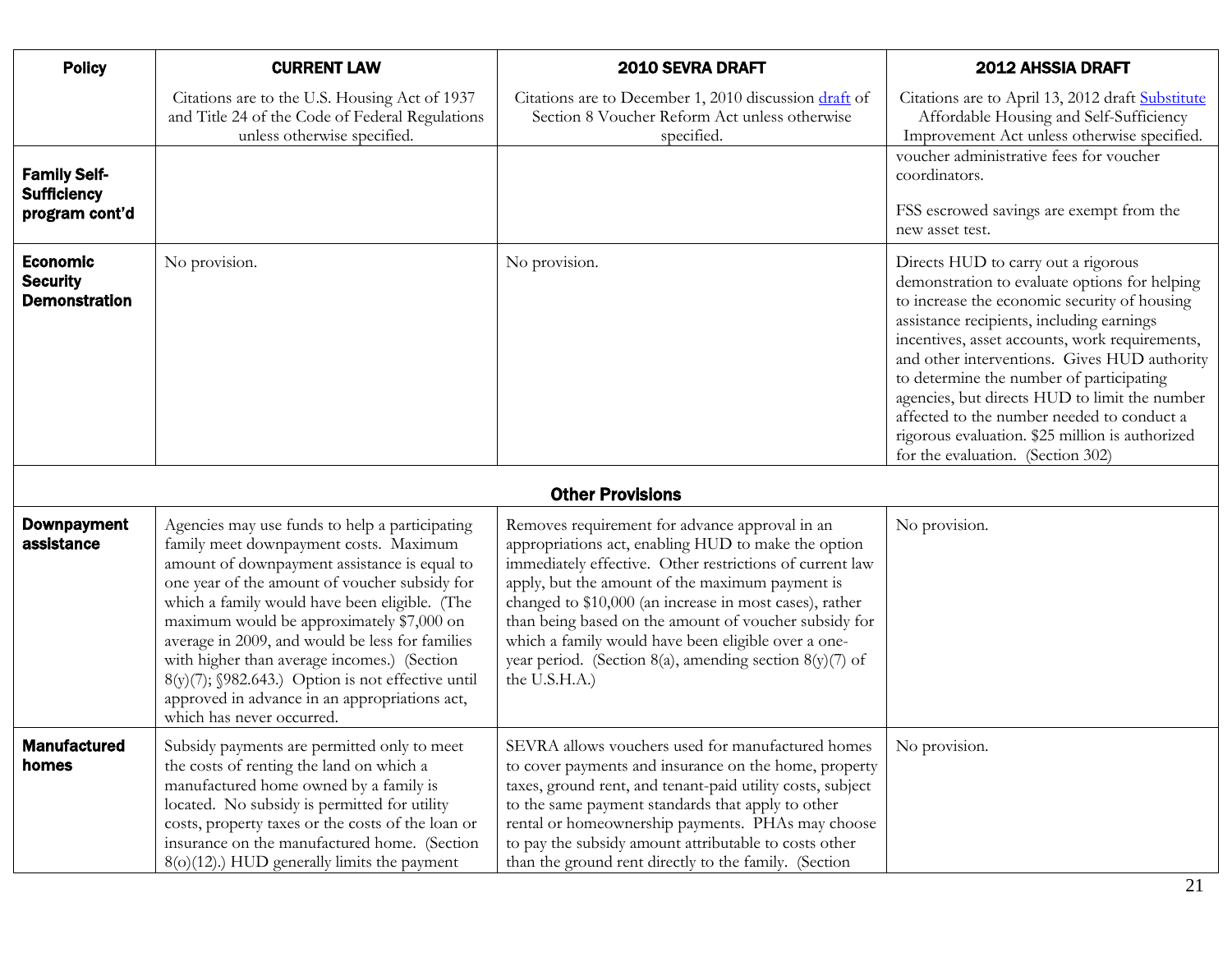<span id="page-21-1"></span><span id="page-21-0"></span>

| <b>Policy</b>                       | <b>CURRENT LAW</b>                                                                                                                                                                                                                                                                                                                                                                                                                                                                                                                                                                                                                                                                                                                                                                                                                                                                                                                                                                                                                                                                                                                                                                                                                                                                                                             | 2010 SEVRA DRAFT                                                                                                                                                                                                                                                                                                                                                                                                                                                                                                                                                                                                                                                                                                                                                                                                                                                                                                                                                                                                                                                                                                                                                                                                                                                                                                                                                  | 2012 AHSSIA DRAFT                                                                                                                                                                                                                                                                                                                                                                                                                                                                                                                                                                                                                                                                                                                                                                                                                                                                                                                                                                                                                                      |
|-------------------------------------|--------------------------------------------------------------------------------------------------------------------------------------------------------------------------------------------------------------------------------------------------------------------------------------------------------------------------------------------------------------------------------------------------------------------------------------------------------------------------------------------------------------------------------------------------------------------------------------------------------------------------------------------------------------------------------------------------------------------------------------------------------------------------------------------------------------------------------------------------------------------------------------------------------------------------------------------------------------------------------------------------------------------------------------------------------------------------------------------------------------------------------------------------------------------------------------------------------------------------------------------------------------------------------------------------------------------------------|-------------------------------------------------------------------------------------------------------------------------------------------------------------------------------------------------------------------------------------------------------------------------------------------------------------------------------------------------------------------------------------------------------------------------------------------------------------------------------------------------------------------------------------------------------------------------------------------------------------------------------------------------------------------------------------------------------------------------------------------------------------------------------------------------------------------------------------------------------------------------------------------------------------------------------------------------------------------------------------------------------------------------------------------------------------------------------------------------------------------------------------------------------------------------------------------------------------------------------------------------------------------------------------------------------------------------------------------------------------------|--------------------------------------------------------------------------------------------------------------------------------------------------------------------------------------------------------------------------------------------------------------------------------------------------------------------------------------------------------------------------------------------------------------------------------------------------------------------------------------------------------------------------------------------------------------------------------------------------------------------------------------------------------------------------------------------------------------------------------------------------------------------------------------------------------------------------------------------------------------------------------------------------------------------------------------------------------------------------------------------------------------------------------------------------------|
|                                     | Citations are to the U.S. Housing Act of 1937<br>and Title 24 of the Code of Federal Regulations<br>unless otherwise specified.                                                                                                                                                                                                                                                                                                                                                                                                                                                                                                                                                                                                                                                                                                                                                                                                                                                                                                                                                                                                                                                                                                                                                                                                | Citations are to December 1, 2010 discussion draft of<br>Section 8 Voucher Reform Act unless otherwise<br>specified.                                                                                                                                                                                                                                                                                                                                                                                                                                                                                                                                                                                                                                                                                                                                                                                                                                                                                                                                                                                                                                                                                                                                                                                                                                              | Citations are to April 13, 2012 draft Substitute<br>Affordable Housing and Self-Sufficiency<br>Improvement Act unless otherwise specified.                                                                                                                                                                                                                                                                                                                                                                                                                                                                                                                                                                                                                                                                                                                                                                                                                                                                                                             |
| <b>Manufactured</b><br>homes cont'd | standards for land rentals to 40 percent of the 2-<br>bedroom fair market rent. (24 C.F.R. section<br>888.113(g).                                                                                                                                                                                                                                                                                                                                                                                                                                                                                                                                                                                                                                                                                                                                                                                                                                                                                                                                                                                                                                                                                                                                                                                                              | 8(b), amending section 8(o)(12) of the U.S.H.A.)                                                                                                                                                                                                                                                                                                                                                                                                                                                                                                                                                                                                                                                                                                                                                                                                                                                                                                                                                                                                                                                                                                                                                                                                                                                                                                                  |                                                                                                                                                                                                                                                                                                                                                                                                                                                                                                                                                                                                                                                                                                                                                                                                                                                                                                                                                                                                                                                        |
| <b>Enhanced</b><br><b>Vouchers</b>  | Tenants in privately-owned properties who face<br>steep rent increases due to the end of federal<br>subsidies for certain reasons - including<br>prepayment but not expiration of a subsidized<br>mortgage - have the right to remain in their<br>homes with an "enhanced" voucher to meet the<br>increased rent costs. (Section 8(t).)                                                                                                                                                                                                                                                                                                                                                                                                                                                                                                                                                                                                                                                                                                                                                                                                                                                                                                                                                                                        | Families facing rent increases due to expiration of<br>subsidized mortgages who would have been eligible for<br>enhanced vouchers if the owner had prepaid the<br>mortgage are eligible for enhanced voucher assistance.<br>(Section 9, amending Section 8(t) of the Act.)                                                                                                                                                                                                                                                                                                                                                                                                                                                                                                                                                                                                                                                                                                                                                                                                                                                                                                                                                                                                                                                                                        | No provision.                                                                                                                                                                                                                                                                                                                                                                                                                                                                                                                                                                                                                                                                                                                                                                                                                                                                                                                                                                                                                                          |
| <b>Project-based</b><br>vouchers    | An agency may project-base up to 20 percent of<br>its budget authority. (HUD's regulations allow<br>agencies to exceed this level if annual funding is<br>reduced after the commitment of project-based<br>vouchers.) The initial contract term may be up<br>to 15 years, and PHAs may agree at any time to<br>extend the term in up to 15-year increments<br>subject to certain conditions. Project-basing is<br>permitted only in areas consistent with the goals<br>of deconcentrating poverty and expanding<br>housing and economic opportunity. No more<br>than 25 percent of units in a project may receive<br>project-based voucher assistance, with<br>exceptions for units housing the elderly, people<br>with disabilities, or families receiving supportive<br>services. (PHAs may define what types of<br>supportive services qualify.) Families have a<br>right to relocate with the next available voucher<br>after one year. Certain special subsidy and rent<br>rules apply, enabling higher subsidies if<br>reasonable (including in LIHTC units) and<br>restricting tenants' contribution to 30 percent of<br>income. (Section $8(0)(13)$ as amended by the<br>Housing and Economic Recovery Act of 2008,<br>P.L.110-289; final rules at 24 C.F.R. Part 983,<br>issued October 2005, revised by 72 Fed. Reg. | Makes a series of changes to facilitate the use of<br>project-based vouchers (PBVs) by PHAs:<br>a. Maintains existing 20 percent cap on project-basing,<br>but allows an agency to base the cap on the higher of 20<br>percent of its budget authority or 20 percent of its<br>authorized vouchers. An agency may project-base an<br>additional 5 percent of its vouchers or funds (up to<br>total of 25 percent) in units housing individuals and<br>families meeting the McKinney homelessness<br>definition, providing supportive housing to persons<br>with disabilities, located in areas where vouchers are<br>difficult to use, or for other reasons specified by HUD.<br>b. Allows the greater of $25$ percent of the units in a<br>project or 25 units to receive project-based voucher<br>assistance. Current exceptions to these limitations for<br>projects that serve the elderly and people with<br>disabilities continue to apply, but the exception for<br>families receiving supportive services is narrowed to<br>services meeting standards established by HUD. A new<br>exception is added for areas in which vouchers are<br>difficult to use (as defined by HUD) or the poverty rate<br>is 20 percent or less. In these areas, 40 percent of the<br>units in a project may have PBVs.<br>c. Permits owner-managed site-based waiting lists, | Same as December 2010 SEVRA draft except<br>that:<br>Project-basing is capped at 20 percent of<br>$\bullet$<br>authorized vouchers plus an additional 5<br>percent of authorized vouchers for<br>designated unit types, regardless of the<br>percentage of budget authority used. Also,<br>units that house veterans or elderly<br>persons are added to the list of units that<br>qualify under the additional 5 percent.<br>Projects with project-based voucher<br>$\bullet$<br>contracts in effect when AHSSIA is<br>enacted that have more project-based<br>vouchers than would be permitted under<br>the AHSSIA requirements would not be<br>required to reduce the number of project-<br>based vouchers.<br>AHSSIA drops the SEVRA provisions<br>allowing project-based vouchers to be<br>used in a PHA-owned unit without a<br>competitive process, allowing special<br>exception payment standards for PBV<br>projects, requiring that PBV contracts<br>provide for rent adjustments, and limiting<br>terminations of tenancies during the term |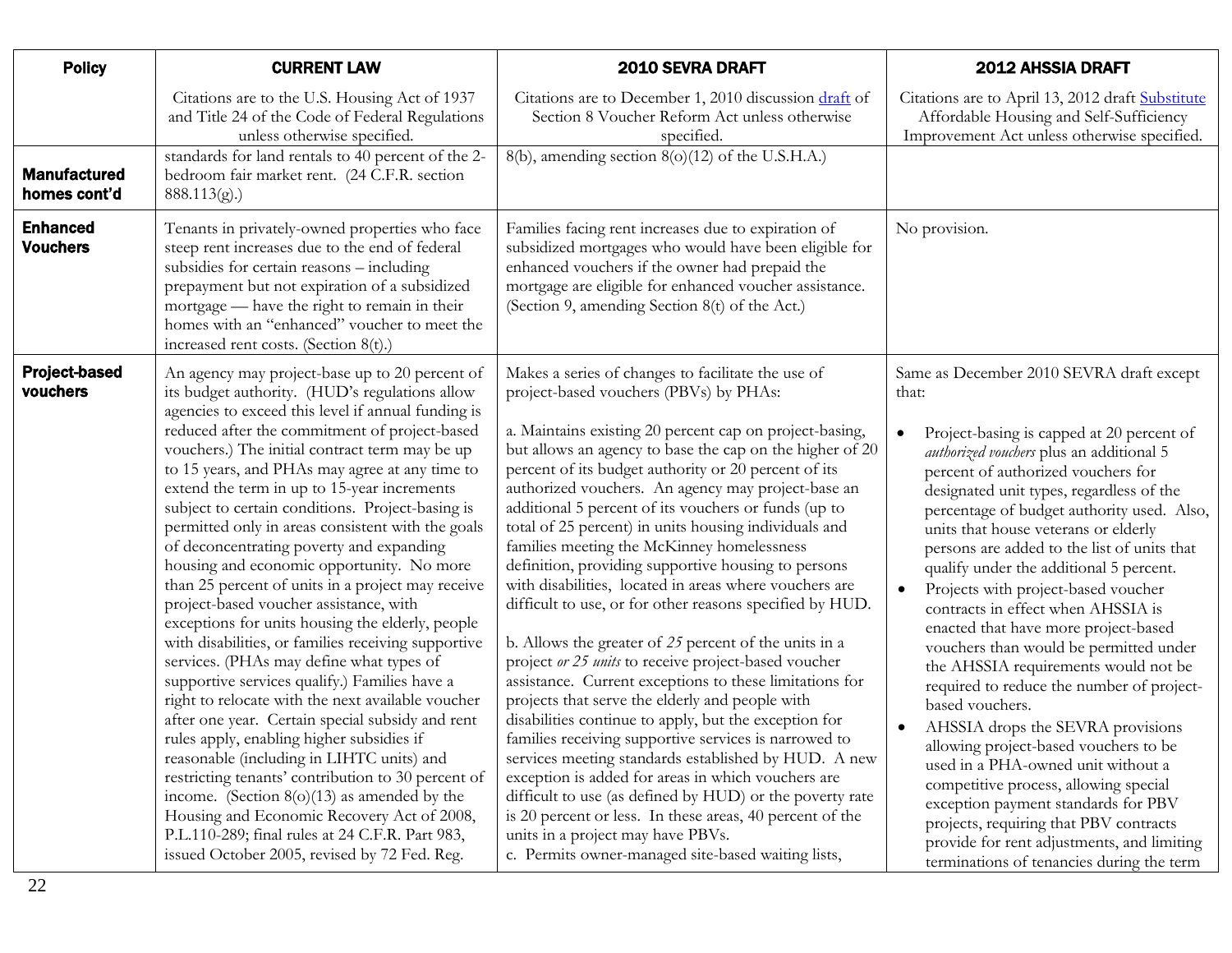<span id="page-22-0"></span>

| <b>Policy</b>                            | <b>CURRENT LAW</b>                                                                                                                                                                                                                                                                                                                                                                           | 2010 SEVRA DRAFT                                                                                                                                                                                                                                                                                                                                                                                                                                                                                                                                                                                                                                                                                                                                                                                                                                                                                                                                                                                                                                                                                                                                                             | <b>2012 AHSSIA DRAFT</b>                                                                                                                                                                            |
|------------------------------------------|----------------------------------------------------------------------------------------------------------------------------------------------------------------------------------------------------------------------------------------------------------------------------------------------------------------------------------------------------------------------------------------------|------------------------------------------------------------------------------------------------------------------------------------------------------------------------------------------------------------------------------------------------------------------------------------------------------------------------------------------------------------------------------------------------------------------------------------------------------------------------------------------------------------------------------------------------------------------------------------------------------------------------------------------------------------------------------------------------------------------------------------------------------------------------------------------------------------------------------------------------------------------------------------------------------------------------------------------------------------------------------------------------------------------------------------------------------------------------------------------------------------------------------------------------------------------------------|-----------------------------------------------------------------------------------------------------------------------------------------------------------------------------------------------------|
|                                          | Citations are to the U.S. Housing Act of 1937<br>and Title 24 of the Code of Federal Regulations<br>unless otherwise specified.                                                                                                                                                                                                                                                              | Citations are to December 1, 2010 discussion draft of<br>Section 8 Voucher Reform Act unless otherwise<br>specified.                                                                                                                                                                                                                                                                                                                                                                                                                                                                                                                                                                                                                                                                                                                                                                                                                                                                                                                                                                                                                                                         | Citations are to April 13, 2012 draft Substitute<br>Affordable Housing and Self-Sufficiency<br>Improvement Act unless otherwise specified.                                                          |
| <b>Project -based</b><br>vouchers cont'd | 65206, Nov. 19, 2007 (re rent levels for project-<br>based vouchers in tax credit units) and 73 FR<br>71037 (re HERA provisions). See<br>http://www.cbpp.org/archiveSite/11-25-<br>08hous-prac.pdf for a description of the HERA<br>changes.                                                                                                                                                 | subject to PHA oversight and responsibility and<br>requirements of applicable civil rights laws.<br>d. Permits project-based vouchers to be used in PHA-<br>owned units without following a competitive process,<br>so long as the action is included in the PHA plan.<br>e. Increases the maximum contract length from 15 to<br>20 years.<br>f. Allows HUD to establish special exception payment<br>standards that allow rents above 110 percent of the<br>local Fair Market Rent for a particular PBV project, if<br>the rents are reasonable compared to market rents.<br>g. Requires that PBV contracts provide for rent<br>adjustments if requested by owner.<br>h. Prohibits owners from terminating tenancies during<br>the term of a PBV contract except for serious or<br>repeated violations of the terms and conditions of the<br>lease or for violations of applicable law.<br>i. Provides that if an agency experiences a funding<br>shortfall, agencies must take all other available cost-<br>saving measures short of terminating vouchers before<br>cutting payments under project-based voucher<br>contracts. (Section 10, amending section $8(0)(13)$ of | of a PBV contracts (i.e., changes outlined<br>(d) and $(f) - (h)$ in prior column are<br>omitted).<br>(Section 106, amending Section $8(0)(13)$ of the<br>USHA.)                                    |
|                                          |                                                                                                                                                                                                                                                                                                                                                                                              | the U.S.H.A.)                                                                                                                                                                                                                                                                                                                                                                                                                                                                                                                                                                                                                                                                                                                                                                                                                                                                                                                                                                                                                                                                                                                                                                |                                                                                                                                                                                                     |
| <b>Rent burdens</b>                      | HUD is directed to "monitor" rent burdens and<br>determine if "a significant percentage" of<br>families pay more than 30 percent of income for<br>rent. (Regulations provide that it would be<br>"significant" if 40 percent or more of<br>participating families' rent burdens exceeded 30<br>percent of income. See 24 C.F.R. section<br>$982.503(g)(2)$ .) In such a case, HUD may but is | HUD must report annually to Congress and provide<br>data to public housing agencies on the percentage of<br>families in the voucher program paying more than 30<br>percent and more than 40 percent of adjusted income<br>for rent and the relationship between geographic<br>concentration of voucher holders (analyzed by race and<br>ethnicity) and agency payment standards. PHAs must<br>make these data public, including as part of the PHA                                                                                                                                                                                                                                                                                                                                                                                                                                                                                                                                                                                                                                                                                                                           | No provision similar to 2010 SEVRA, but<br>section 112 adds new directive to GAO to<br>study the voucher program, including an<br>examination of the distribution and<br>concentration of vouchers. |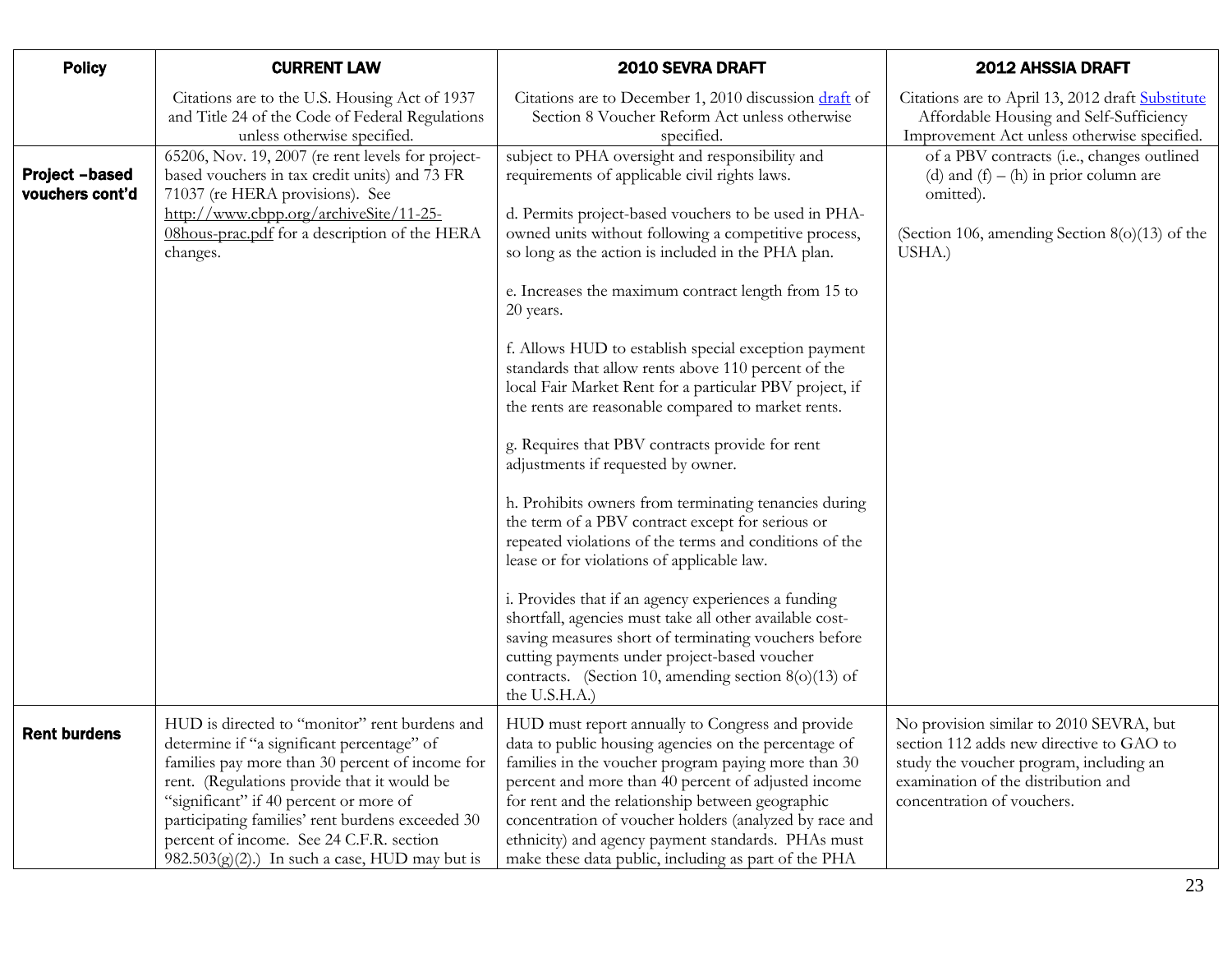<span id="page-23-0"></span>

| <b>Policy</b>                      | <b>CURRENT LAW</b>                                                                                                                                                                                                                                                                                                                                                   | 2010 SEVRA DRAFT                                                                                                                                                                                                                                                                                                                                                                                                                                                                                                                                                                                                                                                                                                                                                                                                                                                                                                                                                                          | <b>2012 AHSSIA DRAFT</b>                                                                                                                   |
|------------------------------------|----------------------------------------------------------------------------------------------------------------------------------------------------------------------------------------------------------------------------------------------------------------------------------------------------------------------------------------------------------------------|-------------------------------------------------------------------------------------------------------------------------------------------------------------------------------------------------------------------------------------------------------------------------------------------------------------------------------------------------------------------------------------------------------------------------------------------------------------------------------------------------------------------------------------------------------------------------------------------------------------------------------------------------------------------------------------------------------------------------------------------------------------------------------------------------------------------------------------------------------------------------------------------------------------------------------------------------------------------------------------------|--------------------------------------------------------------------------------------------------------------------------------------------|
|                                    | Citations are to the U.S. Housing Act of 1937<br>and Title 24 of the Code of Federal Regulations<br>unless otherwise specified.                                                                                                                                                                                                                                      | Citations are to December 1, 2010 discussion draft of<br>Section 8 Voucher Reform Act unless otherwise<br>specified.                                                                                                                                                                                                                                                                                                                                                                                                                                                                                                                                                                                                                                                                                                                                                                                                                                                                      | Citations are to April 13, 2012 draft Substitute<br>Affordable Housing and Self-Sufficiency<br>Improvement Act unless otherwise specified. |
| <b>Rent burdens</b><br>Cont'd      | not required to direct a PHA to increase its<br>payment standard. (Section 8(o)(1)(E).)                                                                                                                                                                                                                                                                              | plan.<br>If the vouchers administered by a PHA are excessively<br>clustered in higher poverty neighborhoods or the<br>percentage of assisted families paying more than 40<br>percent of income for rent and utility costs at a<br>particular PHA exceeds standards set by HUD, the<br>PHA must adjust its payment standard to eliminate<br>excessive rent burdens within a reasonable time or<br>explain its reasons for not doing so.<br>HUD may not deny a PHA request to increase an area<br>payment standard up to 120 percent of FMR to remedy<br>rent burdens in excess of the national average or undue<br>concentration of voucher holders in lower rent, higher<br>poverty areas. (Section 11(a) and (b), amending<br>sections $8(0)(1)(E$ and $5A(d)(4)$ of the U.S.H.A.)<br>For proposed changes in policy for calculating tenant<br>rent payments, which also affect tenants in the public<br>housing and project-based Section 8 programs, see rent<br>policy section above. |                                                                                                                                            |
| <b>Fair Market</b><br><b>Rents</b> | HUD is required to establish Fair Market Rents<br>(FMRs) for units of various sizes that are<br>suitable for occupancy by low-income<br>households in each "market area." Proposed<br>FMRs must be published in advance for<br>comment in the Federal Register and final FMRs<br>must be published by October 1 <sup>st</sup> of each year.<br>(Section $8(c)(1)$ .) | Eliminates requirement that proposed FMRs be<br>published for comment, but requires that FMRs be<br>published at least 30 days before they go into effect. In<br>addition, requires that HUD publish proposed<br>methodological changes in advance for comment and<br>allow interested parties to request changes after final<br>FMRs are published. Housing agencies are permitted<br>to request exception payment standards subject to<br>HUD established criteria. To protect current voucher<br>holders from declines in subsidies when FMRs drop,<br>PHAs are permitted to continue to use payment<br>standards based on the pre-reduction FMRs for as long<br>as a family remains in the same unit. (Section 12,<br>amending sections $8(c)(1)$ and $8(o)(1)$ of the U.S.H.A.)                                                                                                                                                                                                      | Section 107 is the same as December 2010<br>SEVRA draft.                                                                                   |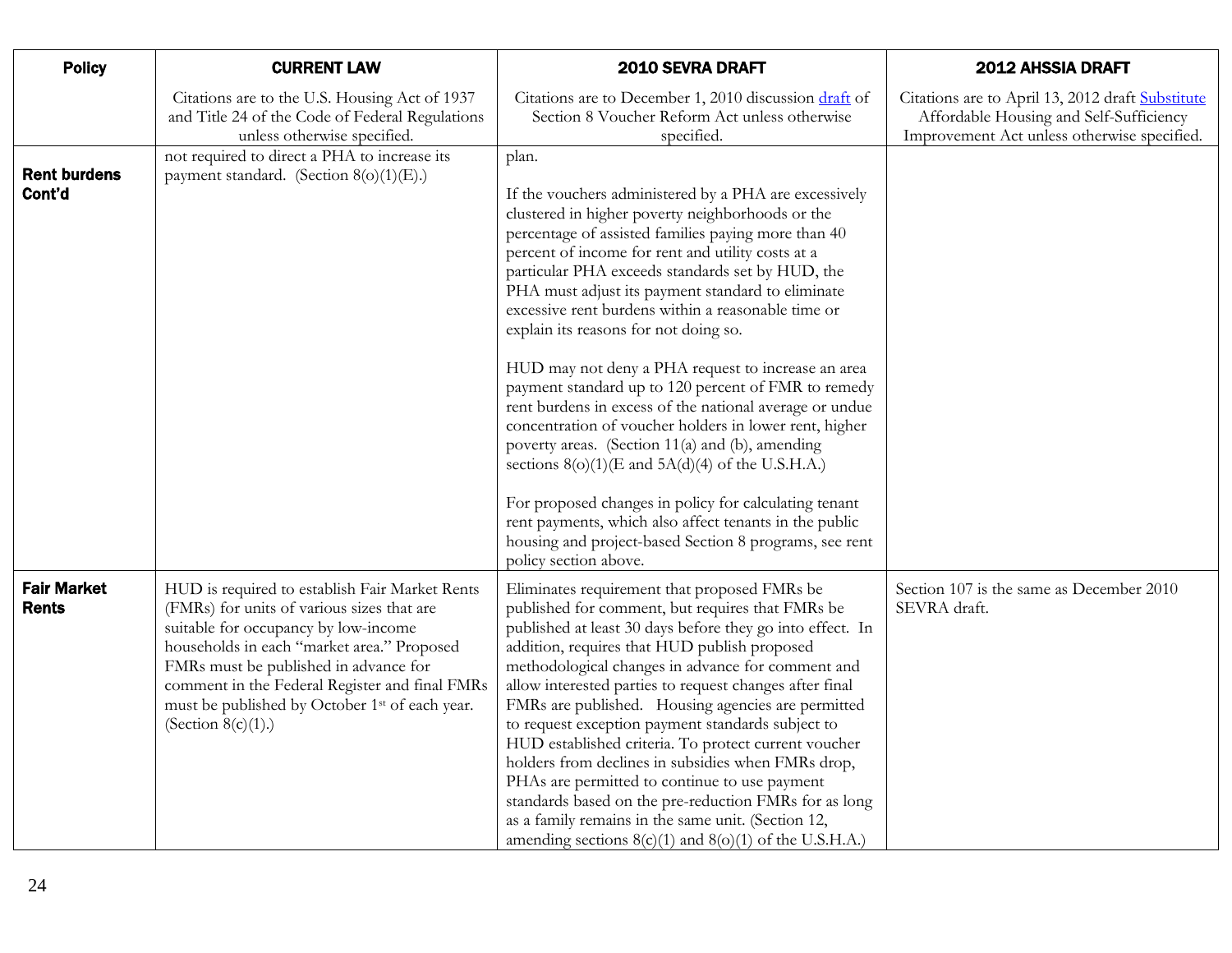<span id="page-24-0"></span>

| <b>Policy</b>                                                                                                                                                                                                                                                                                                                                                                                                                                                                                          | <b>CURRENT LAW</b>                                                                                                                                                                                                                                                                                                                                                                                                                                                                                                                                                                                                                                                         | 2010 SEVRA DRAFT                                                                                                                                                                                                                                                                                                                                                                                                                                                                                                                                                                                                                                                                                                                                                                           | 2012 AHSSIA DRAFT                                                                                                                          |
|--------------------------------------------------------------------------------------------------------------------------------------------------------------------------------------------------------------------------------------------------------------------------------------------------------------------------------------------------------------------------------------------------------------------------------------------------------------------------------------------------------|----------------------------------------------------------------------------------------------------------------------------------------------------------------------------------------------------------------------------------------------------------------------------------------------------------------------------------------------------------------------------------------------------------------------------------------------------------------------------------------------------------------------------------------------------------------------------------------------------------------------------------------------------------------------------|--------------------------------------------------------------------------------------------------------------------------------------------------------------------------------------------------------------------------------------------------------------------------------------------------------------------------------------------------------------------------------------------------------------------------------------------------------------------------------------------------------------------------------------------------------------------------------------------------------------------------------------------------------------------------------------------------------------------------------------------------------------------------------------------|--------------------------------------------------------------------------------------------------------------------------------------------|
|                                                                                                                                                                                                                                                                                                                                                                                                                                                                                                        | Citations are to the U.S. Housing Act of 1937<br>and Title 24 of the Code of Federal Regulations<br>unless otherwise specified.                                                                                                                                                                                                                                                                                                                                                                                                                                                                                                                                            | Citations are to December 1, 2010 discussion draft of<br>Section 8 Voucher Reform Act unless otherwise<br>specified.                                                                                                                                                                                                                                                                                                                                                                                                                                                                                                                                                                                                                                                                       | Citations are to April 13, 2012 draft Substitute<br>Affordable Housing and Self-Sufficiency<br>Improvement Act unless otherwise specified. |
| <b>Screening and</b><br>due process                                                                                                                                                                                                                                                                                                                                                                                                                                                                    | Prospective landlords are responsible for<br>deciding whether a family will be suitable as a<br>tenant. Before issuing a voucher to an applicant<br>at the top of the waiting list, however, PHAs are<br>required to screen for certain types of criminal<br>offenses and drug-related activity. PHA's may<br>also elect to screen tenants based on additional<br>criteria related to tenant behavior or suitability.<br>(Section $8(o)(6)(B)$ ; 24 C.F.R. sections<br>982.201(f); 982.307, 982.552-.553.)                                                                                                                                                                 | If a PHA elects to apply screening criteria for voucher<br>applicants beyond those that are required, the screening<br>must be "limited to criteria that are directly related to an<br>applicant's ability to fulfill the obligations of an assisted<br>lease, and shall consider mitigating circumstances<br>related to such applicant." (This likely means, for<br>example, that an applicant with a history of<br>nonpayment of credit card bills, but good rent payment<br>history, could not be denied a voucher on the basis of<br>credit history.)                                                                                                                                                                                                                                  | Section 108 is the same as December 2010<br>SEVRA draft except as noted below.                                                             |
|                                                                                                                                                                                                                                                                                                                                                                                                                                                                                                        | The statute is silent concerning notice and<br>hearing rights of voucher applicants denied<br>admission to the program based on such<br>screening. It also does not address the due<br>process rights of program participants if an<br>agency decides to terminate voucher assistance.<br>Under HUD regulations, applicants denied<br>assistance and participants subject to<br>termination of voucher assistance have rights to<br>notice and informal review or hearing by the<br>agency. HUD's rules allow but generally do not<br>require consideration of mitigating<br>circumstances. (24 C.F.R. sections 982.552-<br>.555.) In contrast, the public housing statute | Basic due process requirements are added to the<br>voucher statute that are similar to requirements in the<br>public housing statute: notice of the basis of a decision<br>to deny or terminate assistance and an opportunity for<br>an informal hearing at which the hearing officer must<br>consider evidence of mitigating circumstances,<br>including conduct after the date of the actions that are<br>the basis of the adverse action. Public and assisted<br>housing tenants shifted to the voucher program due to<br>demolition or disposition of their units or the<br>termination of HUD contracts are not to be considered<br>as applicants for voucher assistance and are not subject<br>to elective screening. (Section 13, amending section<br>$8(o)(6)(B)$ of the U.S.H.A.) | Same as December 2010 SEVRA draft.                                                                                                         |
| specifies the informal hearing rights of<br>applicants and tenants. (See section $6(c)(4)$ and<br>(k).<br>PHAs (for the voucher program and public<br>housing) and project-based Section 8 owners<br>must establish standards prohibiting admission<br>of applicants who are currently using illegal<br>drugs or that have a pattern of illegal drug use or<br>alcohol abuse that "may interfere with the<br>health, safety or peaceful enjoyment of the<br>premises by other residents." In addition, | Requires standards prohibiting admission of illegal drug<br>users and chronic alcohol abusers. But denials of<br>admission must be based on "evidence that is credible<br>and objective."<br>Limits denials for criminal activities to violent and drug-<br>related activity or a pattern of other criminal activity<br>during a reasonable period before the admission date<br>taking into account the specific activity and<br>circumstances (except that separate lifetime admission<br>bans related to sex offenses and methamphetamine                                                                                                                                | No provisions changing general policies<br>concerning admission of chronic alcohol<br>abusers, illegal drug users or those with other<br>criminal history, except includes same<br>requirement as December 1 draft extending the<br>sex offender ban to require owners of assisted<br>housing to terminate current occupants who<br>are subject to lifetime registration requirements<br>under State law.                                                                                                                                                                                                                                                                                                                                                                                  |                                                                                                                                            |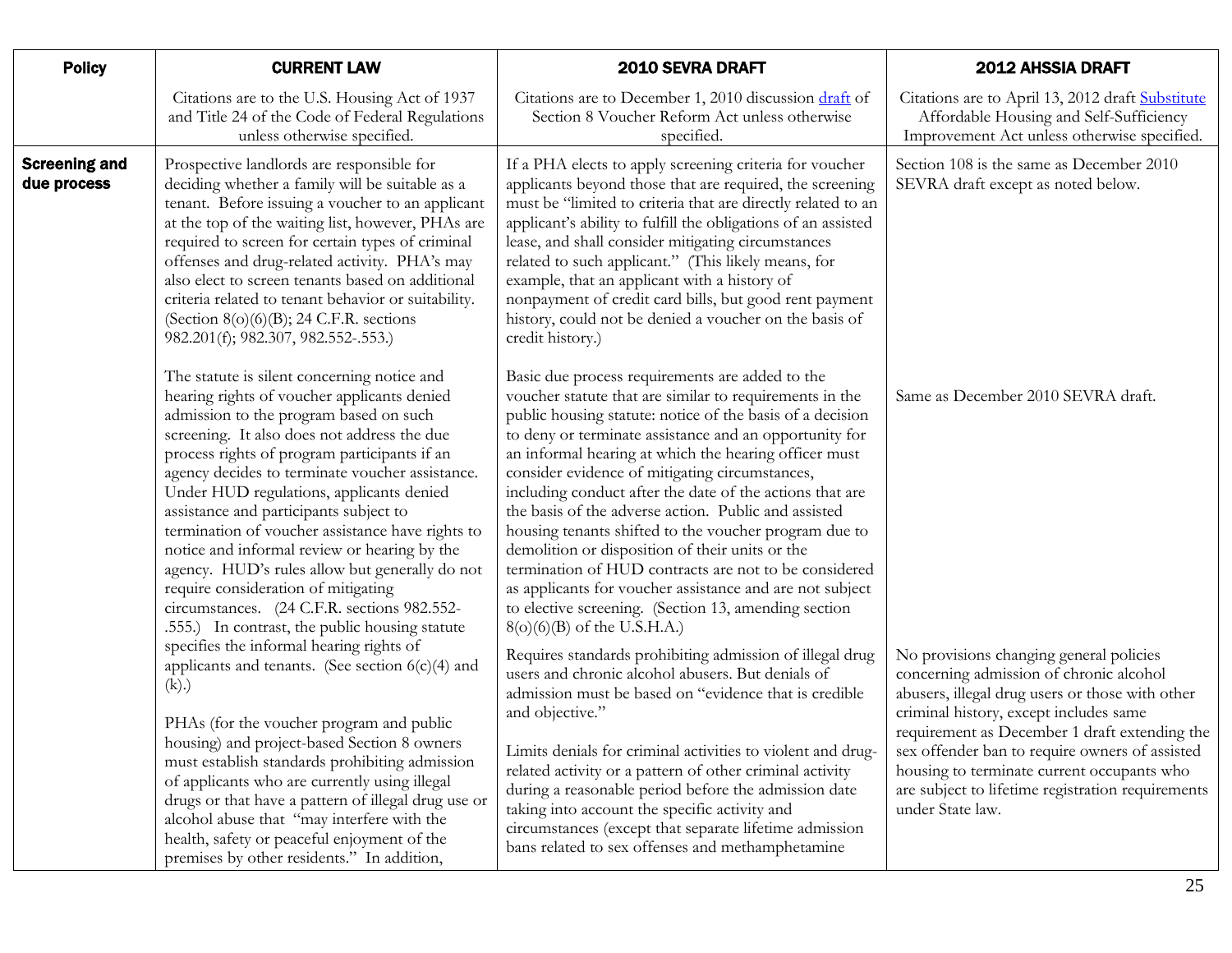<span id="page-25-2"></span><span id="page-25-1"></span><span id="page-25-0"></span>

| <b>Policy</b>                                                                             | <b>CURRENT LAW</b>                                                                                                                                                                                                                                                                                                                                                                                                                                                                                                                                                                                                                                                                                                                            | 2010 SEVRA DRAFT                                                                                                                                                                                                                                                                                                                                                                                                                                                      | <b>2012 AHSSIA DRAFT</b>                                                                                                                                                                                                 |
|-------------------------------------------------------------------------------------------|-----------------------------------------------------------------------------------------------------------------------------------------------------------------------------------------------------------------------------------------------------------------------------------------------------------------------------------------------------------------------------------------------------------------------------------------------------------------------------------------------------------------------------------------------------------------------------------------------------------------------------------------------------------------------------------------------------------------------------------------------|-----------------------------------------------------------------------------------------------------------------------------------------------------------------------------------------------------------------------------------------------------------------------------------------------------------------------------------------------------------------------------------------------------------------------------------------------------------------------|--------------------------------------------------------------------------------------------------------------------------------------------------------------------------------------------------------------------------|
|                                                                                           | Citations are to the U.S. Housing Act of 1937<br>and Title 24 of the Code of Federal Regulations<br>unless otherwise specified.                                                                                                                                                                                                                                                                                                                                                                                                                                                                                                                                                                                                               | Citations are to December 1, 2010 discussion draft of<br>Section 8 Voucher Reform Act unless otherwise<br>specified.                                                                                                                                                                                                                                                                                                                                                  | Citations are to April 13, 2012 draft Substitute<br>Affordable Housing and Self-Sufficiency<br>Improvement Act unless otherwise specified.                                                                               |
| <b>Screening and</b><br>due process<br>cont'd                                             | tenants who have been evicted from federally<br>assisted housing due to drug-related criminal<br>activity are ineligible for assistance for three<br>years unless they complete a rehabilitation<br>program. (Section 576(a) and (b) of QHWRA<br>$[42$ USC 13661(a) and (b)])<br>PHAs and owners must prohibit admission of<br>any household subject to a lifetime state sex<br>offender registration requirement. (Section 578<br>of QHWRA [42 USC 13663)], 960.204(a)(4),<br>982.553(a)(2)(i)<br>In all three programs, PHAs and owners are<br>permitted to deny assistance to applicants who<br>have engaged in any criminal activity that could<br>have adverse effects on other tenants. (Section<br>576(c) of QHWRA [42 USC 13661(c)]). | production in assisted housing remain in place, and the<br>sex offender ban is extended to require owners of<br>assisted housing to terminate current occupants who<br>are subject to lifetime registration requirements), and<br>requires credible and objective evidence. Denials are<br>only permitted for misdemeanors if they are based on a<br>pattern of activity or certain specified offenses.<br>(Section 13, amending sections 576 and 578 of<br>QHWRA.)   |                                                                                                                                                                                                                          |
| <b>Demonstration</b><br>to promote<br>employment of<br>persons with<br>disabilities       | No provision.                                                                                                                                                                                                                                                                                                                                                                                                                                                                                                                                                                                                                                                                                                                                 | Authorizes HUD to enter into agreements with the<br>Social Security Administration and the Department of<br>Health and Human Services to enable states to<br>implement demonstration programs to promote<br>employment of persons "with significant disabilities"<br>without loss of housing vouchers or income or medical<br>assistance. (Section 14.)                                                                                                               | No provision.                                                                                                                                                                                                            |
| <b>Utility data</b>                                                                       | No provision.                                                                                                                                                                                                                                                                                                                                                                                                                                                                                                                                                                                                                                                                                                                                 | Requires HUD to regularly publish data regarding utility<br>consumption and costs that can be collected cost-<br>effectively and that HUD determines will be useful for<br>setting voucher utility allowances, and to provide the<br>data in a manner that avoids unnecessary administrative<br>burdens for agencies and protects families from high<br>rent and utility cost burdens relative to income. (Section<br>15, inserting new Section 8(o)(23) of the Act.) | Section 109 has the same data requirements as<br>December 2010 SEVRA draft, and also<br>includes two modifications concerning utility<br>allowances in the voucher program as noted in<br>the rent policy section above. |
| <b>Access to HUD</b><br>programs for<br>people with limited<br><b>English proficiency</b> | In 2001, Pres. Clinton signed Executive Order<br>13166, requiring grantees administering<br>federally-funded programs to take reasonable<br>steps to ensure meaningful program access by                                                                                                                                                                                                                                                                                                                                                                                                                                                                                                                                                      | Directs HUD to convene a task force to identify<br>documents that need to be translated to improve access<br>to HUD services and produce and make available<br>translations within six months after documents are                                                                                                                                                                                                                                                     | Same as December 2010 SEVRA draft., except<br>does not authorize appropriations and does<br>not require HUD to conduct a best practices<br>study or report on compliance (Section 501)                                   |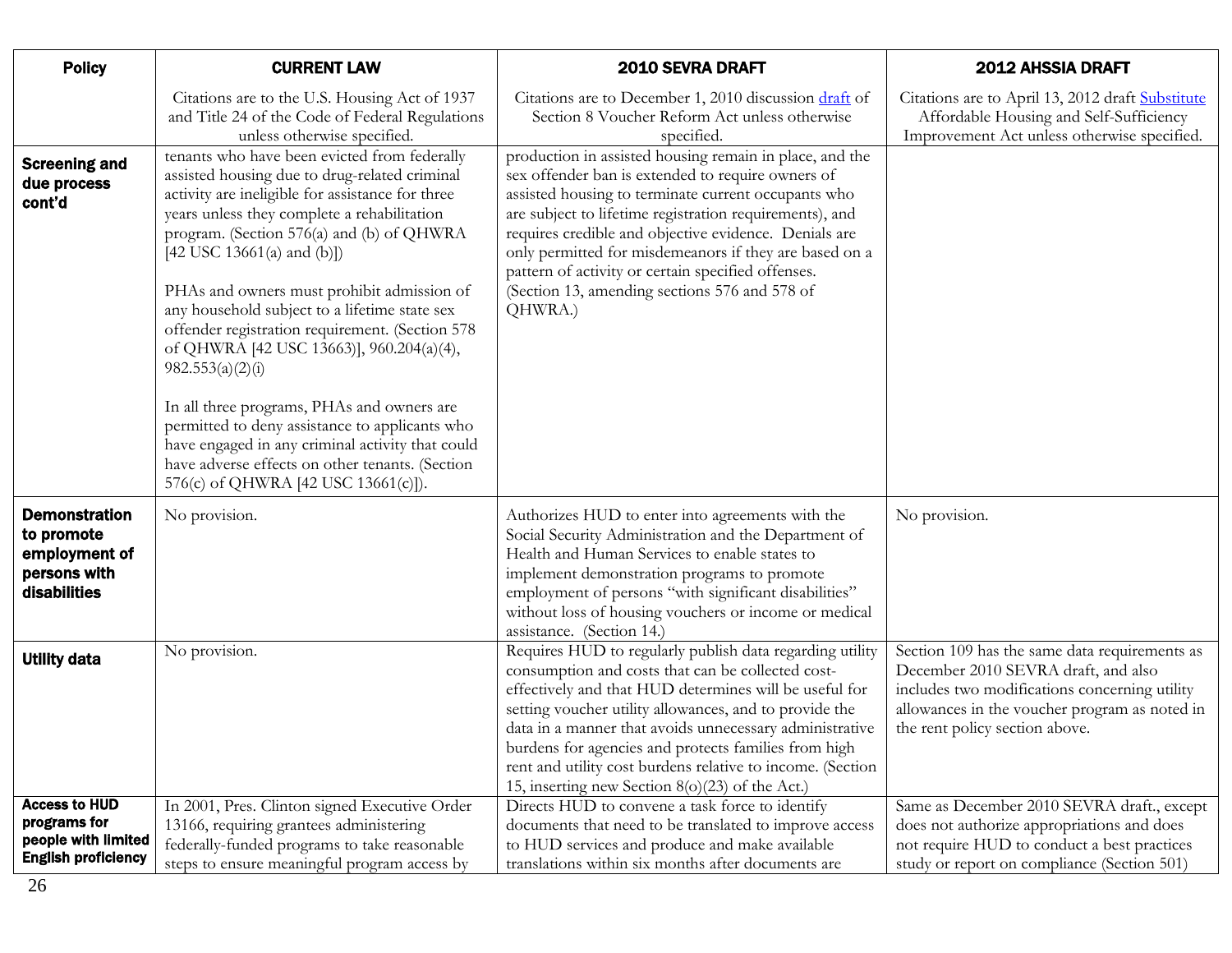<span id="page-26-1"></span><span id="page-26-0"></span>

| <b>Policy</b>                                                                                       | <b>CURRENT LAW</b>                                                                                                                                                                                                                                                                                                                                                                                                                                                                                                                                                                                                                                                                                                                                                                                                                                     | 2010 SEVRA DRAFT                                                                                                                                                                                                                                                                                                                                                                                                                                                                                                                                                                                                                                                            | <b>2012 AHSSIA DRAFT</b>                                                                                                                                                                                                                                                  |
|-----------------------------------------------------------------------------------------------------|--------------------------------------------------------------------------------------------------------------------------------------------------------------------------------------------------------------------------------------------------------------------------------------------------------------------------------------------------------------------------------------------------------------------------------------------------------------------------------------------------------------------------------------------------------------------------------------------------------------------------------------------------------------------------------------------------------------------------------------------------------------------------------------------------------------------------------------------------------|-----------------------------------------------------------------------------------------------------------------------------------------------------------------------------------------------------------------------------------------------------------------------------------------------------------------------------------------------------------------------------------------------------------------------------------------------------------------------------------------------------------------------------------------------------------------------------------------------------------------------------------------------------------------------------|---------------------------------------------------------------------------------------------------------------------------------------------------------------------------------------------------------------------------------------------------------------------------|
|                                                                                                     | Citations are to the U.S. Housing Act of 1937<br>and Title 24 of the Code of Federal Regulations<br>unless otherwise specified.                                                                                                                                                                                                                                                                                                                                                                                                                                                                                                                                                                                                                                                                                                                        | Citations are to December 1, 2010 discussion draft of<br>Section 8 Voucher Reform Act unless otherwise<br>specified.                                                                                                                                                                                                                                                                                                                                                                                                                                                                                                                                                        | Citations are to April 13, 2012 draft Substitute<br>Affordable Housing and Self-Sufficiency<br>Improvement Act unless otherwise specified.                                                                                                                                |
| <b>Access to HUD</b><br>programs for<br>people with<br><b>limited English</b><br>Proficiency cont'd | eligible persons with limited English proficiency,<br>as part of compliance with Title VI of the Civil<br>Rights Act. HUD issued guidance applying the<br>EO to HUD programs in 2007. The guidance<br>makes it the responsibility of each grantee to<br>translate "vital documents," without defining the<br>term. (See 72 Federal Register, page 2732,<br>January 22,<br>2007.) PHAs and particularly private owners<br>have been concerned about the administrative<br>burdens they claim the guidance imposes as well<br>as the lack of clarity regarding their<br>responsibilities.                                                                                                                                                                                                                                                                | identified by the task force. Requires HUD to develop<br>and carry out a plan to establish a housing information<br>resource center to provide translations of written<br>materials, provide a toll-free 24 hour interpretation<br>service, conduct a study of best-practices models, and<br>undertake other activities to promote access for<br>individuals with limited English proficiency. Directs<br>HUD to submit a report to the Congressional<br>authorizing committees regarding its compliance with<br>the new requirements within 12 months of enactment.<br>Authorizes \$5 million per year over five years to cover<br>costs of requirements.<br>(Section 16.) |                                                                                                                                                                                                                                                                           |
| <b>Transfer of</b><br>vouchers to other<br><b>jurisdictions</b>                                     | No provision.                                                                                                                                                                                                                                                                                                                                                                                                                                                                                                                                                                                                                                                                                                                                                                                                                                          | Allows a housing agency to transfer vouchers and funds<br>to another agency, subject to standards established by<br>HUD. (Section 17, adding new section $8(0)(23)$ to the<br>U.S.H.A.)                                                                                                                                                                                                                                                                                                                                                                                                                                                                                     | No provision.                                                                                                                                                                                                                                                             |
| <b>Public Housing</b><br><b>Operating and</b><br><b>Capital Fund</b><br>flexibility                 | PHAs can transfer up to 20 percent of their<br>capital funds to the operating fund (Section<br>$9(g)(1)$ ). PHA can use operating funds only for<br>certain capital purposes, including payments on<br>debt used to finance capital improvements and<br>addressing emergencies such as damage from a<br>disaster. (Section 9(e), PIH notice 2012-2) 2012<br>appropriations legislation permitted agencies to<br>obligate excess operating reserves for capital<br>improvements other than large modernization<br>projects through September 30, 2012 (P.L. 112-<br>55, PIH notice 2012-2). Small PHAs that are<br>not troubled and operate their public housing in<br>a safe, clean, healthy condition have complete<br>flexibility to use operating and capital funds for<br>purposes authorized under either funding<br>stream. (Section $9(g)(2)$ . | No provision.                                                                                                                                                                                                                                                                                                                                                                                                                                                                                                                                                                                                                                                               | Permits all non-troubled PHAs that are<br>operating their public housing in a safe, clean,<br>and healthy condition to use operating and<br>capital funds for any purpose authorized for<br>either funding stream. (Section 110, amending<br>section $9(g)$ of the act.). |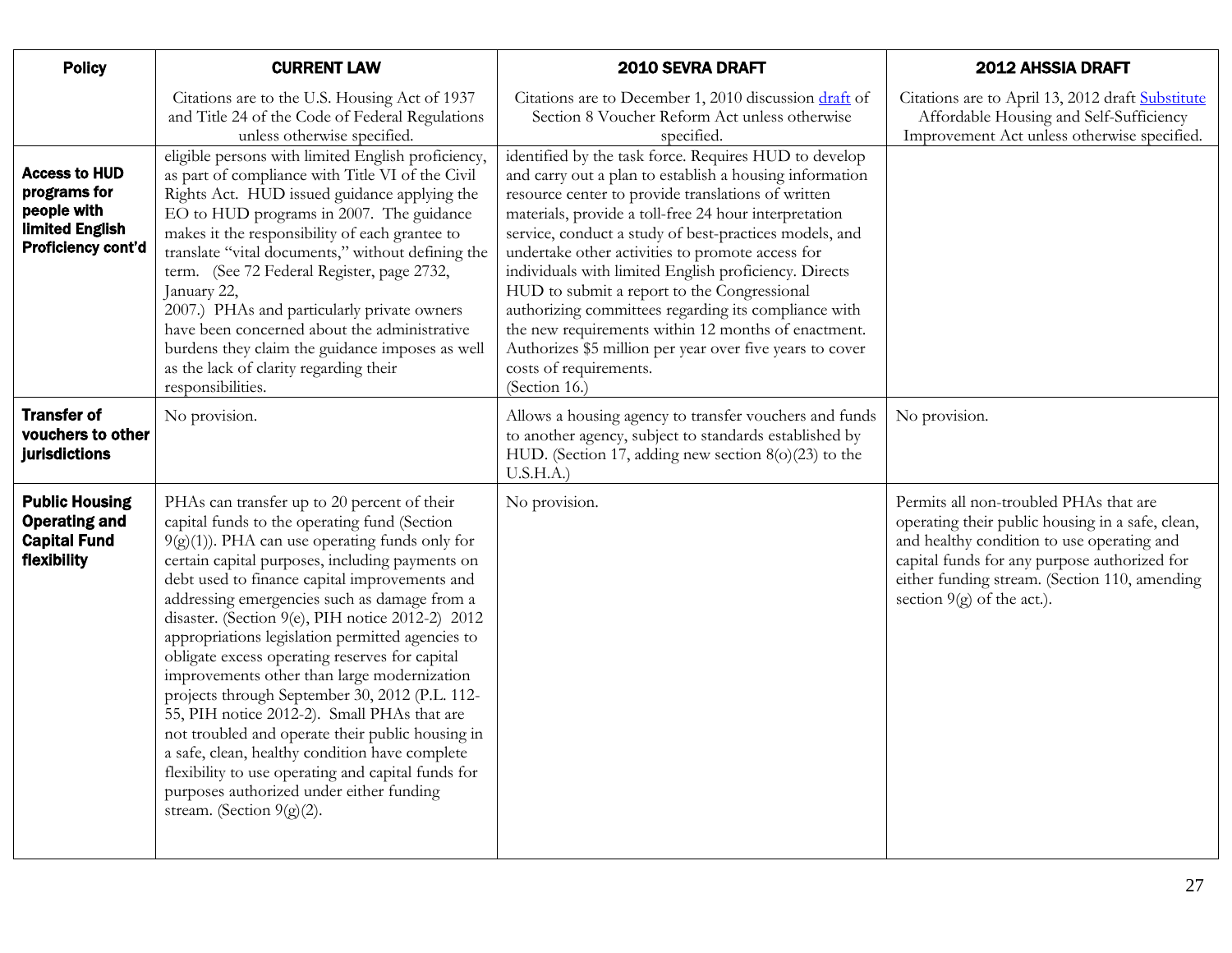<span id="page-27-0"></span>

| <b>Policy</b>                                      | <b>CURRENT LAW</b>                                                                                                              | <b>2010 SEVRA DRAFT</b>                                                                                              | 2012 AHSSIA DRAFT                                                                                                                                                                                                                                                                                                                                       |
|----------------------------------------------------|---------------------------------------------------------------------------------------------------------------------------------|----------------------------------------------------------------------------------------------------------------------|---------------------------------------------------------------------------------------------------------------------------------------------------------------------------------------------------------------------------------------------------------------------------------------------------------------------------------------------------------|
|                                                    | Citations are to the U.S. Housing Act of 1937<br>and Title 24 of the Code of Federal Regulations<br>unless otherwise specified. | Citations are to December 1, 2010 discussion draft of<br>Section 8 Voucher Reform Act unless otherwise<br>specified. | Citations are to April 13, 2012 draft Substitute<br>Affordable Housing and Self-Sufficiency<br>Improvement Act unless otherwise specified.                                                                                                                                                                                                              |
| <b>Study and</b><br>guidance on<br>legacy vouchers | No provision.                                                                                                                   | No provision.                                                                                                        | Within 12 months of enactment, HUD must<br>complete a study on legacy use of vouchers<br>(that is, use of a voucher by a remaining)<br>household member after the person<br>originally issued the voucher is no longer<br>using the unit leased with the voucher as his<br>or her primary residence) and issue guidance<br>on legacy use. (Section 114) |

#### Rental Assistance Demonstration and Contract Conversions

| <b>Demonstration</b><br>of public<br>housing and<br>mod rehab<br>conversions.       | Properties converted from public housing<br>generally must be owned or controlled by a<br>public or non-profit entity. In the event of<br>foreclosure, bankruptcy, or transfer of assistance<br>due to violations of program requirements,<br>priority is given to transfer to a public entity,<br>then to a private (for-profit or non-profit) entity.<br>Properties can also be transferred to a for-profit<br>entity to facilitate use of tax credits, if the public<br>housing agency preserves its interest in the<br>property in a manner approved by HUD. HUD<br>must require long-term renewable use and<br>affordability restrictions, and on expiration of<br>the assistance contract HUD must offer and the<br>owner must accept renewal. (2012 HUD<br>appropriations act.) | No provision. | Authorizes conversion of public housing and<br>mod rehab units to long-term project-based<br>vouchers and project-based rental assistance<br>contract without limit on number of units.<br>(Section 201 $(a)$ .)                                                                                              |
|-------------------------------------------------------------------------------------|----------------------------------------------------------------------------------------------------------------------------------------------------------------------------------------------------------------------------------------------------------------------------------------------------------------------------------------------------------------------------------------------------------------------------------------------------------------------------------------------------------------------------------------------------------------------------------------------------------------------------------------------------------------------------------------------------------------------------------------------------------------------------------------|---------------|---------------------------------------------------------------------------------------------------------------------------------------------------------------------------------------------------------------------------------------------------------------------------------------------------------------|
| <b>Public</b><br>ownership and<br>affordability<br>protections in<br>public housing | No statutory provision. HUD draft<br>implementation notice permits families in<br>developments converted to project-based<br>vouchers to move with the next available<br>voucher after one year (under the existing<br>project-based voucher requirements), and those<br>in developments converted to project-based<br>rental assistance to move after two years (subject<br>to some further restrictions). HUD can exempt<br>up to 10 percent of converted units from<br>mobility rights (PIH-2012-18).                                                                                                                                                                                                                                                                               | No provision. | Similar protections, except that in the event of<br>foreclosure, bankruptcy, or transfer of<br>assistance due to violations of program<br>requirements, priority is given first to transfer<br>to a public entity, then to a private non-profit,<br>and then to a private for-profit. (Section 201<br>(c)(1). |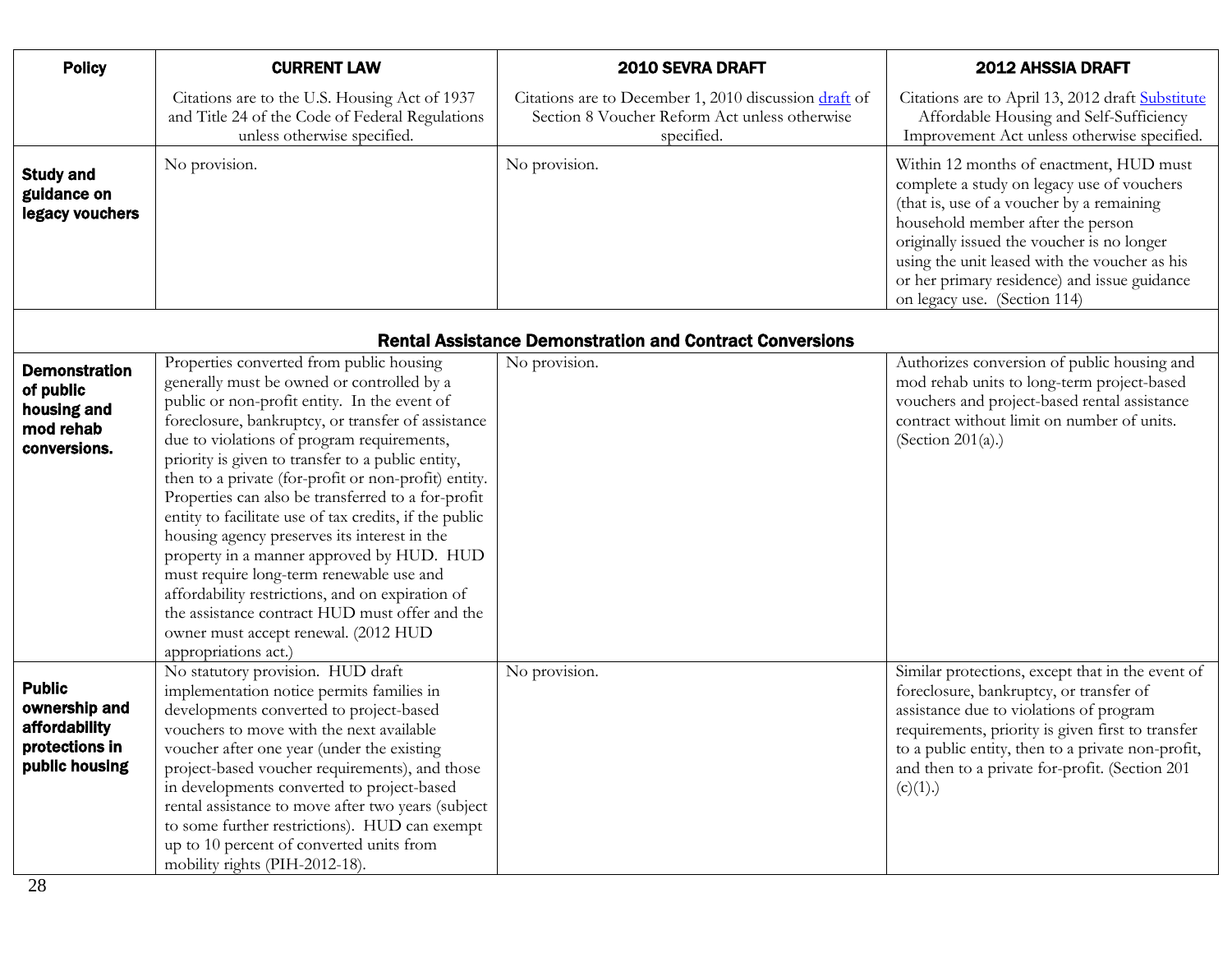| <b>Policy</b>                       | <b>CURRENT LAW</b>                                                                                                                                                                                                                                                                                                                                                                                                                           | 2010 SEVRA DRAFT                                                                                                     | <b>2012 AHSSIA DRAFT</b>                                                                                                                                                                                                                                                                  |
|-------------------------------------|----------------------------------------------------------------------------------------------------------------------------------------------------------------------------------------------------------------------------------------------------------------------------------------------------------------------------------------------------------------------------------------------------------------------------------------------|----------------------------------------------------------------------------------------------------------------------|-------------------------------------------------------------------------------------------------------------------------------------------------------------------------------------------------------------------------------------------------------------------------------------------|
|                                     | Citations are to the U.S. Housing Act of 1937<br>and Title 24 of the Code of Federal Regulations<br>unless otherwise specified.                                                                                                                                                                                                                                                                                                              | Citations are to December 1, 2010 discussion draft of<br>Section 8 Voucher Reform Act unless otherwise<br>specified. | Citations are to April 13, 2012 draft Substitute<br>Affordable Housing and Self-Sufficiency<br>Improvement Act unless otherwise specified.                                                                                                                                                |
| <b>Resident</b><br>mobility rights  | Conversions cannot be a basis for rescreening or<br>terminating tenants. (2012 HUD appropriations<br>act.)                                                                                                                                                                                                                                                                                                                                   | No provision.                                                                                                        | Requires that residents of at least 90 percent of<br>converted public housing and mod rehab units<br>have the option to move with tenant based<br>assistance within a reasonable time. (Section<br>201(b)(2)(C).                                                                          |
| <b>Rescreening of</b><br>tenants    | No statutory provision. Draft notice requires<br>PHAs to recognize legitimate tenant<br>organizations. (PIH-2012-18)                                                                                                                                                                                                                                                                                                                         | No provision.                                                                                                        | Same as 2012 appropriations act. (Section<br>$201(c)(2)$ .)                                                                                                                                                                                                                               |
| <b>Resident</b><br>organizations    | HUD may waive any provisions of the project-<br>based voucher statute or appropriations acts<br>governing public housing or section 8, except<br>for provisions related to fair housing, non-<br>discrimination, labor standards, and the<br>environment, if necessary to make conversions<br>effective. (2012 HUD appropriations act.)                                                                                                      | No provision.                                                                                                        | HUD must ensure that residents have the right<br>to participate in a legitimate tenant<br>organization if one exists or is formed, and<br>owners must recognize such organizations.<br>(Section 201 $(c)(3)$ .)                                                                           |
| <b>Demonstration</b><br>flexibility | Subsidy levels for converted public housing<br>developments cannot be above the units' pre-<br>conversion public housing funding, adjusted for<br>inflation. (2012 HUD appropriations act.)                                                                                                                                                                                                                                                  | No provision.                                                                                                        | Similar to 2012 appropriations act. (Section<br>201(d).                                                                                                                                                                                                                                   |
| <b>Subsidy levels</b>               | HUD must assess the demonstration and<br>publish findings regarding the impact of<br>conversions on preservation and improvement<br>of public housing, private sector leveraging, and<br>outcomes for tenants. (2012 HUD<br>appropriations act.)                                                                                                                                                                                             | No provision.                                                                                                        | Subsidies would be limited only by project-<br>based voucher and project-based rental<br>assistance statutes and regulations (which<br>could allow funding above pre-conversion<br>public housing levels.                                                                                 |
| <b>Evaluation</b>                   | For 2012 and 2013, authorizes conversion of an<br>uncapped number of units assisted by Rent<br>Supplement and Rental Assistance Program<br>(RAP) contracts to project-based vouchers in<br>cases where termination of assistance would<br>otherwise result in issuance of tenant-based<br>tenant protection vouchers. Units with 1980s-<br>era Section 8 Moderate Rehabilitation contracts<br>also can convert under this provision or under | No provision.                                                                                                        | Directs HUD to conduct evaluation and cover<br>some specific areas not required by 2012<br>appropriations act, such as the impact of<br>conversion on continued receipt of assistance<br>by residents and access of families to diverse<br>communities of their choice. (Section 201(e).) |